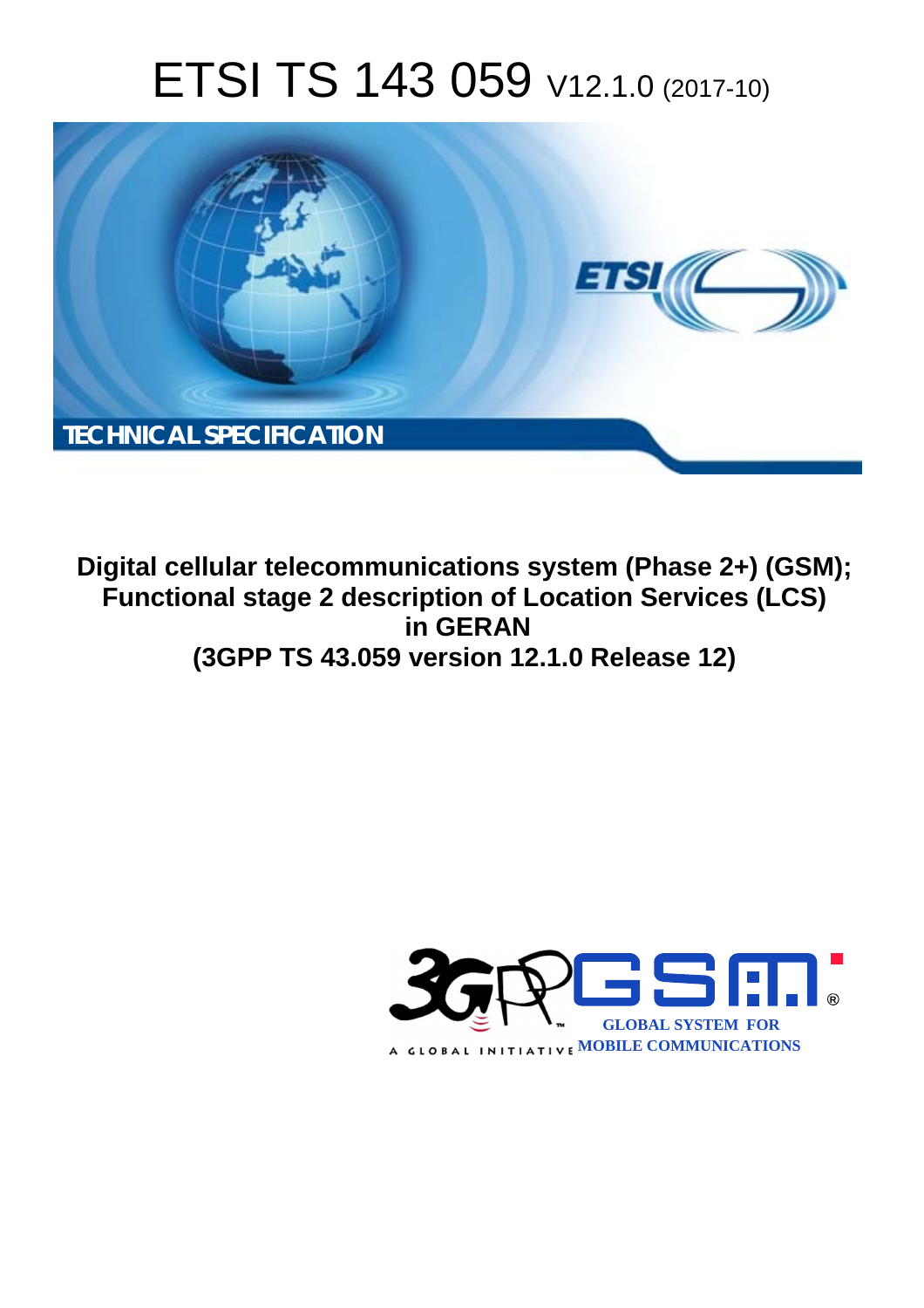Reference RTS/TSGR-0643059vc10

> Keywords GSM

#### *ETSI*

#### 650 Route des Lucioles F-06921 Sophia Antipolis Cedex - FRANCE

Tel.: +33 4 92 94 42 00 Fax: +33 4 93 65 47 16

Siret N° 348 623 562 00017 - NAF 742 C Association à but non lucratif enregistrée à la Sous-Préfecture de Grasse (06) N° 7803/88

#### *Important notice*

The present document can be downloaded from: <http://www.etsi.org/standards-search>

The present document may be made available in electronic versions and/or in print. The content of any electronic and/or print versions of the present document shall not be modified without the prior written authorization of ETSI. In case of any existing or perceived difference in contents between such versions and/or in print, the only prevailing document is the print of the Portable Document Format (PDF) version kept on a specific network drive within ETSI Secretariat.

Users of the present document should be aware that the document may be subject to revision or change of status. Information on the current status of this and other ETSI documents is available at <https://portal.etsi.org/TB/ETSIDeliverableStatus.aspx>

If you find errors in the present document, please send your comment to one of the following services: <https://portal.etsi.org/People/CommiteeSupportStaff.aspx>

#### *Copyright Notification*

No part may be reproduced or utilized in any form or by any means, electronic or mechanical, including photocopying and microfilm except as authorized by written permission of ETSI. The content of the PDF version shall not be modified without the written authorization of ETSI. The copyright and the foregoing restriction extend to reproduction in all media.

> © ETSI 2017. All rights reserved.

**DECT**TM, **PLUGTESTS**TM, **UMTS**TM and the ETSI logo are trademarks of ETSI registered for the benefit of its Members. **3GPP**TM and **LTE**™ are trademarks of ETSI registered for the benefit of its Members and of the 3GPP Organizational Partners. **oneM2M** logo is protected for the benefit of its Members.

**GSM**® and the GSM logo are trademarks registered and owned by the GSM Association.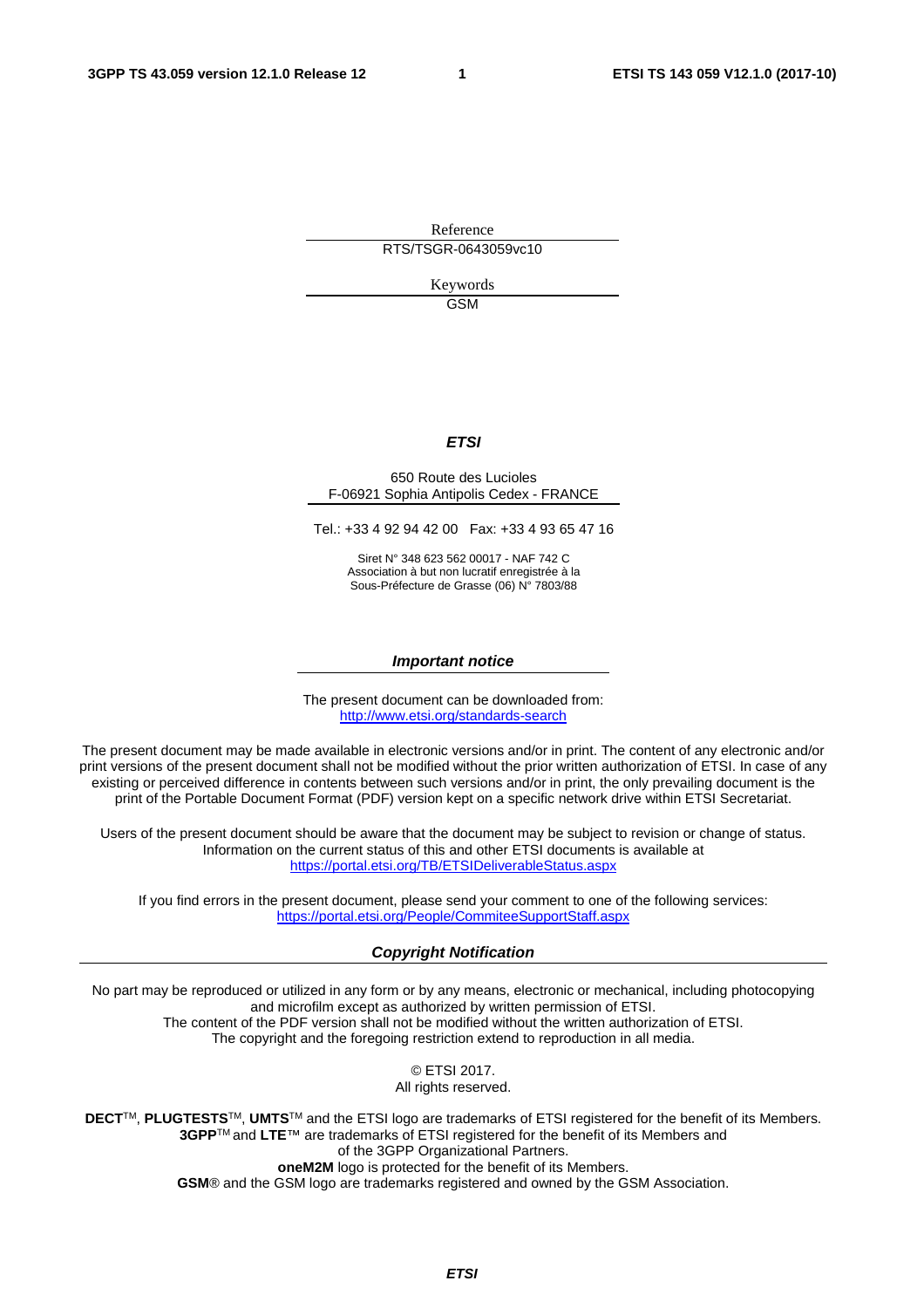# Intellectual Property Rights

IPRs essential or potentially essential to the present document may have been declared to ETSI. The information pertaining to these essential IPRs, if any, is publicly available for **ETSI members and non-members**, and can be found in ETSI SR 000 314: *"Intellectual Property Rights (IPRs); Essential, or potentially Essential, IPRs notified to ETSI in respect of ETSI standards"*, which is available from the ETSI Secretariat. Latest updates are available on the ETSI Web server ([https://ipr.etsi.org/\)](https://ipr.etsi.org/).

Pursuant to the ETSI IPR Policy, no investigation, including IPR searches, has been carried out by ETSI. No guarantee can be given as to the existence of other IPRs not referenced in ETSI SR 000 314 (or the updates on the ETSI Web server) which are, or may be, or may become, essential to the present document.

# Foreword

This Technical Specification (TS) has been produced by ETSI 3rd Generation Partnership Project (3GPP).

The present document may refer to technical specifications or reports using their 3GPP identities, UMTS identities or GSM identities. These should be interpreted as being references to the corresponding ETSI deliverables.

The cross reference between GSM, UMTS, 3GPP and ETSI identities can be found under [http://webapp.etsi.org/key/queryform.asp.](http://webapp.etsi.org/key/queryform.asp)

# Modal verbs terminology

In the present document "**shall**", "**shall not**", "**should**", "**should not**", "**may**", "**need not**", "**will**", "**will not**", "**can**" and "**cannot**" are to be interpreted as described in clause 3.2 of the [ETSI Drafting Rules](https://portal.etsi.org/Services/editHelp!/Howtostart/ETSIDraftingRules.aspx) (Verbal forms for the expression of provisions).

"**must**" and "**must not**" are **NOT** allowed in ETSI deliverables except when used in direct citation.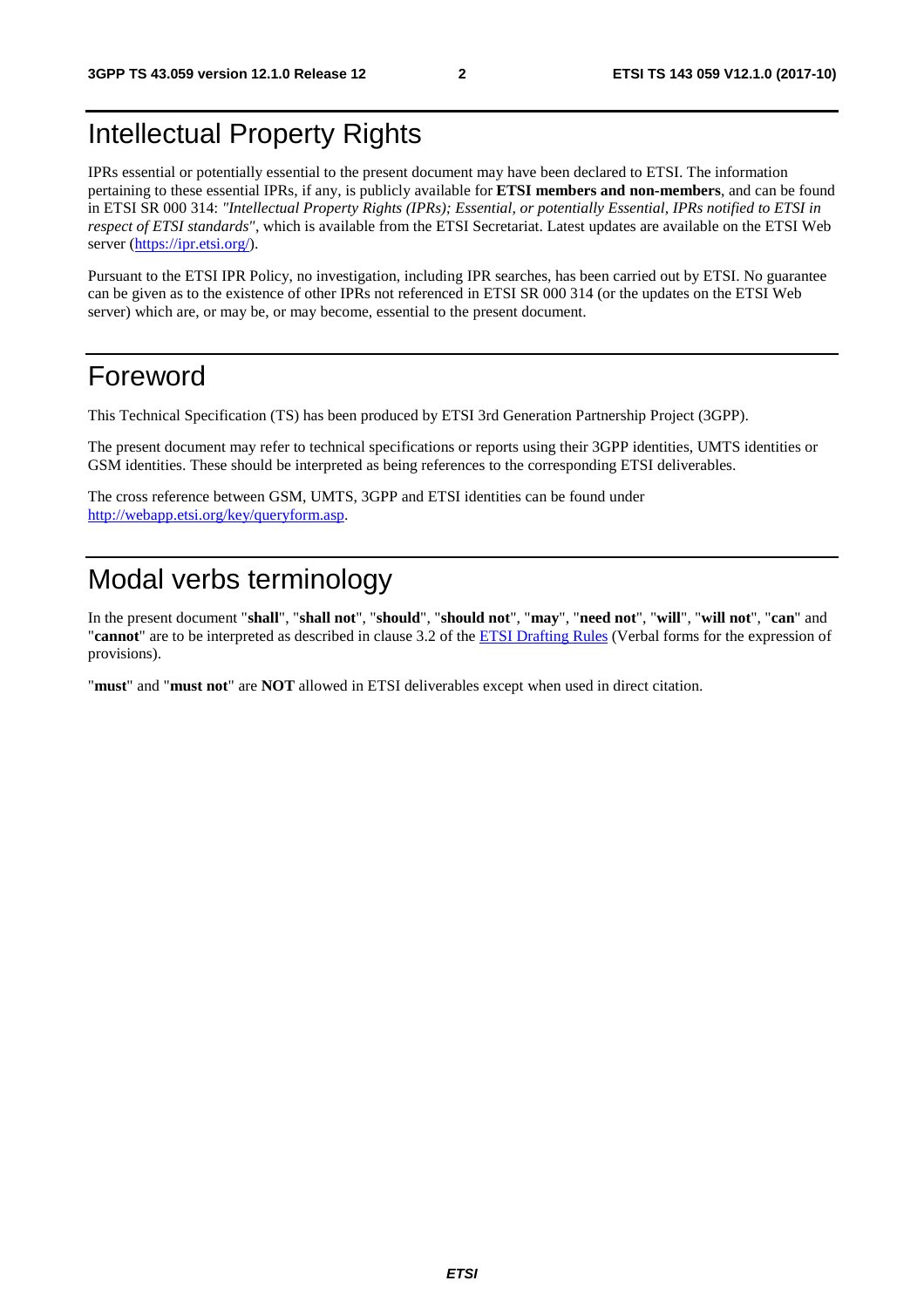ETSI TS 143 059 V12.1.0 (2017-10)

# Contents

| 1                  |  |  |  |
|--------------------|--|--|--|
| 2                  |  |  |  |
| 3                  |  |  |  |
| 3.1                |  |  |  |
| 3.2                |  |  |  |
| 4                  |  |  |  |
| 4.1                |  |  |  |
| 4.2                |  |  |  |
| 4.2.1              |  |  |  |
| 4.2.2              |  |  |  |
| 4.2.3              |  |  |  |
| 4.2.4              |  |  |  |
| 5                  |  |  |  |
| 5.1                |  |  |  |
| 5.2                |  |  |  |
| 5.2.1              |  |  |  |
| 5.3                |  |  |  |
| 5.3.1              |  |  |  |
| 5.3.1.1            |  |  |  |
| 5.3.2              |  |  |  |
| 5.3.2.1            |  |  |  |
| 5.3.2.2            |  |  |  |
| 5.3.2.3            |  |  |  |
| 5.3.3              |  |  |  |
| 5.3.3.1            |  |  |  |
| 5.3.3.2            |  |  |  |
| 5.3.3.3            |  |  |  |
| 5.3.3.4            |  |  |  |
| 5.4                |  |  |  |
| 5.5<br>5.5.1       |  |  |  |
| 5.5.2              |  |  |  |
| 5.5.3              |  |  |  |
| 5.5.4              |  |  |  |
| 5.5.5              |  |  |  |
|                    |  |  |  |
| 6                  |  |  |  |
| 6.1                |  |  |  |
| 6.1.1              |  |  |  |
| 6.1.2              |  |  |  |
| 6.1.2.1<br>6.1.2.2 |  |  |  |
| 6.1.2.3            |  |  |  |
| 6.1.3              |  |  |  |
| 6.1.3a             |  |  |  |
| 6.1.4              |  |  |  |
| 6.1.5              |  |  |  |
| 6.1.5.1            |  |  |  |
| 6.1.5.2            |  |  |  |
|                    |  |  |  |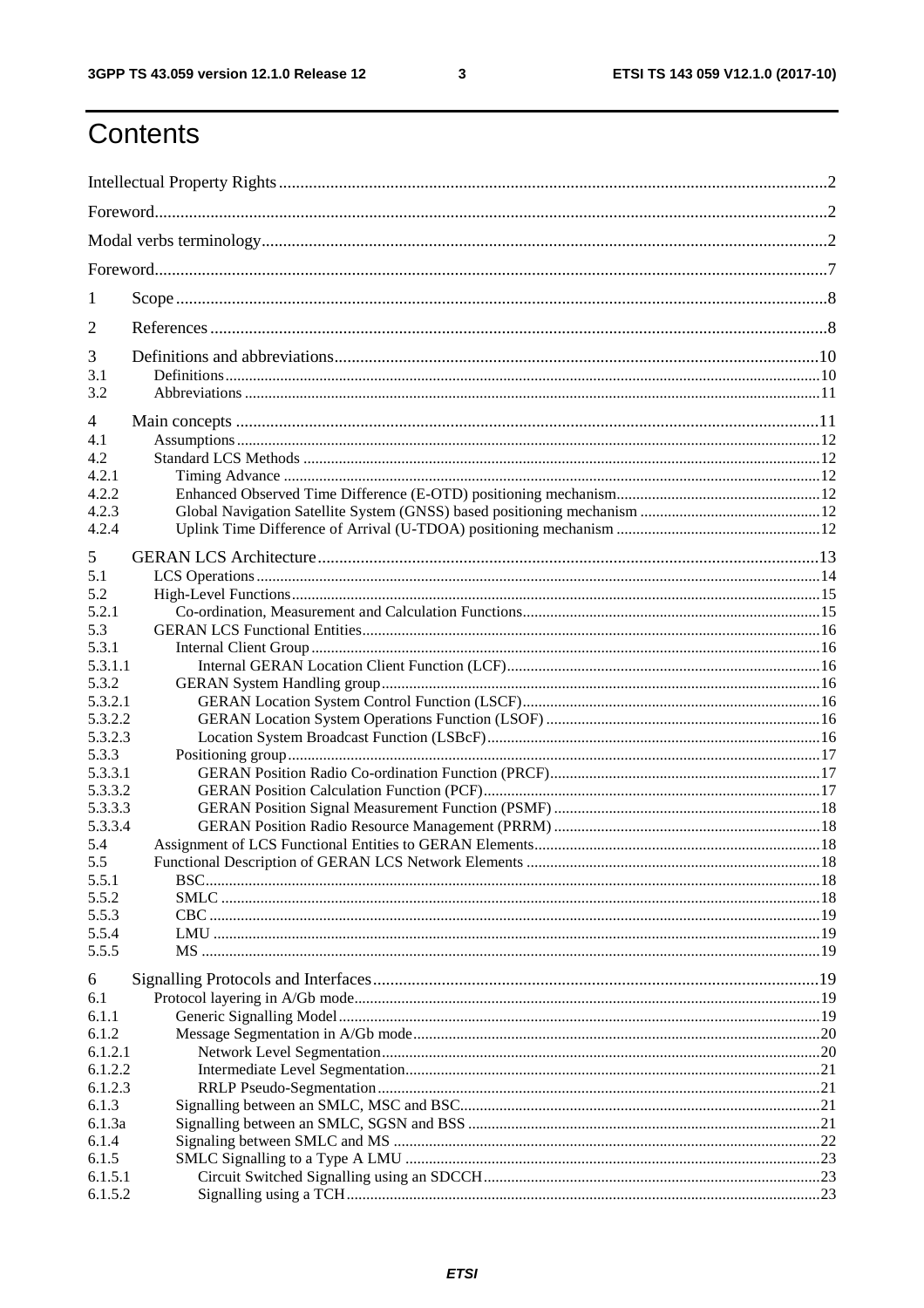| 6.1.6              |                                                                                              |  |
|--------------------|----------------------------------------------------------------------------------------------|--|
| 6.1.7              |                                                                                              |  |
| 6.2                |                                                                                              |  |
| 6.2.1              |                                                                                              |  |
| 6.2.2              |                                                                                              |  |
| 6.2.3              |                                                                                              |  |
| 6.2.4              |                                                                                              |  |
| 6.2.5              |                                                                                              |  |
|                    |                                                                                              |  |
| 7                  |                                                                                              |  |
| 7.1                |                                                                                              |  |
| 7.1.1              |                                                                                              |  |
| 7.1.1.1            |                                                                                              |  |
| 7.1.1.2            |                                                                                              |  |
| 7.1.2              |                                                                                              |  |
| 7.1.2.1            |                                                                                              |  |
| 7.1.2.2            |                                                                                              |  |
| 7.2                |                                                                                              |  |
| 7.2.1              |                                                                                              |  |
| 7.2.1.1            |                                                                                              |  |
| 7.2.1.2            |                                                                                              |  |
| 7.2.2              |                                                                                              |  |
| 7.2.2.1            |                                                                                              |  |
| 7.2.2.2            |                                                                                              |  |
| 7.3                |                                                                                              |  |
| 7.3.1              |                                                                                              |  |
| 7.3.2              |                                                                                              |  |
| 7.4                |                                                                                              |  |
| 7.4.1              |                                                                                              |  |
|                    |                                                                                              |  |
|                    |                                                                                              |  |
| 8                  |                                                                                              |  |
| 8.1                | Information Transfer between an SMLC and a Target MS in the CS Domain in A/Gb mode for E-OTD |  |
|                    |                                                                                              |  |
| 8.1a               | Information Transfer between an SMLC and a Target MS in the PS Domain in A/Gb mode 32        |  |
| 8.1b               |                                                                                              |  |
| 8.2                |                                                                                              |  |
| 8.3                |                                                                                              |  |
| 8.3.1              |                                                                                              |  |
| 8.3.2              |                                                                                              |  |
| 8.3.3              |                                                                                              |  |
| 8.3.3.1            |                                                                                              |  |
| 8.3.3.2            |                                                                                              |  |
| 8.3.4              |                                                                                              |  |
| 8.4                |                                                                                              |  |
| 8.4.1              |                                                                                              |  |
| 8.4.2              |                                                                                              |  |
| 8.4.3              |                                                                                              |  |
| 8.5<br>8.5.1       |                                                                                              |  |
|                    |                                                                                              |  |
| 8.5.2              |                                                                                              |  |
| 8.5.3              |                                                                                              |  |
| 8.5.3.1            |                                                                                              |  |
| 8.5.3.2            |                                                                                              |  |
| 8.5.3.3            |                                                                                              |  |
| 8.5.3.4            |                                                                                              |  |
| 8.5.3.5            |                                                                                              |  |
| 8.5.3.6<br>8.5.3.7 |                                                                                              |  |
| 8.5.4              |                                                                                              |  |
| 8.5.4.1            |                                                                                              |  |
| 8.5.4.2            |                                                                                              |  |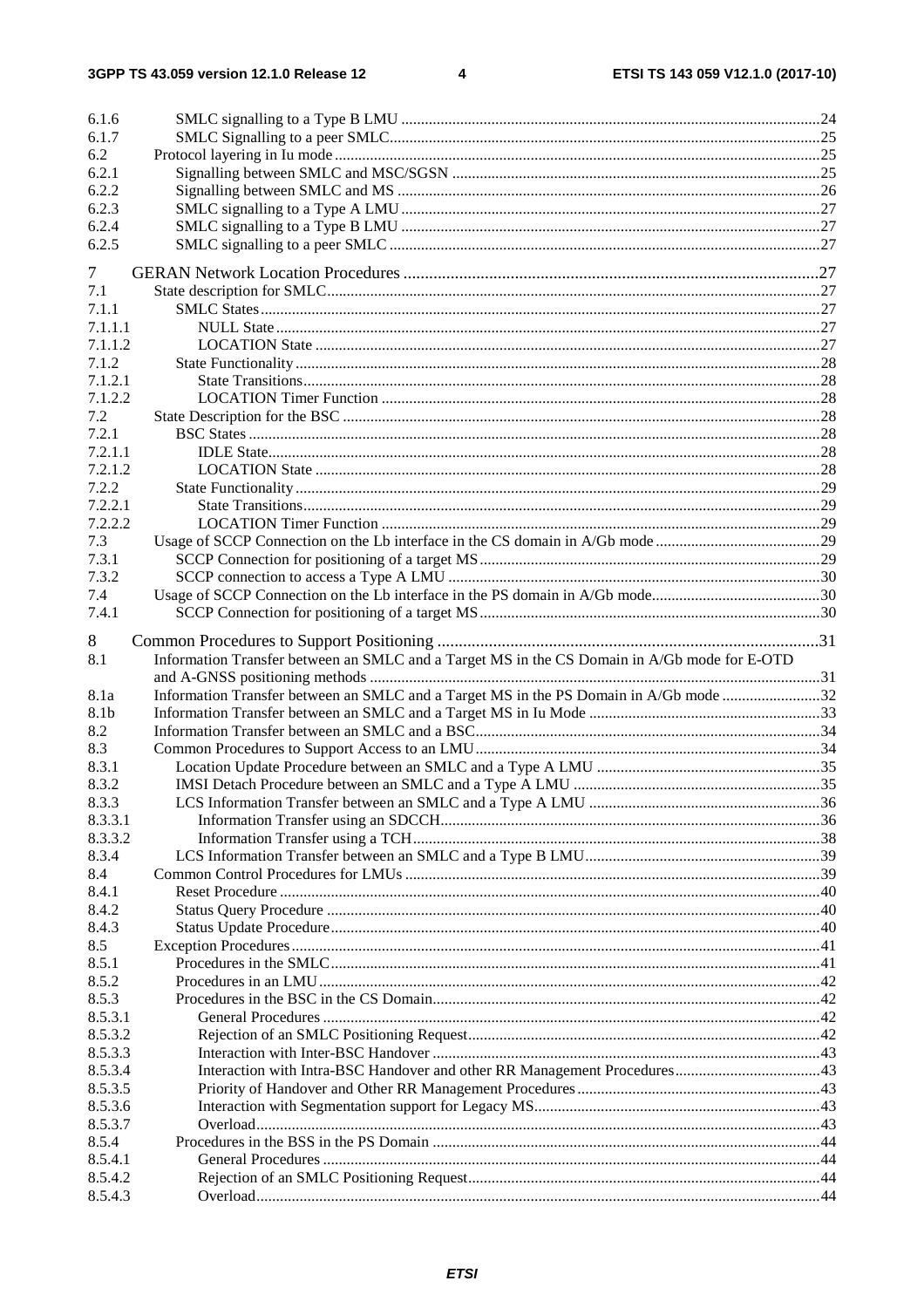$5\phantom{a}$ 

| 8.5.4.4          |                                                                                               |  |
|------------------|-----------------------------------------------------------------------------------------------|--|
| 8.5.5            |                                                                                               |  |
| 8.6              |                                                                                               |  |
| 8.7              |                                                                                               |  |
| 9                |                                                                                               |  |
| 9.1              |                                                                                               |  |
| 9.1.1            |                                                                                               |  |
| 9.1.2            | Positioning Procedure Initiation from an Internal LCS Client for the CS Domain (A/Gb mode) 46 |  |
| 9.1.3            |                                                                                               |  |
| 9.1.4            |                                                                                               |  |
| 9.1.5            |                                                                                               |  |
| 9.2              |                                                                                               |  |
| 9.2a             |                                                                                               |  |
| 9.2 <sub>b</sub> |                                                                                               |  |
| 9.2c             |                                                                                               |  |
| 9.2c.1           |                                                                                               |  |
| 9.2c.2           |                                                                                               |  |
| 9.3              |                                                                                               |  |
| 9.3.1            |                                                                                               |  |
| 9.3.1.1          |                                                                                               |  |
| 9.3.1.2          |                                                                                               |  |
| 9.3.2            |                                                                                               |  |
| 9.3.3            |                                                                                               |  |
| 9.3a             |                                                                                               |  |
| 9.3a.1           |                                                                                               |  |
| 9.3a.1.1         |                                                                                               |  |
| 9.3a.1.2         |                                                                                               |  |
| 9.3a.2           |                                                                                               |  |
| 9.3a.3           |                                                                                               |  |
| 9.4              |                                                                                               |  |
| 9.4.1            |                                                                                               |  |
| 9.4.2            |                                                                                               |  |
| 9.4.3<br>9.4.3a  |                                                                                               |  |
| 9.4.4            |                                                                                               |  |
| 9.4.5            |                                                                                               |  |
| 9.4.5a           |                                                                                               |  |
| 9.4.6            |                                                                                               |  |
| 9.4.6.1          |                                                                                               |  |
| 9.4.6.2          |                                                                                               |  |
| 9.4.6.2.1        |                                                                                               |  |
| 9.4.6.3          |                                                                                               |  |
| 9.5              |                                                                                               |  |
| 9.5.0            |                                                                                               |  |
| 9.5.1            |                                                                                               |  |
| 9.5.1.1          |                                                                                               |  |
| 9.5.1.2          |                                                                                               |  |
| 9.5.1.3          |                                                                                               |  |
| 9.5.1.4          |                                                                                               |  |
| 9.5.2            |                                                                                               |  |
| 9.5.2.1          |                                                                                               |  |
| 9.5.2.2          |                                                                                               |  |
| 9.5.2.2.1        |                                                                                               |  |
| 9.5.2.2.2        |                                                                                               |  |
| 9.5.2.3          |                                                                                               |  |
| 9.5.2.4          |                                                                                               |  |
| 9.5.2.5          |                                                                                               |  |
| 10               |                                                                                               |  |
| 10.1             |                                                                                               |  |
| 10.2             |                                                                                               |  |
|                  |                                                                                               |  |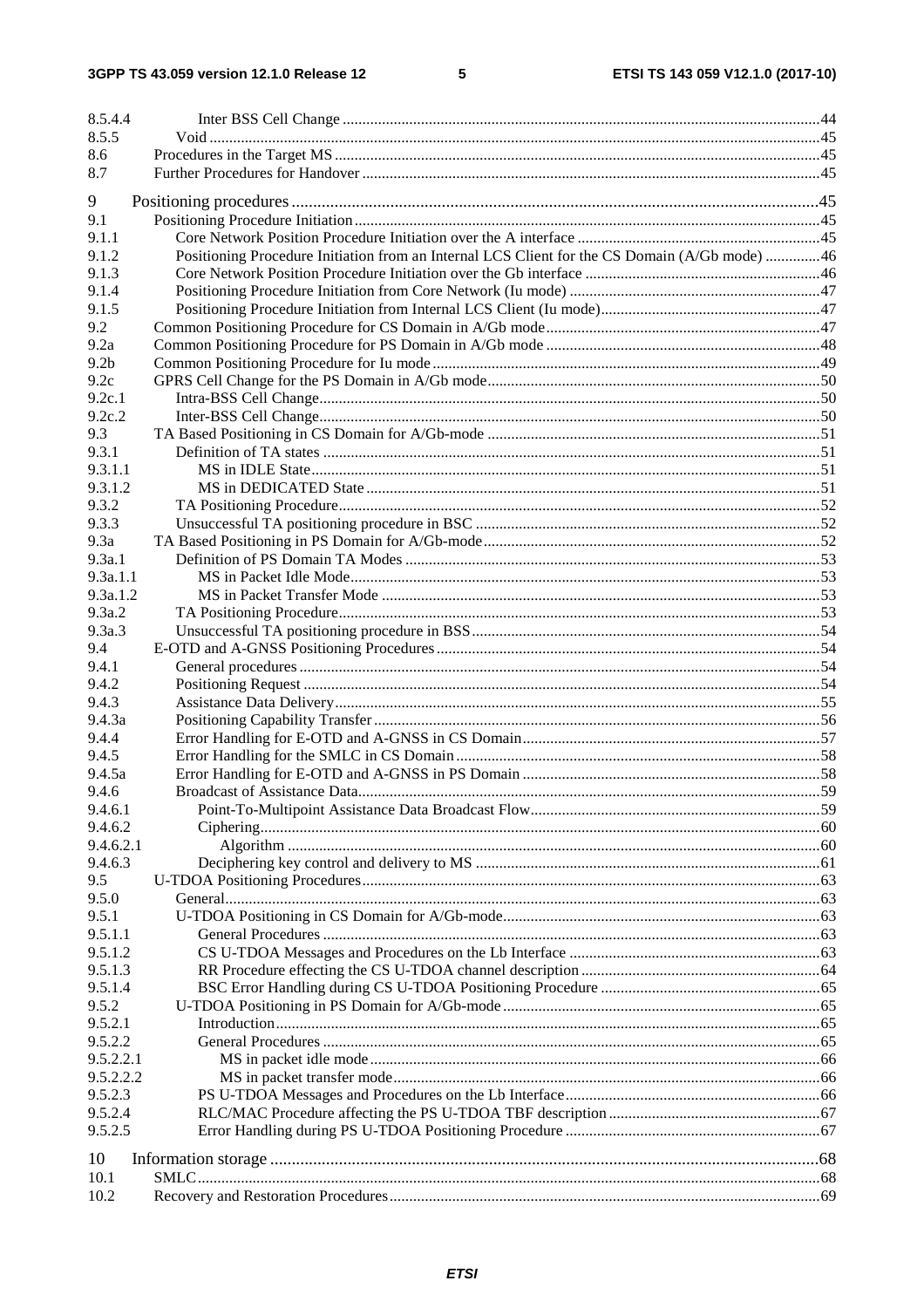$\bf 6$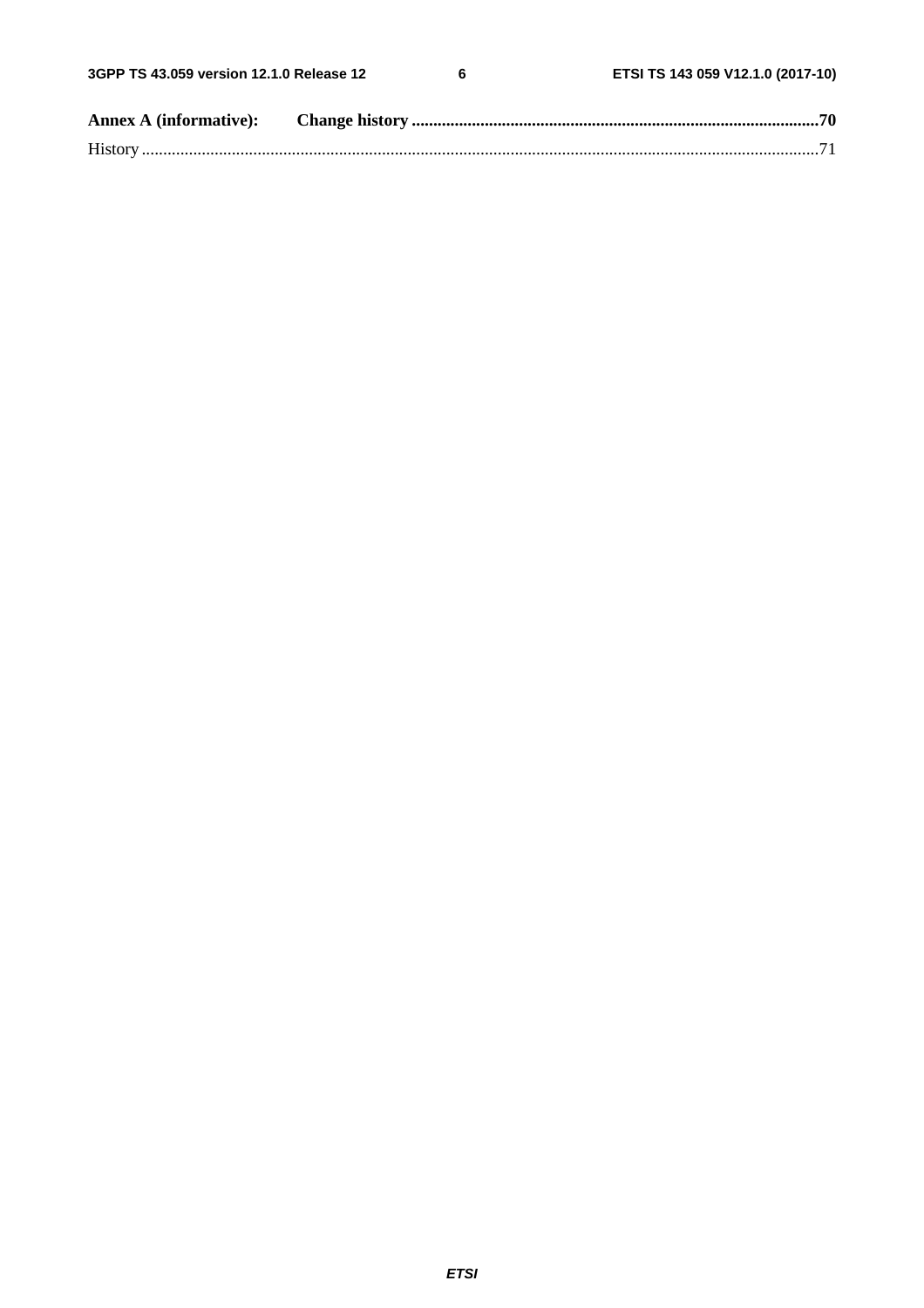# Foreword

This Technical Specification has been produced by the 3rd Generation Partnership Project (3GPP).

The contents of the present document are subject to continuing work within the TSG and may change following formal TSG approval. Should the TSG modify the contents of the present document, it will be re-released by the TSG with an identifying change of release date and an increase in version number as follows:

Version x.y.z

where:

- x the first digit:
	- 1 presented to TSG for information;
	- 2 presented to TSG for approval;
	- 3 or greater indicates TSG approved document under change control.
- y the second digit is incremented for all changes of substance, i.e. technical enhancements, corrections, updates, etc.
- z the third digit is incremented when editorial only changes have been incorporated in the document.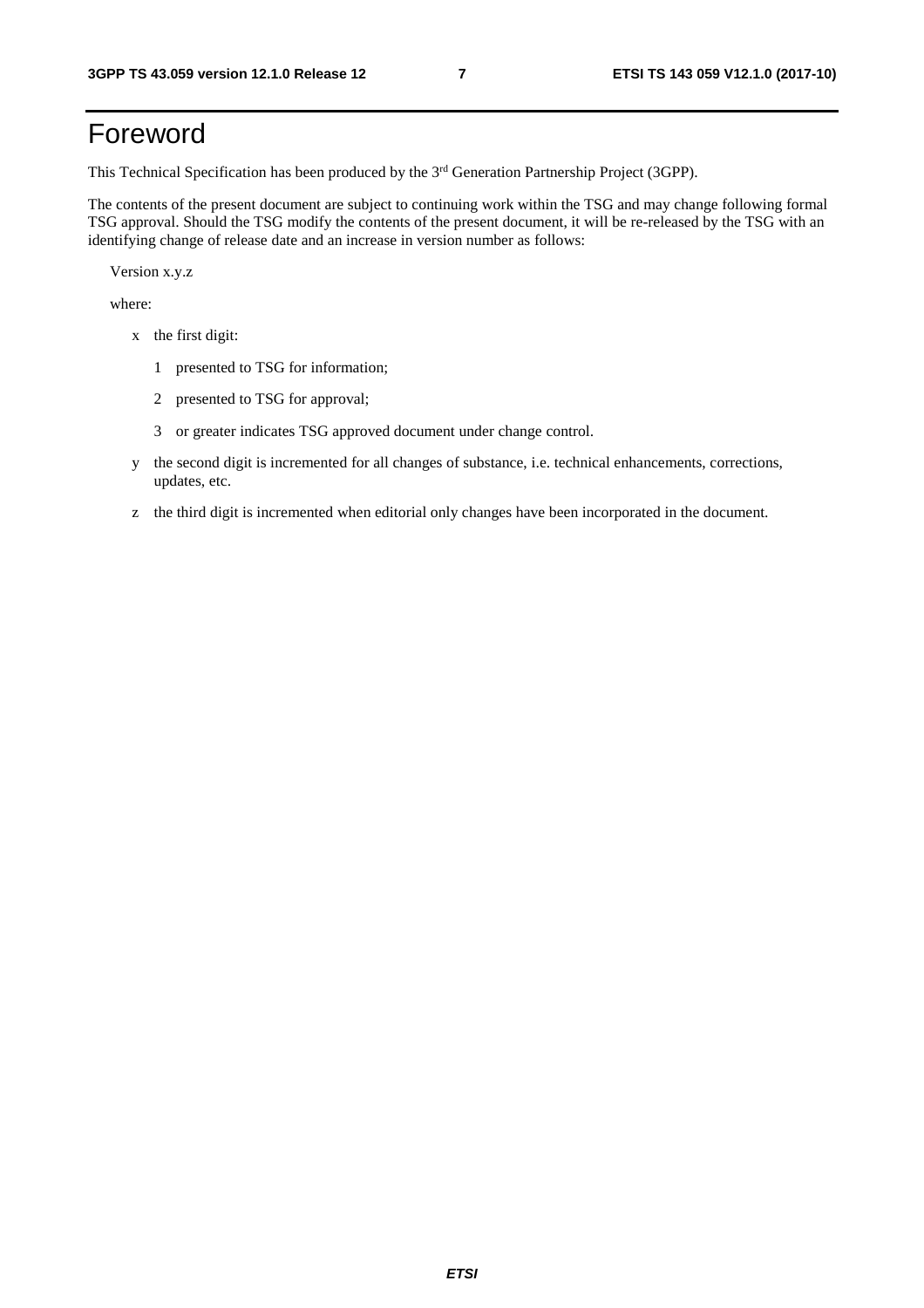# 1 Scope

The present document specifies the stage 2 of the LoCation Services (LCS) feature in GERAN, which provides the mechanisms to support mobile location services for operators, subscribers and third party service providers.

The purpose of this stage 2 specification is to define the GERAN LCS architecture, functional entities and operations to support location methods. This description is confined to the aspects of LCS within the GERAN and does not define nor describe the LCS entities or operations within the Core Network.

Location Services may be considered as a network provided enabling technology consisting of standardised service capabilities, which enable the provision of location applications. The application(s) may be service provider specific. The description of the numerous and varied possible location applications which are enabled by this technology are outside the scope of the present document. However, clarifying examples of how the functionality being described may be used to provide specific location services may be included.

This stage 2 specification covers the GERAN LCS functional model and entities, the location methods, state descriptions, and message flows.

# 2 References

The following documents contain provisions which, through reference in this text, constitute provisions of the present document.

- References are either specific (identified by date of publication, edition number, version number, etc.) or non-specific.
- For a specific reference, subsequent revisions do not apply.
- For a non-specific reference, the latest version applies. In the case of a reference to a 3GPP document (including a GSM document), a non-specific reference implicitly refers to the latest version of that document *in the same Release as the present document*.
- [1] 3GPP TR 21.905: "Vocabulary for 3GPP Specifications".
- [2] 3GPP TS 22.071: "Location Services (LCS); Service description Stage 1".
- [3] 3GPP TS 22.101: "Service aspects; Service principles".
- [4] 3GPP TS 23.007: "Restoration procedures".
- [5] 3GPP TS 23.032: "Universal Geographical Area Description (GAD)".
- [6] 3GPP TS 23.041: "Technical realization of Cell Broadcast Service (CBS)".
- [7] 3GPP TS 23.271: "Functional stage 2 description of location services".
- [8] 3GPP TS 24.008: "Mobile Radio Interface Layer 3 specificiation; Core Network Protocols; Stage 3".
- [9] 3GPP TS 24.030: "Location Services (LCS); Supplementary service operations; Stage 3".
- [10] 3GPP TS 24.080: "Mobile radio Layer 3 Supplementary Services specification; Formats and coding".
- [11] 3GPP TS 43.051: "GSM/EDGE Radio Access Network (GERAN) overall description; Stage 2".
- [12] 3GPP TS 44.006: "Mobile Station Base Station System (MS BSS) interface; Data Link (DL) layer specification".
- [13] 3GPP TS 44.012: "Short Message Service Cell Broadcast (SMSCB) Support on the Mobile Radio Interface".
- [14] 3GPP TS 44.018: "Mobile radio interface layer 3 specification; Radio Resource Control Protocol".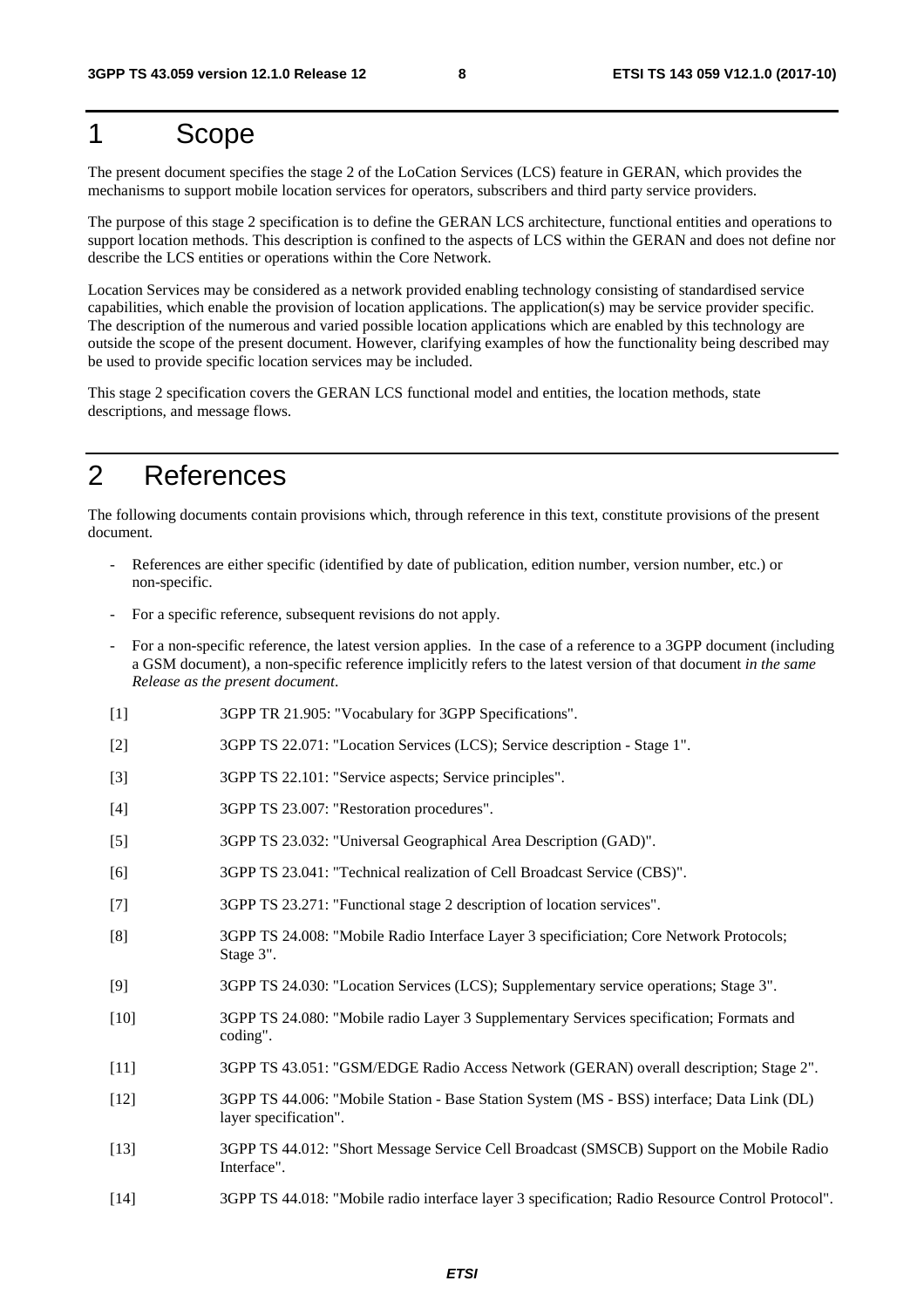- [15] 3GPP TS 44.031: "Location Services (LCS); Mobile Station (MS) Serving Mobile Location Centre (SMLC) Radio Resource LCS Protocol (RRLP)".
- [16] 3GPP TS 44.035: "Location Services (LCS); Broadcast Network Assistance for Enhanced Observed Time Difference (E-OTD) and Global Positioning System (GPS) Positioning Methods".
- [17] 3GPP TS 44.071: "Location Services (LCS); Mobile Radio Interface Layer 3 Location Services (LCS) specification".
- [18] 3GPP TS 48.008: "Mobile-services Switching Centre Base Station System (MSC BSS) interface; Layer 3 specification".
- [19] 3GPP TS 48.031: "Location Services (LCS); Serving Mobile Location Centre Serving Mobile Location Centre (SMLC - SMLC); SMLCPP specification".
- [20] 3GPP TS 48.058: "Base Station Controller Base Transceiver Station (BSC BTS) interface; Layer 3 specification".
- [21] 3GPP TS 48.071: "Serving Mobile Location Center Base Station System (SMLC-BSS) interface; Layer 3 specification".
- [22] 3GPP TS 49.031: "Location Services (LCS); Base Station System Application Part LCS Extension (BSSAP-LE)".
- [23] TIA/EIA/IS-J-STD-036 (2000): "Emergency Services Data Communications".
- [24] 3GPP TS 48.016: "General Packet Radio Service (GPRS); Base Station System (BSS) Serving GPRS Support Node (SGSN) interface; Network Service".
- [25] 3GPP TS 48.018: "General Packet Radio Service (GPRS); Base Station System (BSS) Serving GPRS Support Node (SGSN); BSS GPRS Protocol (BSSGP)".
- [26] 3GPP TS 44.064: "Mobile Station Serving GPRS Support Node (MS-SGSN) Logical Link Control (LLC) layer specification".
- [27] 3GPP TS 23.060: "General Packet Radio Service (GPRS); Service description; Stage 2".
- [28] 3GPP TS 44.060: "General Packet Radio Service (GPRS); Mobile Station (MS) Base Station System (BSS) interface; Radio Link Control/Medium Access Control (RLC/MAC) protocol".
- [29] 3GPP TS 25.410: "UTRAN Iu Interface: General Aspects and Principles".
- [30] 3GPP TS 25.411: "UTRAN Iu Interface Layer 1".
- [32] 3GPP TS 25.412: "UTRAN Iu Interface signalling transport".
- [33] 3GPP TS 25.413: "UTRAN Iu Interface RANAP signalling".
- [34] **Void.**
- [35] IETF STD 51, RFC 1661(07/1994): "The Point-To-Point Protocol (PPP)".
- [36] IETF STD 51, RFC 1662(07/1994): "PPP in HDLC-like Framing".
- [37] **IETF RFC 2507(02/1999): "IP header compression".**
- [38] IETF RFC 1990(07/1994): "The PPP Multilink Protocol (MP)".
- [39] IETF RFC 2686(09/1999): "The Multi-Class Extension to Multi-Link PPP".
- [40] **IETF RFC 2509(02/1999): "IP Header Compression over PPP".**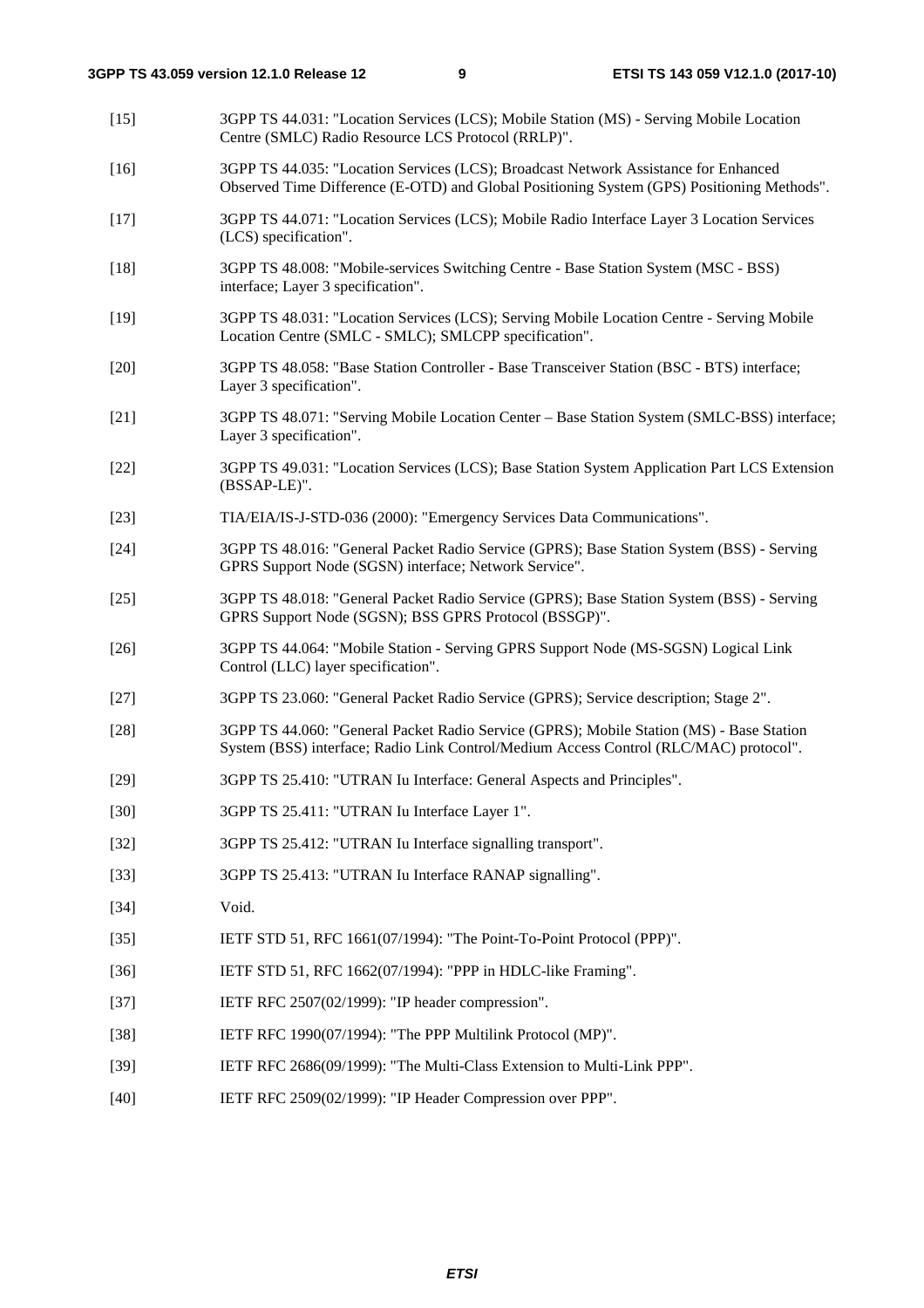# 3 Definitions and abbreviations

# 3.1 Definitions

For the purposes of the present document the following terms and definitions apply and the terms and definitions given in 3GPP TS 22.101.

**A/Gb mode:** see 3GPP TS 43.051 [11].

**Iu mode:** see 3GPP TS 43.051 [11].

**LCS (LoCation Services):** LCS is a service concept in system standardisation. LCS specifies all the necessary network elements and entities, their functionality, interfaces, as well as communication messages, necessary to implement the positioning functionality in a cellular network.

NOTE 1: LCS does not specify any location based (value added) services except locating of emergency calls.

**LCS Client:** software and/or hardware entity that interacts with a LCS Server for the purpose of obtaining location information for one or more Mobile Stations. LCS Clients subscribe to LCS in order to obtain location information. LCS Clients may or may not interact with human users. The LCS Client is responsible for formatting and presenting data and managing the user interface (dialogue). The LCS Client may reside in the Mobile Station (MS).

**LCS Server:** software and/or hardware entity offering LCS capabilities. The LCS Server accepts requests, services requests, and sends back responses to the received requests. The LCS server consists of LCS components, which are distributed to one or more PLMN and/or service provider.

**Location Estimate:** geographic location of an MS and/or valid Mobile Equipment (ME), expressed in latitude and longitude data. The Location Estimate shall be represented in a well-defined universal format. Translation from this universal format to another geographic location system may be supported, although the details are considered outside the scope of the primitive services.

**Location Request**: request for a Location Estimate and optionally a Velocity Estimate.

**Mobile Assisted positioning:** any mobile centric positioning method (e.g. E-OTD, A-GNSS) in which the MS provides position measurements to the network for computation of a location estimate by the network. The network may provide assistance data to the MS to enable position measurements and/or improve measurement performance.

**Mobile Based positioning:** any mobile centric positioning method (e.g. E-OTD, A-GNSS) in which the MS performs both position measurements and computation of a location estimate and where assistance data useful or essential to one or both of these functions is provided to the MS by the network. Position methods where an MS performs measurements and location computation without network assistance data are not considered within this category.

**Mobile Station:** consists of Mobile or User Equipment (ME or MS) with a valid SIM or USIM attached.

**Positioning (/location detecting):** positioning is a functionality, which detects a geographical location (of e.g. a mobile terminal).

**Positioning technology (/locating technology):** technology or system concept including the specifications of RF interfaces, data types, etc. to process the estimation of a geographical location, e.g. A-GNSS and E-OTD.

**Radio Interface Timing:** Comprise Absolute Time Differences (ATDs) or Real Time Differences (RTDs) of the signals transmitted by Base Stations, where timing differences are measured relative to either some absolute time difference (ATD) or the signals of another Base Station (RTD).

**RRLP maximum PDU size:** maximum PDU size for the RRLP protocol, which is 242 octets.

**RRLP pseudo-segmentation:** use of several RRLP data messages to deliver a large amount of information.

**Target MS:** Mobile Station being positioned.

**Type A LMU:** accessed exclusively over the air interface (Um interface): there is no wired connection to any other network element.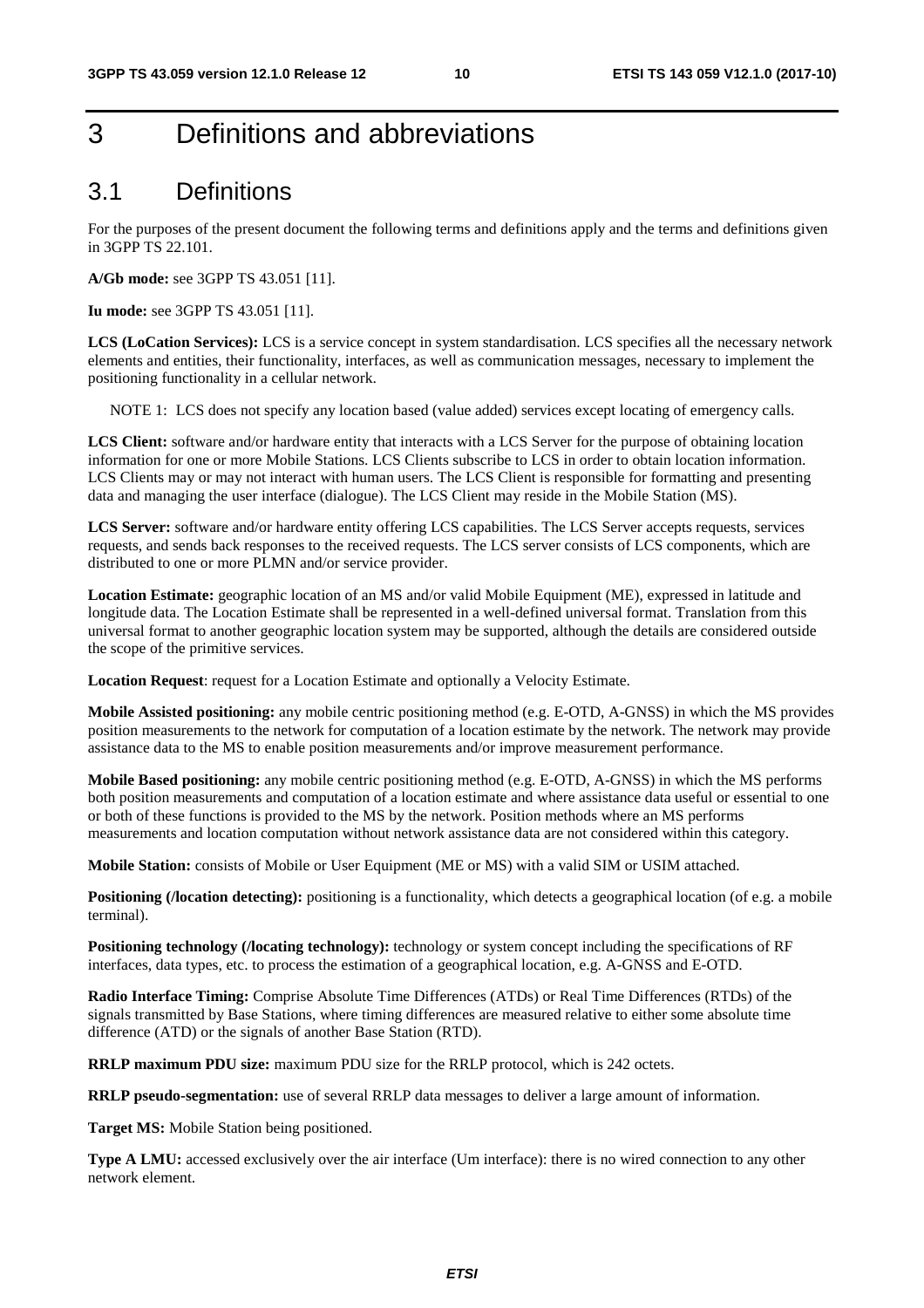**Type B LMU:** is accessed over the Abis interface from a BSC. The LMU may be either a standalone network element addressed using some pseudo-cell ID or connected to or integrated in a BTS.

**Velocity Estimate:** speed and bearing of an MS and/or valid Mobile Equipment (ME), expressed as speed in kilometres per hour and bearing in degrees measured clockwise from North.

NOTE 2: Abis interface is beyond the scope of the present document.

# 3.2 Abbreviations

For the purposes of the present document, the following abbreviations and the abbreviations given in 3GPP TS 21.905 apply.

| $2G-$           | <b>Second Generation</b>                               |
|-----------------|--------------------------------------------------------|
| $3G-$           | <b>Third Generation</b>                                |
| A               | Interface between GERAN BSS and MSC                    |
| A-GNSS          | <b>Assisted GNSS</b>                                   |
| $A-GPS$         | <b>Assisted GPS</b>                                    |
| <b>ATD</b>      | <b>Absolute Time Difference</b>                        |
| <b>BDS</b>      | BeiDou Navigation Satellite System                     |
| <b>BSSLAP</b>   | <b>Base Station System Application Part</b>            |
| <b>BSSAP-LE</b> | Base Station System Application Part LCS Extension     |
| CBC-BSC         | Interface between CBC and BSC                          |
| <b>CBC-SMLC</b> | Interface between CBC and SMLC                         |
| D-GPS           | Differential GPS                                       |
| E-OTD           | <b>Enhanced Observed Time Difference</b>               |
| <b>GNSS</b>     | Global Navigation Satellite System (e.g. GPS, Galileo) |
| Iu              | Interface between GERAN BSS and 3G Core Network        |
| Iu-cs           | Interface between GERAN BSS and 3G MSC                 |
| Iu-ps           | Interface between GERAN BSS and 3G SGSN                |
| Gb              | Interface between GERAN BSS and SGSN                   |
| Lb              | Interface between SMLC and BSC                         |
| <b>LCCF</b>     | <b>Location Client Control Function</b>                |
| <b>LCF</b>      | <b>Location Client Function</b>                        |
| LSBcF           | <b>Location System Broadcast Function</b>              |
| <b>LSCF</b>     | <b>Location System Control Function</b>                |
| LSOF            | <b>Location System Operation Function</b>              |
| PCF             | <b>Position Calculation Function</b>                   |
| <b>PRCF</b>     | Positioning Radio Co-ordination Function               |
| <b>PRRM</b>     | Positioning Radio Resource Management                  |
| <b>PSMF</b>     | Positioning Signal Measurement Function                |
| RIT             | Radio Interface Timing                                 |
| <b>RRLP</b>     | Radio Resource Link Protocol                           |
| <b>RTD</b>      | <b>Real Time Difference</b>                            |
| <b>SMSCB</b>    | <b>Short Message Service Cell Broadcast</b>            |
| <b>SMLCPP</b>   | Serving Mobile Location Center Peer Protocol           |
| <b>TA</b>       | <b>Timing Advance</b>                                  |
| <b>UDT</b>      | <b>SCCP</b> Unitdata message                           |
| Um              | <b>GERAN Air Interface</b>                             |
| <b>UTC</b>      | <b>Universal Coordinated Time</b>                      |
| <b>U-TDOA</b>   | <b>Uplink Time Difference of Arrival</b>               |

# 4 Main concepts

A general description of location services and the service requirements is given in the specification 3GPP TS 22.071. By measuring radio signals the capability to determine the geographic location of the mobile station (MS) shall be provided. The location information may be requested by and reported to a client (application) associated with the MS, or by a client within or attached to the Core Network. The location information may also be utilised internally by GERAN, for example to support features such as home location billing. The location information shall be reported in standard formats, such as those for cell based or geographical coordinates of the location of the MS.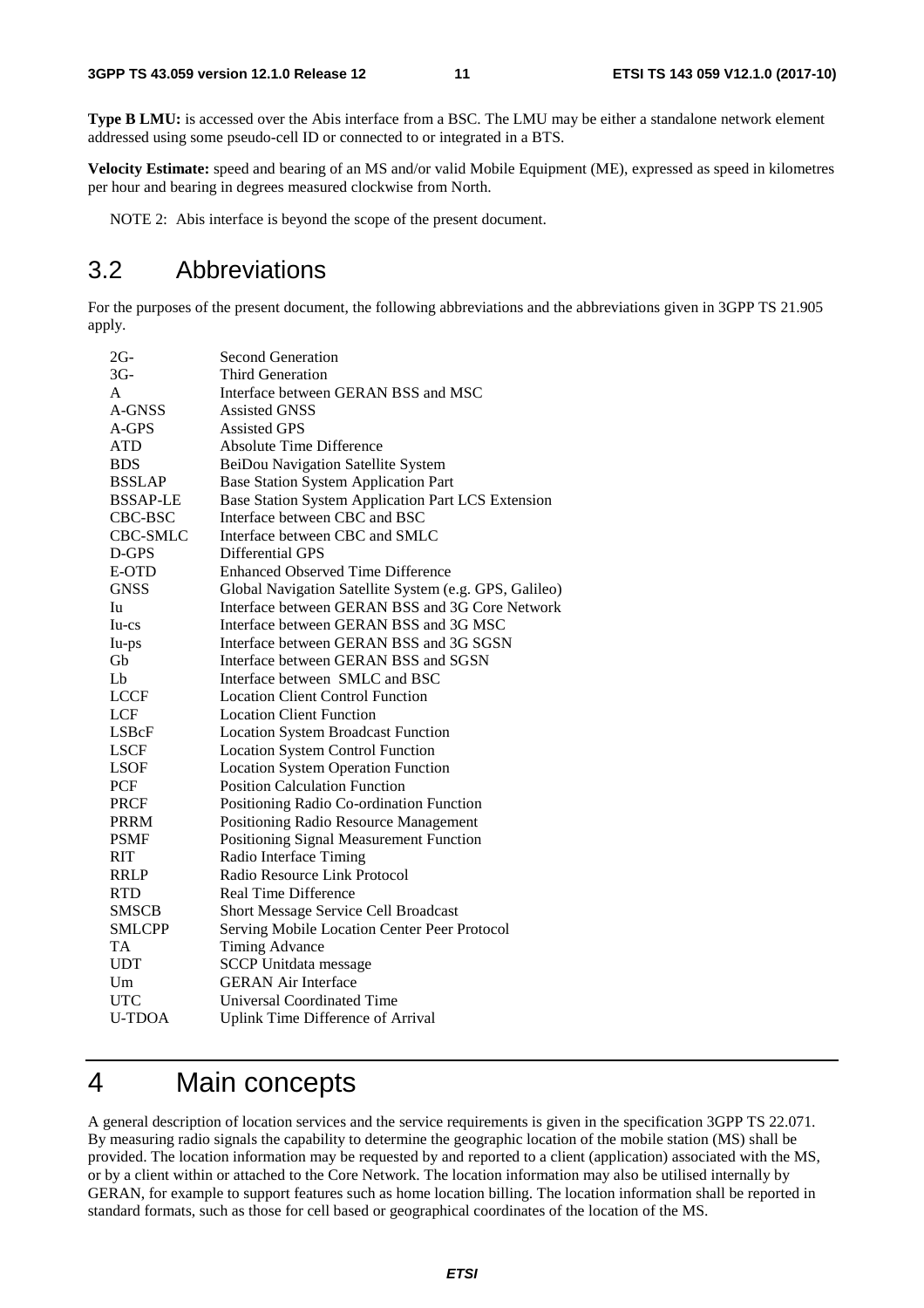It shall be possible for the majority of the MS (active or idle) within a network to use the feature without compromising the radio transmission or signalling capabilities of the GERAN.

Four positioning mechanisms are supported for LCS: Timing Advance (TA), Enhanced Observed Time Difference (E-OTD), Global Navigation Satellite System (GNSS) based positioning (A-GNSS) and Uplink Time Difference Of Arrival (U-TDOA).

# 4.1 Assumptions

- SMLC is either an integrated functionality in BSS or a standalone network element within GERAN.
- LMU is either an integrated functionality in BTS (Type B LMU) or a standalone network element (Type A LMU) where communication is over the Um interface.

# 4.2 Standard LCS Methods

### 4.2.1 Timing Advance

The TA is based on the existing Timing Advance (TA) parameter. The TA value is known for the serving BTS. To obtain TA values in case the MS is in idle mode a special procedure, not noticed by the GSM subscriber (no ringing tone), is set up. The cell-ID of the serving cell and the TA is returned as the result of the TA.

TA may be used to assist all positioning mechanisms.

### 4.2.2 Enhanced Observed Time Difference (E-OTD) positioning mechanism

The E-OTD method is based on measurements in the MS of the Enhanced Observed Time Difference of arrival of bursts of nearby pairs of BTSs. For E-OTD measurement synchronization, normal and dummy bursts are used. When the transmission frames of BTSs are not synchronized, the network needs to measure the Real or Absolute Time Differences (RTDs or ATDs) between them. To obtain accurate trilateration, E-OTD measurements and, for non-synchronized BTSs, RTD or ATD measurements are needed for at least three distinct pairs of geographically dispersed BTSs. Based on the measured E-OTD values the location of MS can be calculated either in the network or in the MS itself, if all the needed information is available in MS.

### 4.2.3 Global Navigation Satellite System (GNSS) based positioning mechanism

Global Navigation Satellite System (GNSS) refers to satellite systems that are set up for positioning purposes. Systems belonging to this category, that are operational today or will be in the near future are e.g., GPS, Galileo, Satellite Based Augmentation Systems (SBAS), Modernized GPS, Quasi Zenith Satellite System (QZSS), GLONASS and BDS.

A mobile station with GNSS measurement capability may operate in an autonomous mode or in an assisted mode for example MS-assisted or MS-based mode. In autonomous mode MS determines its position based on signals received from GNSS without assistance from network. In assisted mode, MS receives assistance data from network. MS may support one or several GNSSs and the assistance data content may vary depending on this capability.

A-GNSS refers to a concept which supports several global navigation satellite systems and their different navigation signals, including e.g. GPS, Galileo, Satellite Based Augmentation Systems (SBAS), Modernized GPS, Quasi Zenith Satellite System (QZSS), GLONASS and BDS. The assistance data shall enable combined usage of satellite signals belonging to different GNSS or simple usage of one GNSS system independently from the other.

### 4.2.4 Uplink Time Difference of Arrival (U-TDOA) positioning mechanism

The U-TDOA positioning method is based on network measurements of the Time Of Arrival (TOA) of a known signal sent from the mobile and received at three or more LMUs. The known signal is the normal bursts generated by a mobile while in the dedicated mode; either on the SDCCH or TCH. The method requires LMUs in the geographic vicinity of the mobile to be positioned to accurately measure the TOA of the bursts. Since the geographical coordinates of the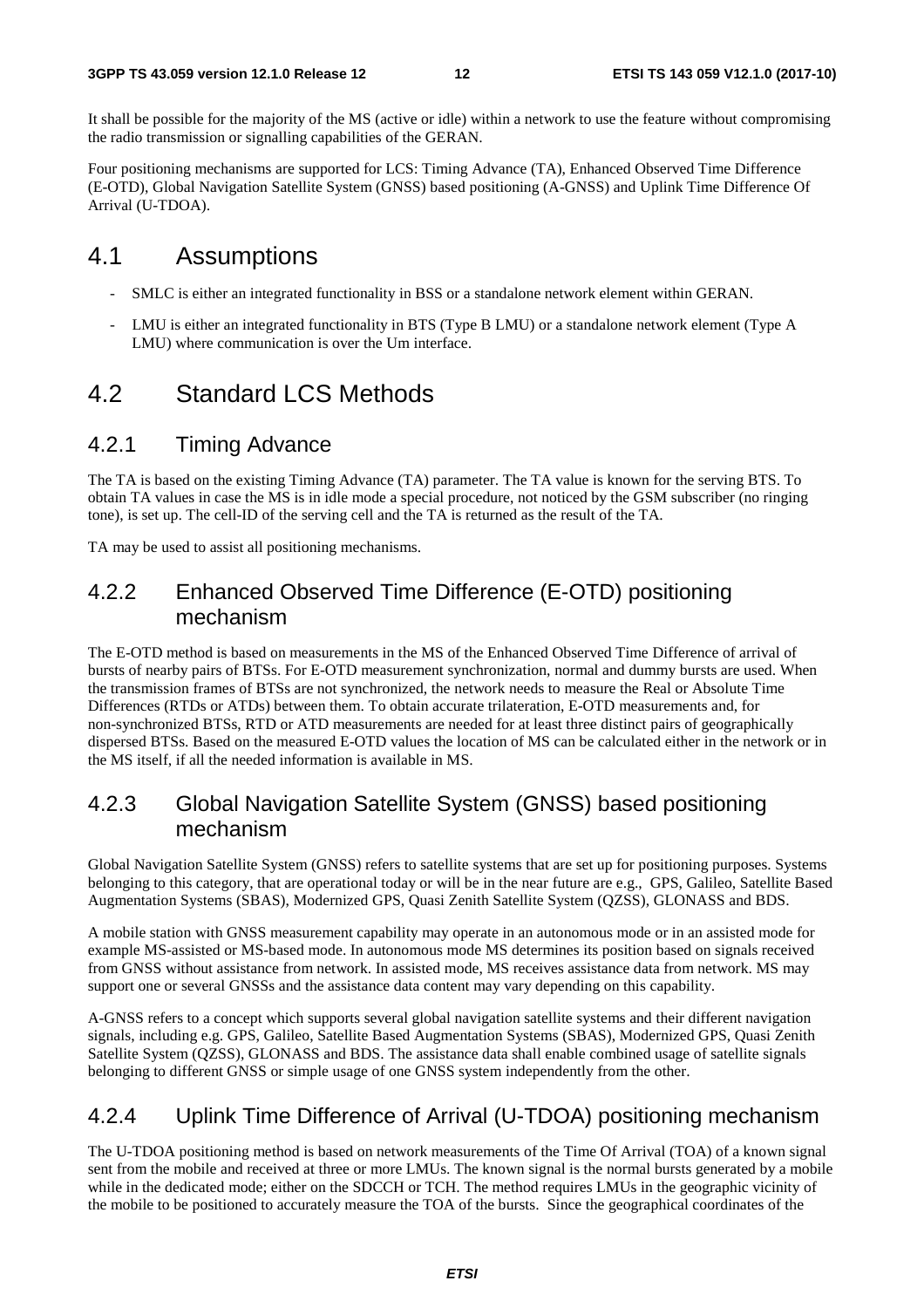measurement units are known, the mobile position can be calculated via hyperbolic trilateration. This method will work with existing mobiles without any modification.

# 5 GERAN LCS Architecture

Figure 1 shows the general arrangement of the Location Service feature. This illustrates, generally, the relation of LCS Clients and servers in the core network with the GERAN. The definition and operation of LCS entities operating in the core network is outside the scope of the present document. The LCS entities within the GERAN communicate with the Core Network (CN) across the A, Gb and Iu interfaces.

Communication among the GERAN LCS entities makes use of the messaging and signalling capabilities of the GERAN.

As part of their service or operation, the LCS Clients may request the location information of Mobile Station. There may be more than one LCS client. These may be associated with the core network, associated with the GERAN, operated as part of a MS application or accessed by the MS through its access to an application (e.g. through the Internet).

Within the GERAN, the BSC receives authenticated requests for LCS information from the core network across the A, Gb or Iu interface and passes these to the SMLC. The SMLC may be a standalone network element or functionality that is integrated to the BSC. LCS entities then manage the GERAN resources, including the base station, the LMU, the MS and calculation functions, to estimate the location of the MS and return the result to the Core Network.



**Figure 1: Functional LCS Architecture in GERAN**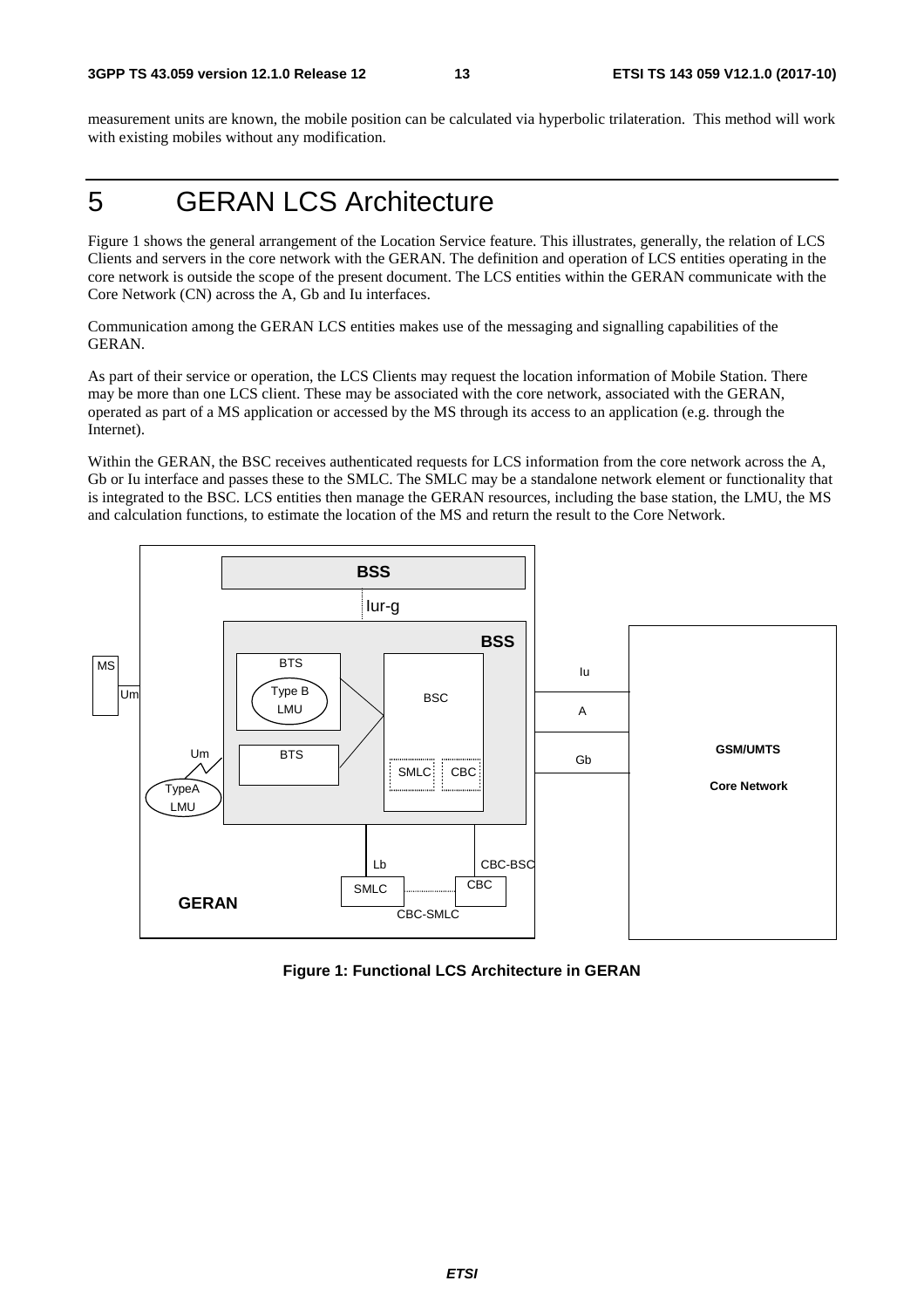# 5.1 LCS Operations

The schematic functional description of LCS operations is defined in figure 2.

Upon request from the LCS entities or for internal operations, the GERAN LCS functional entities will:

- request measurements, typically from the MS and/or one or more BTS radio apparatus;
- send the measurement results to the appropriate calculating function within GERAN;
- receive the result from the calculating function within GERAN;
- send the results to the LCS entities in the core network or to application entities within GERAN.

In the event that the client is internal to GERAN the request may be made directly to the GERAN LCS entities as the internal clients are considered to be "pre-authorised".

As part of its operation, the GERAN LCS calculating function may require additional information. This may be obtained by the function directly by communication with a database, or it may be through a request to GERAN LCS entities that will mediate the request and return of information from the appropriate database (or databases if more than one is needed to fulfil the requests).

There may possibly also be available independent information that is able to supply the location information directly, or may be able to supply auxiliary information to the calculation function. The GERAN LCS co-ordination function, as part of its activity to supervise the location process, may query the MS or other elements of the GERAN to determine their capabilities and use this information to select the mode of operation.

This general operation is outlined in the following (generic) sequence diagram Figure 2. This figure is not intended to show the complete LCS operation for GERAN, but to simply to outline the basis for operation. Location measurements may continually be taken in the background.



**Figure 2: General sequence for LCS operation**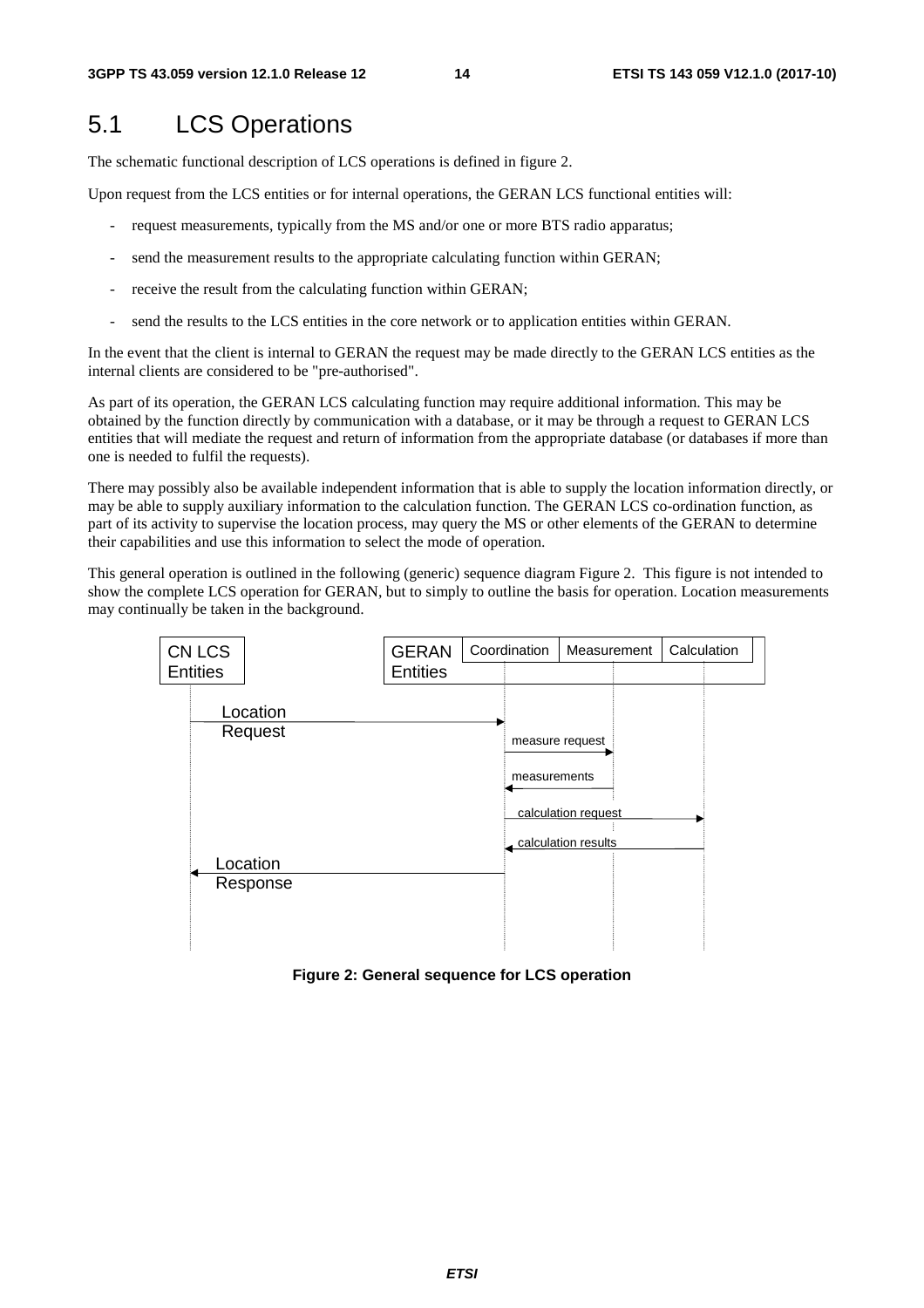# 5.2 High-Level Functions

Several functional groupings may be defined to describe the LCS. These groupings occur in both the Core Network and the GERAN. The overall LCS functional grouping is described in the system stage 2, 3GPP TS 23.271. Each grouping encompasses a number of functional components and functions.

The functions within the GERAN are described in more detail in the following clauses of the present document.

Within GERAN the functional entities may be grouped as follows:

- the Internal Client group;
- the GERAN System Handling group;
- the Positioning group.

The LCS functional diagram shown in figure 3 depicts the interaction of the LCS functional entities within the GERAN. The GERAN uses the various LCS components to provide the target MS Location Information to the internal LCS client.



#### **Figure 3: GERAN LCS Capability Functional Diagram**

### 5.2.1 Co-ordination, Measurement and Calculation Functions

These GERAN functions (including functions in the System handling and Positioning groups) provide the co-ordination, measurement and calculation functions needed to provide a location estimate. The functions interface with the requesting application and select the appropriate location method and speed of response. The functions co-ordinate the operations of the radio and measurement equipment to transmit the needed signals and to make the needed measurements. The functions may also access databases or other sources of information appropriate for the location method. The functions also provide the calculation functions appropriate for the location method to estimate the MS location and the accuracy of the report. The functions also may record information on the usage of the LCS that may be used for administrative purposes (e.g. forwarded to a billing function in the Core Network). If needed by the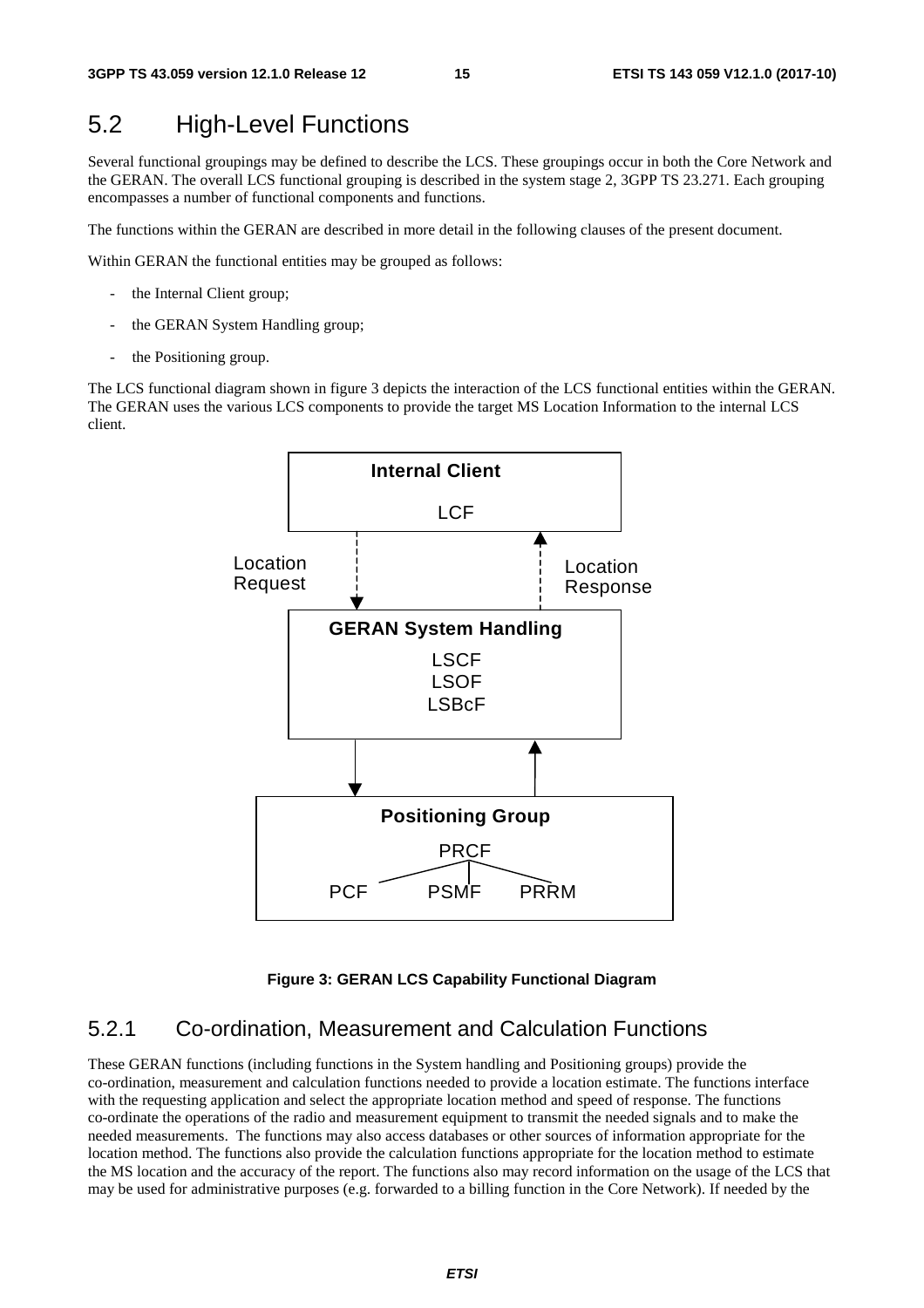location method, the functions will ensure the broadcast of information and gather and update information concerning GERAN operating parameters (e.g. timing of BTS transmissions) needed for LCS operations.

These entities are mainly concerned with the location method, controlling the radio equipment and performing the calculations to determine the location and thus may be associated with the SMLC in the GERAN. These functions may receive location requests from either the core network or from applications internal to the GERAN.

These functions communicate with the core network across the A, Gb and Iu interfaces, and with the BTS and LMU and with the MS across the Um interface.

# 5.3 GERAN LCS Functional Entities

### 5.3.1 Internal Client Group

#### 5.3.1.1 Internal GERAN Location Client Function (LCF)

The Location Client Function (LCF) represents a logical interface between the internal GERAN LCS applications and the LCS BSC Handling entities (e.g. the Location System Control Function (LSCF) in the BSC).

NOTE: There is not necessarily a requirement for a LCCF (Location Client Control Function) for the GERAN Internal Client as is described for external clients in the system stage 2 specification, 3GPP TS 23.271.

The GERAN may make use of location information for internal operations such as location assisted handover. In such a case, a LCF representing the internal GERAN LCS application may communicate with the LSCF to request and receive the location information.

### 5.3.2 GERAN System Handling group

#### 5.3.2.1 GERAN Location System Control Function (LSCF)

The GERAN Location System Control Function is responsible for co-ordinating location requests. This function manages call-related and non-call-related location requests and allocates network resources for handling them. This function "insulates" the Location clients in the Core Network from the detailed operation of the location method in order that the GERAN may be used by several types of core network and with several location methods.

The LSCF provides flow control between simultaneous location requests. Simultaneous location requests must be queued in a controlled manner to account for priority requests (e.g. for Emergency Clients). The details of the flow control, priority selection and queuing are beyond the scope of the present document.

The LSCF will select the appropriate location method based on the availability of resources and parameters of the location request. The LSCF coordinates resources and activities needed to obtain data (e.g. base station geographic coordinates) needed for the location method. It also records LCS usage data for the location service request that may be passed to a Location System Recording Function (LSRF) or O&M function in the Core Network.

#### 5.3.2.2 GERAN Location System Operations Function (LSOF)

The Location System Operations Function (LSOF) is responsible for provisioning of data, location capabilities, data related to clients and subscription (LCS client data and MS data), fault management and performance management of LCS within the BSC.

An LSOF may be associated with each entity. The LSOF interacts with Internal (O&M) Clients for administration and maintenance of the data.

#### 5.3.2.3 Location System Broadcast Function (LSBcF)

The Location System Broadcast Function (LSBcF) provides broadcast capability. The LSBcF capability is only used when broadcast data is required for E-OTD or A-GNSS positioning methods. Broadcast information (such as the geographic coordinates of the base stations) may be required, for example, to support a Position Calculation Function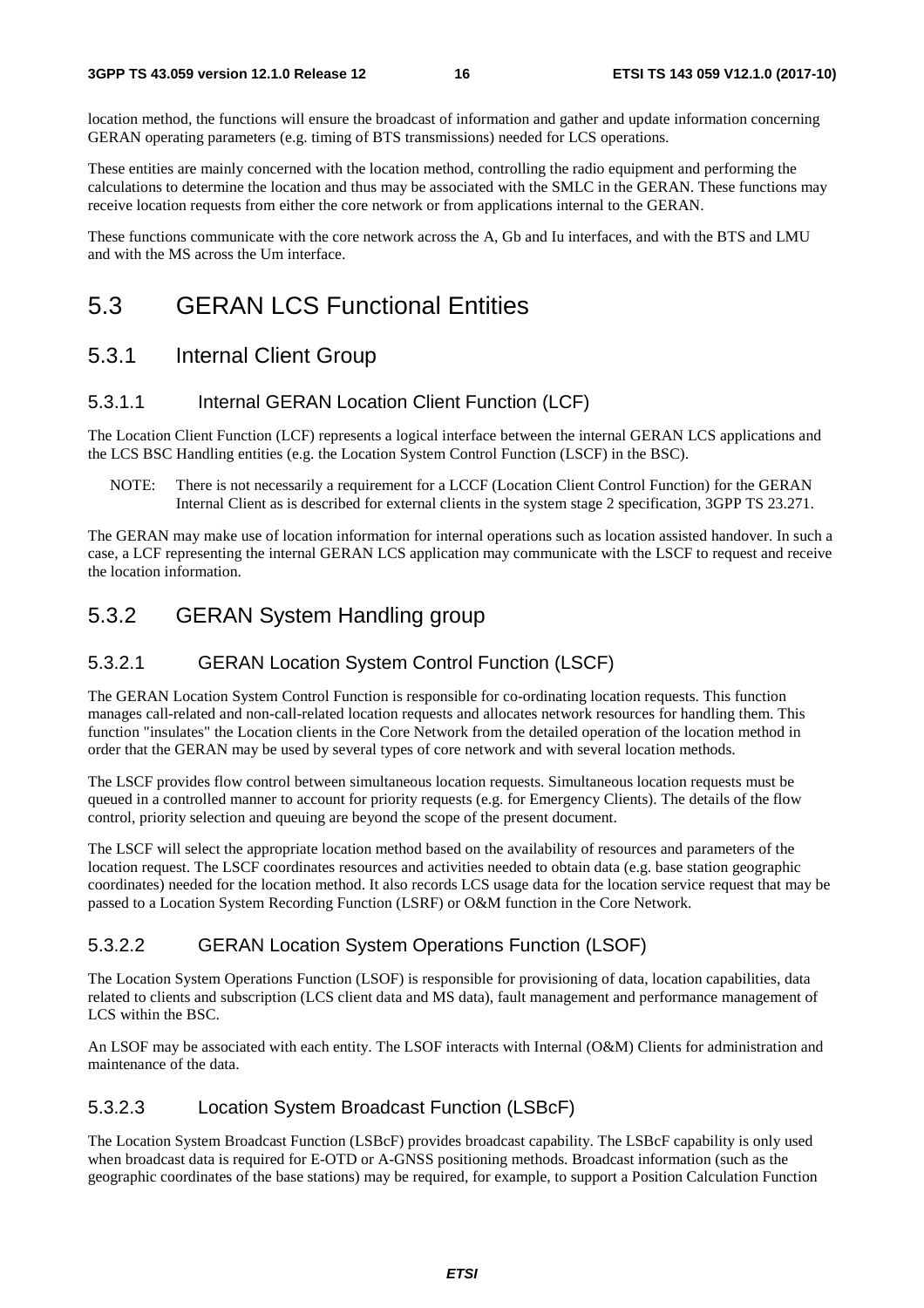(PCF) located in the mobile station. These broadcasts may also include other information (such as currently observable satellites) that may assist a MS in the use of external location services.

The information to be broadcast is selected based on the location techniques offered for use by the LCS and the needs of the MS. This broadcast information may be specially coded (i.e. encrypted) to ensure its availability only to subscribers of the service. The use of broadcasts or other methods for signalling to the MS may be selected based on the chosen location method.

The information to be broadcast includes for example:

#### **1. E-OTD Assistance:**

- Reference Time:
- Neighbour Channel Time Slot Scheme;
- Information about sectored neighbour channels;
- Neighbour channel 51 Multiframe Offset values;
- Neighbour channel BCC values;
- RTD Drift Factor values (ciphered if active);
- Neighbour channel RTD values (ciphered if active);
- Serving cell and neighbour cell location information (ciphered if active).

#### **2. A-GNSS Assistance Data:**

- Broadcasted assistance data may be the same as in A-GNSS point-to-point signalling.

#### 5.3.3 Positioning group

#### 5.3.3.1 GERAN Position Radio Co-ordination Function (PRCF)

The GERAN Position Radio Control Function manages a location request for a MS through overall co-ordination and scheduling of resources to perform location measurements. This function interfaces with the PSMF, the PRRM and the PCF. The PRCF determines the location method to be used based on the location request, the QoS, the capabilities of the GERAN, and the MS's capabilities. The PRCF also manages the needed radio resources through the PRRM. It determines which PSMFs are to be involved, what to measure, and obtains processed signal measurements from the PSMF.

Some location methods may involve measurements made at the MS. In this case the PRCF interfaces with the MS to obtain the measurements (or the location results if they have been determined by the MS). Some location methods may involve measurements or information from several sources, including radio units at several BTSs and involve a series of transmissions and receptions. The PRCF entity also provides ancillary measurements in case of network-assisted location method. Ancillary information may be extracted from navigating systems like GNSS.

The PRCF forwards the signal measurement data to the PCF.

It is the function of the PRCF to co-ordinate the sequence of activities and compensate for failures (if they occur) to provide the location estimate.

#### 5.3.3.2 GERAN Position Calculation Function (PCF)

The GERAN Position Calculation Function is responsible for calculating the location of the MS. This function applies an algorithmic computation on the collected signal measurements to compute the final location estimate and accuracy.

The PCF would also be responsible for calculating the speed and bearing of the MS when reported. This function applies an algorithmic computation on the collected signal measurements to compute the final velocity estimate and uncertainty.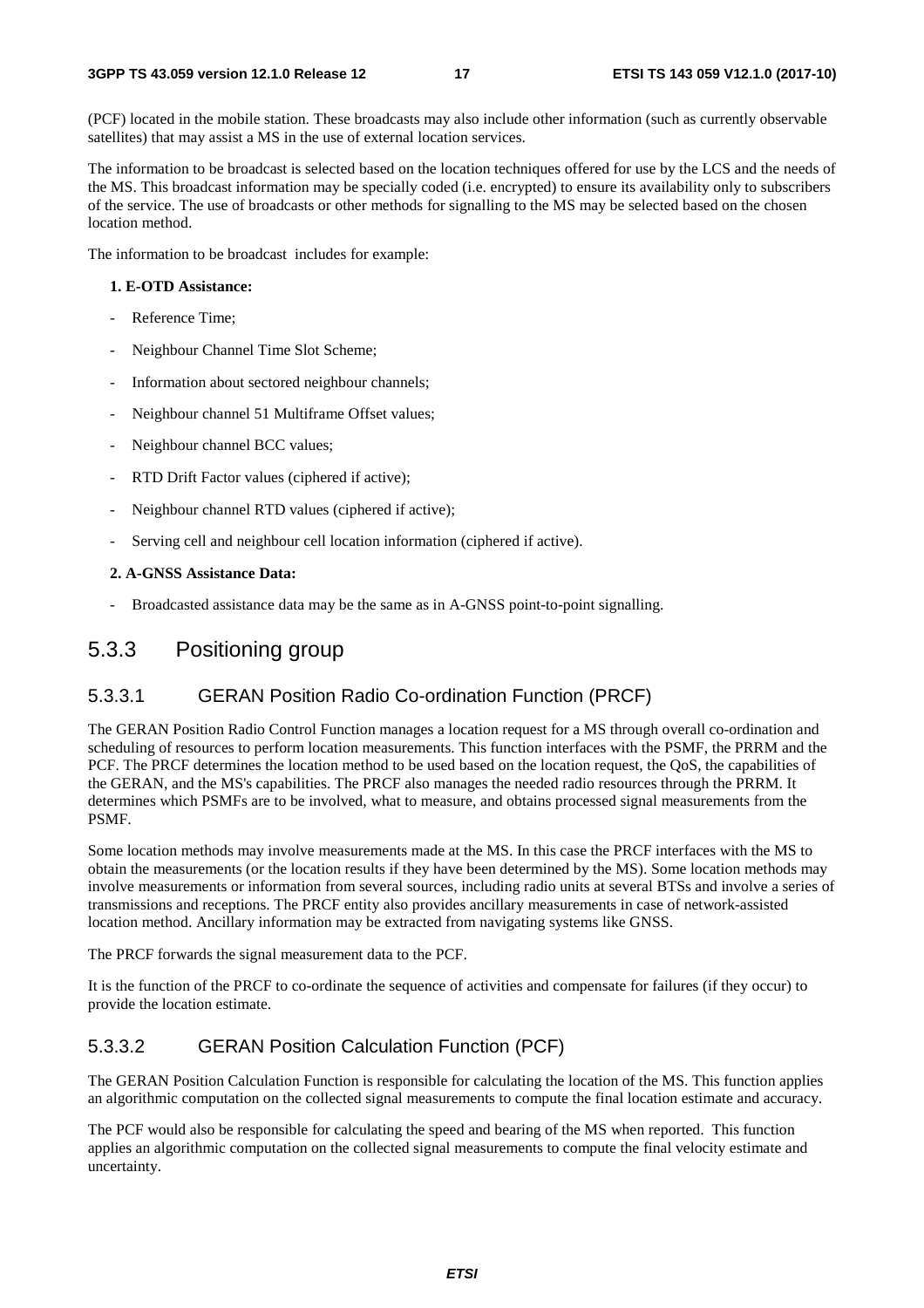It may obtain related data (e.g.: base station geographic coordinates) needed for the calculation. There may be more than one calculating function available within, or associated with, the calculation function of the GERAN.

The Position Calculation Function is also responsible for estimating the accuracy of the location estimate.

### 5.3.3.3 GERAN Position Signal Measurement Function (PSMF)

The GERAN Position Signal Measurement Function (PSMF) is responsible for performing and gathering uplink or downlink radio signal measurements for use in the calculation of a MS's location and velocity. These measurements can be location related or ancillary.

There may be one or more PSMF within a GERAN and they may be located at the MS or a Location Measurement Unit (LMU). The PSMF, generally, may provide measurement of signals (i.e. satellite signals) in addition to measurements of the GERAN radio transmissions. The measurements to be made will depend on the selected location method.

### 5.3.3.4 GERAN Position Radio Resource Management (PRRM)

The GERAN Position Radio Resource Management entity is responsible for managing the effect of LCS operations on the overall performance of the radio network. This may ensure, for example, that the operation of the PSMF does not degrade the QoS of other calls.

# 5.4 Assignment of LCS Functional Entities to GERAN Elements

The following Table 1 shows the generic configuration for different location methods, including network-based, mobile-based, mobile-assisted and network-assisted methods. With this approach both the network and the mobiles are able to measure the timing of signals and compute the mobile's location and velocity estimate. Depending on the applied location method it is possible to utilise the corresponding configuration containing all needed entities. For instance, if a network-based location method is applied, the entities that are involved in measuring the mobile's signal and calculating its location estimate are allocated to the network elements of the access network. On the other hand, in case mobile-based or network-assisted methods are used these entities should be allocated to the mobile station.

|              | <b>MS</b> | <b>LMU</b> | <b>SMLC</b> | <b>BSC</b> |
|--------------|-----------|------------|-------------|------------|
| <b>LCF</b>   | Χ         |            |             |            |
| <b>LSBcF</b> |           |            |             |            |
| <b>LSCF</b>  |           |            |             |            |
| <b>PRCF</b>  |           |            | X           |            |
| <b>PCF</b>   |           |            |             |            |
| <b>PRRM</b>  |           |            |             |            |
| <b>PSMF</b>  |           |            |             |            |
| <b>LSOF</b>  |           |            |             |            |

**Table 1: Example Allocation of LCS Functional Entities to Network Elements** 

# 5.5 Functional Description of GERAN LCS Network Elements

# 5.5.1 BSC

The BSC receives authenticated requests for LCS information from the CN across A, Gb and Iu interfaces and passes these to the SMLC.

# 5.5.2 SMLC

The SMLC is either a separate network element of GERAN or integrated functionality in BSC that contains functionality required to support LCS. The SMLC manages the overall co-ordination and scheduling of resources required for the location of a mobile. It also calculates the final location and velocity estimate and estimates the achieved accuracy. The SMLC may control a number of LMUs for the purpose of obtaining radio interface measurements to locate or help locate MS subscribers in the area that it serves. The SMLC is administered with the capabilities and types of measurement produced by each of its LMUs.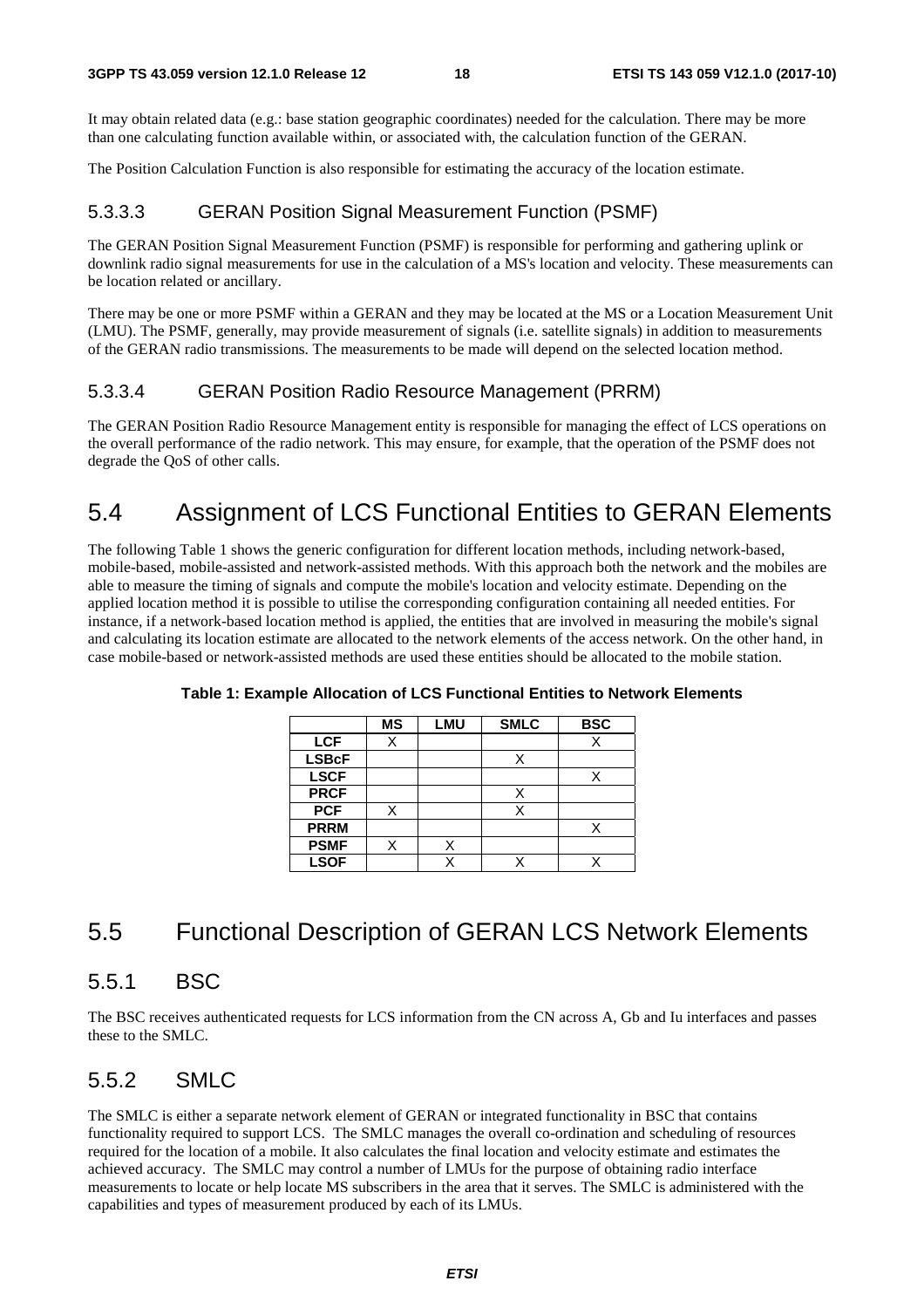# 5.5.3 CBC

For Location Services, when a Cell Broadcast Center (CBC) is associated with a BSC, the SMLC may interface to a CBC in order to broadcast assistance data using existing cell broadcast capabilities. The SMLC shall behave as a user, Cell Broadcast Entity, to the CBC (refer to 3GPP TS 23.041).

### 5.5.4 LMU

The LCS Measurement Unit (LMU) entity makes measurements (e.g. of radio signals) and communicates these measurements to the SMLC (e.g. the PRCF). The LMU contains a PSMF and may also perform calculations associated with the measurements. The LMU may make its measurements in response to requests (e.g. from the SMLC), or it may autonomously measure and report regularly (e.g. timing of BTS transmissions) or when there are significant changes in radio conditions (e.g. changes in the RTD). There may be one or more LMUs associated with the SMLC and an LCS request may involve measurements by one or more LMUs. LMU functionality may be integrated in a BTS.

An LMU makes radio measurements to support one or more positioning methods; these assistance measurements are specific to all MSs in a certain geographic area. All location and assistance measurements obtained by an LMU are supplied to the SMLC associated with the LMU. Instructions concerning the timing, the nature, and any periodicity of these measurements are either provided by the SMLC or are pre-administered in the LMU.

The following assistance measurement obtained by an LMU has a generic status usable by more than one position method:

- Radio Interface Timing measurements – comprise Absolute Time Differences (ATDs) or Real Time Differences (RTDs) of the signals transmitted by Base Stations, where timing differences are measured relative to either some absolute time difference (ATD) or the signals of another Base Station (RTD).

# 5.5.5 MS

The MS interacts with the measurement co-ordination functions to make measurements of downlink signals. The measurements to be made will be determined by the chosen location method.

The MS may also contain LCS applications, or access an LCS application through communication with a network accessed by the MS or an application residing in the MS and/or satellite signals. The MS may include the needed measurement and calculation functions to determine the MS's location with or without assistance of the GERAN LCS entities.

# 6 Signalling Protocols and Interfaces

# 6.1 Protocol layering in A/Gb mode

### 6.1.1 Generic Signalling Model

Figure 4 shows the generic signalling model applicable to LCS for signalling interaction in which an SMLC forms at least one of the signalling end points.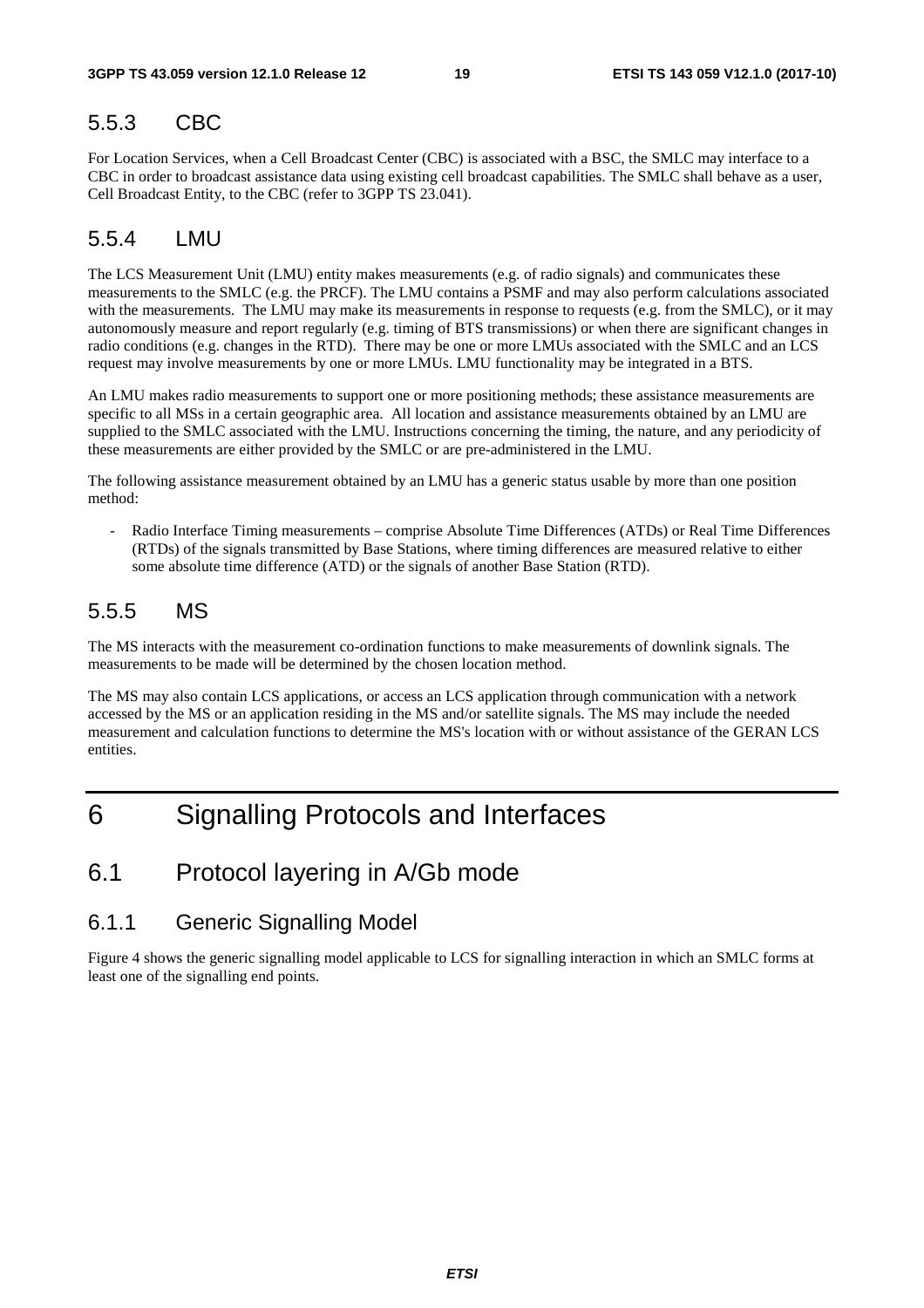

**Figure 4: Generic Model for LCS Signalling to an SMLC** 

The functions performed by each protocol layer are as follows:

- a) LCS application protocol this depends on the other signalling end point (e.g. whether a target MS or LMU) and may be absent if supported in the BSSAP-LE layer. The application protocol supports specific LCS functions (e.g. positioning measurements, assistance measurements) and is independent of lower protocol layers.
- b) BSSAP-LE this is an extension of BSSAP and carries the LCS application protocol signaling units. Necessary functions include identification of the LCS application protocol and identification, where not provided by the network layer, of the two end points. This layer can be relayed by an intermediate entity or mapped into an equivalent layer 3 protocol used by the other signaling end point. This layer supports segmentation of LCS application layer protocols.
- c) Network Layer provides signaling transport between the SMLC and either the other end point or some intermediate entity at which the BSSAP-LE layer is relayed or mapped. The network layer may support connection oriented or connectionless signaling. For second generation circuit oriented applications, the network layer is provided using either MTP or M3UA/SCTP and SCCP. This layer supports segmentation of LCS application layer protocols.
- d) Physical Layer When MTP is used as transport protocol, SS7 signaling links are supported by the physical layer. It is recommended that when IP transport (via M3UA/SCTP) is used, the data link layer is implemented using Ethernet. A node using IP transport having interfaces connected via low bandwidth PPP links like E1/T1 shall also support IP Header Compression [37] and the PPP extensions ML/MC-PPP [38], [39]. In this case, the negotiation of header compression [37] over PPP shall be performed according to [40].
- e) L3 a protocol layer compatible with or the same as BSSAP-LE.
- f) L2 logical link layer for the other endpoint
- g) L1 physical layer for the other end point.

### 6.1.2 Message Segmentation in A/Gb mode

Message segmentation is needed to transport any large LCS message that exceeds the message size limitation supported by any GSM interface over which transport is needed.

#### 6.1.2.1 Network Level Segmentation

Segmentation and reassembly of large SMLCPP messages at the network (e.g. SCCP) level may be supported. For message transfer over any interface where network level segmentation is not supported, segmentation at the application level shall be used. This may require support of both network and intermediate level segmentation by certain intermediate entities.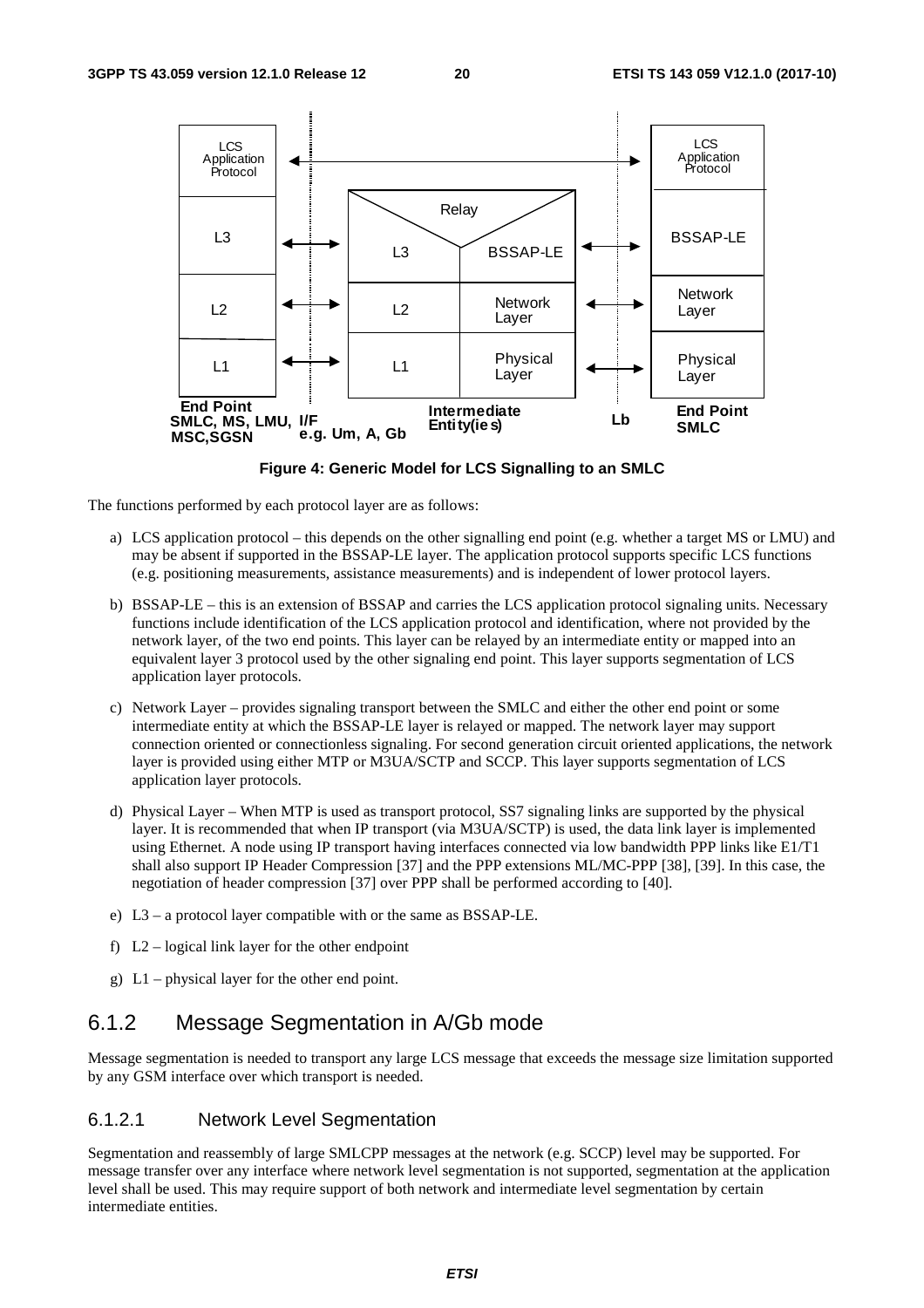### 6.1.2.2 Intermediate Level Segmentation

The segmentation of SMLCPP 3GPP TS 48.031[19], messages is supported by segmentation mechanisms defined in 3GPP TS 48.008 [18], and 3GPP TS 49.031[22]. The sending, receiving and all intermediate entities supporting segmentation shall ensure reliable and sequenced delivery of the message segments by appropriate use of the capabilities supported by lower transport and network level protocols.

For support of legacy (Rel4 and older) MS and GERAN, there are segmentation mechanisms defined in the RR layer (3GPP TS 44.018 [14]) and BSSAP-LE layer (3GPP TS 49.031 [22]) for segmentation of RRLP (3GPP TS 44.031) messages, which need to be supported by the MS, BSS, and SMLC in the uplink direction in the CS domain and by the MS and BSS for the downlink direction in the CS domain.

#### 6.1.2.3 RRLP Pseudo-Segmentation

The use of several RRLP messages to deliver a large amount of information is called "RRLP pseudo-segmentation". If more information than what fits in the RRLP maximum PDU size needs to be delivered, the RRLP pseudosegmentation shall be used. (For Rel 4 or older MS and GERAN, may also use intermediate level segmentation).

### 6.1.3 Signalling between an SMLC, MSC and BSC

An SMLC can either be separate logical entity or integrated functionality in the BSC. If the SMLC is a separate logical entity, the LCS signalling between SMLC and MSC is accomplished through the A and Lb interfaces. If the SMLC is integrated, the LCS signalling is accomplished through the A interface only. Figure 5 shows the protocol layers used to support LCS signaling between the SMLC, MSC and BSC.





### 6.1.3a Signalling between an SMLC, SGSN and BSS

An SMLC can either be separate logical entity or integrated functionality in the BSS. If the SMLC is a separate logical entity, the LCS signalling between SMLC and SGSN is accomplished through the Gb and Lb interfaces. If the SMLC is integrated, the LCS signalling is accomplished through the Gb interface only. Figure 5a shows the protocol layers used to support LCS signaling between the SMLC, SGSN and BSS. Notice that the Network Service layer may be based on frame relay or IP (see 3GPP TS 48.016 [24]).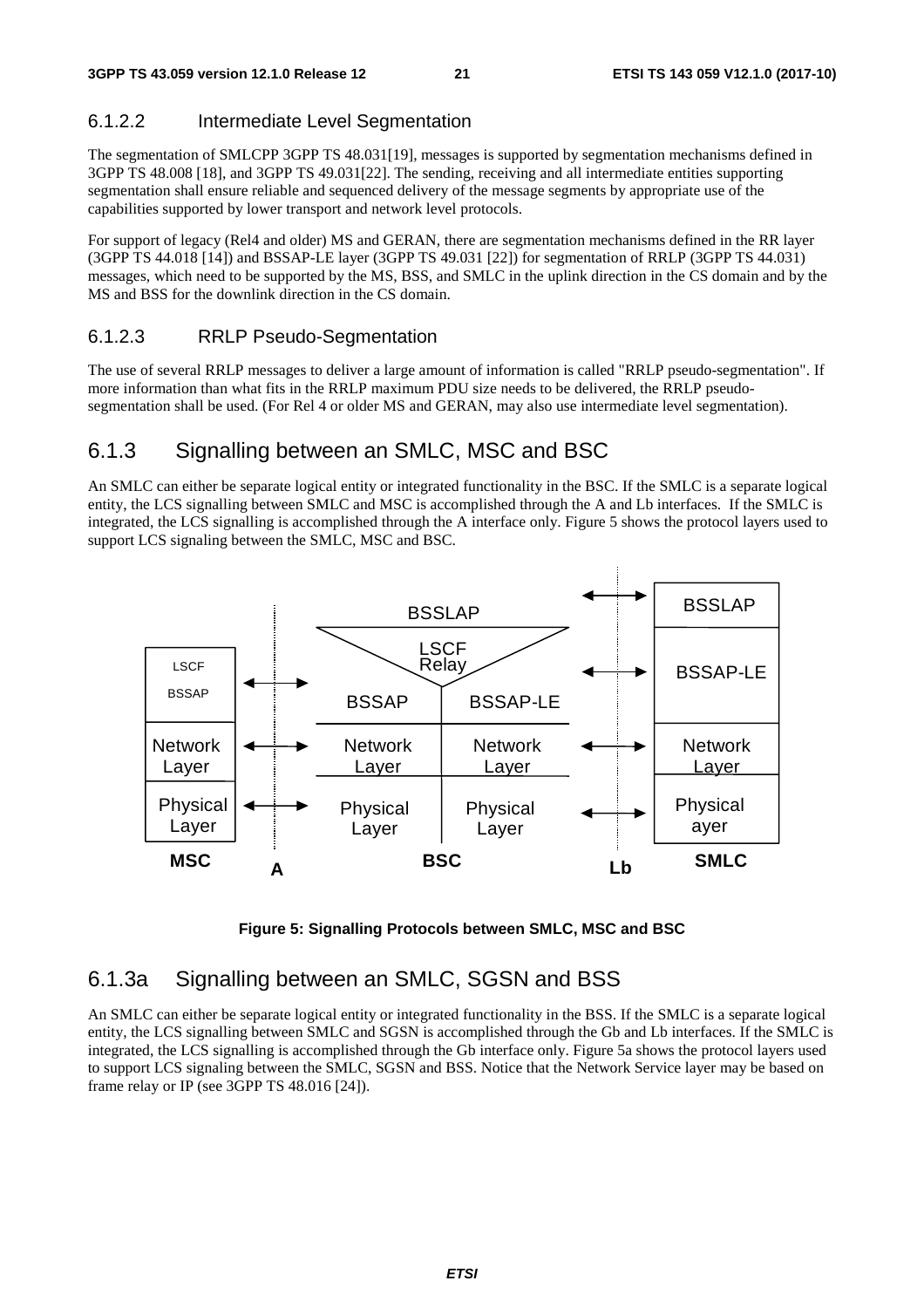

**Figure 5a: Signalling Protocols between SMLC, SGSN and BSS** 

### 6.1.4 Signaling between SMLC and MS

SMLC Signalling to a target MS is accomplished through the Um interface. Figure 6 shows the protocol layers used to support signaling between an SMLC and target MS in the CS domain.



#### **Figure 6: Signalling between an SMLC and Target MS in CS domain**

Figure 6a shows the protocol layers used to support signaling between an SMLC and target MS in the PS domain. The signalling is routed through the core network to utilize standard GPRS functions. BSSGP is specified in 3GPP TS 48.018 [25] and RLC/MAC is specified in 3GPP TS 44.060 [28]. The TOM and LLC protocols are specified in 3GPP TS 44.064 [26]. The TOM Protocol Header for RRLP is specified in 44.031 [15]. For an overview of GPRS, see 3GPP TS 23.060 [27].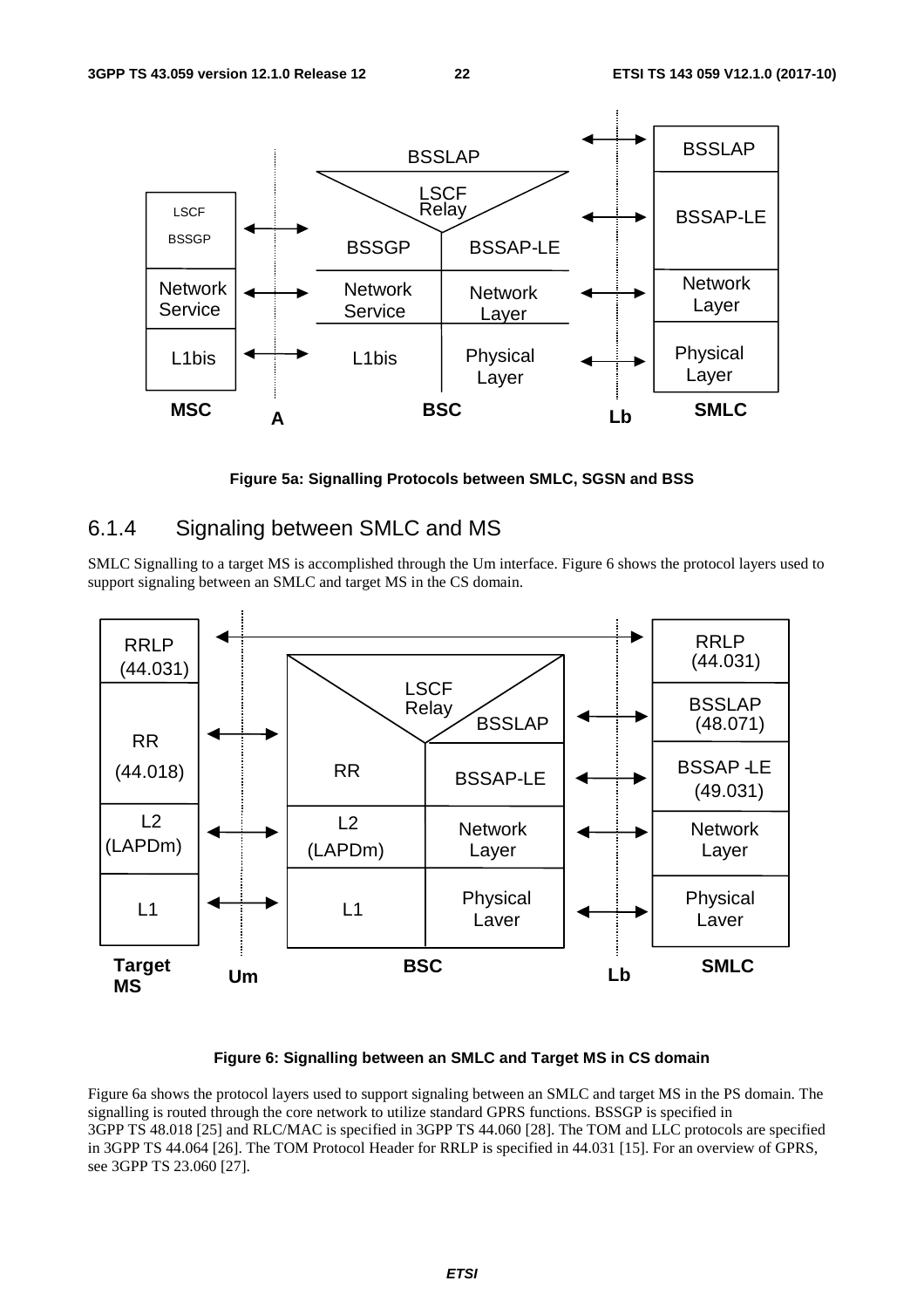![](_page_23_Figure_3.jpeg)

NOTE\*: The network layer for the Gb interface may be based on IP or frame relay.

#### **Figure 6a: Signalling between an SMLC and Target MS in PS domain**

### 6.1.5 SMLC Signalling to a Type A LMU

Notice that the signalling to a Type A LMU is using CS signalling over the Um interface. A Type A LMU can be used to support positioning of mobile stations both in the CS and the PS domain.

#### 6.1.5.1 Circuit Switched Signalling using an SDCCH

Figure 7 shows the protocol layers used to support signaling between an SMLC and a Type A LMU, using an SDCCH on the Um interface.

![](_page_23_Figure_10.jpeg)

#### **Figure 7: Signalling between an SMLC and Type A LMU using an SDCCH**

#### 6.1.5.2 Signalling using a TCH

Figure 8 shows the protocol layers that can be used to support signaling between an SMLC and a Type A LMU using a TCH on the Um interface. The TCH is assumed to support either transparent or non-transparent synchronous data and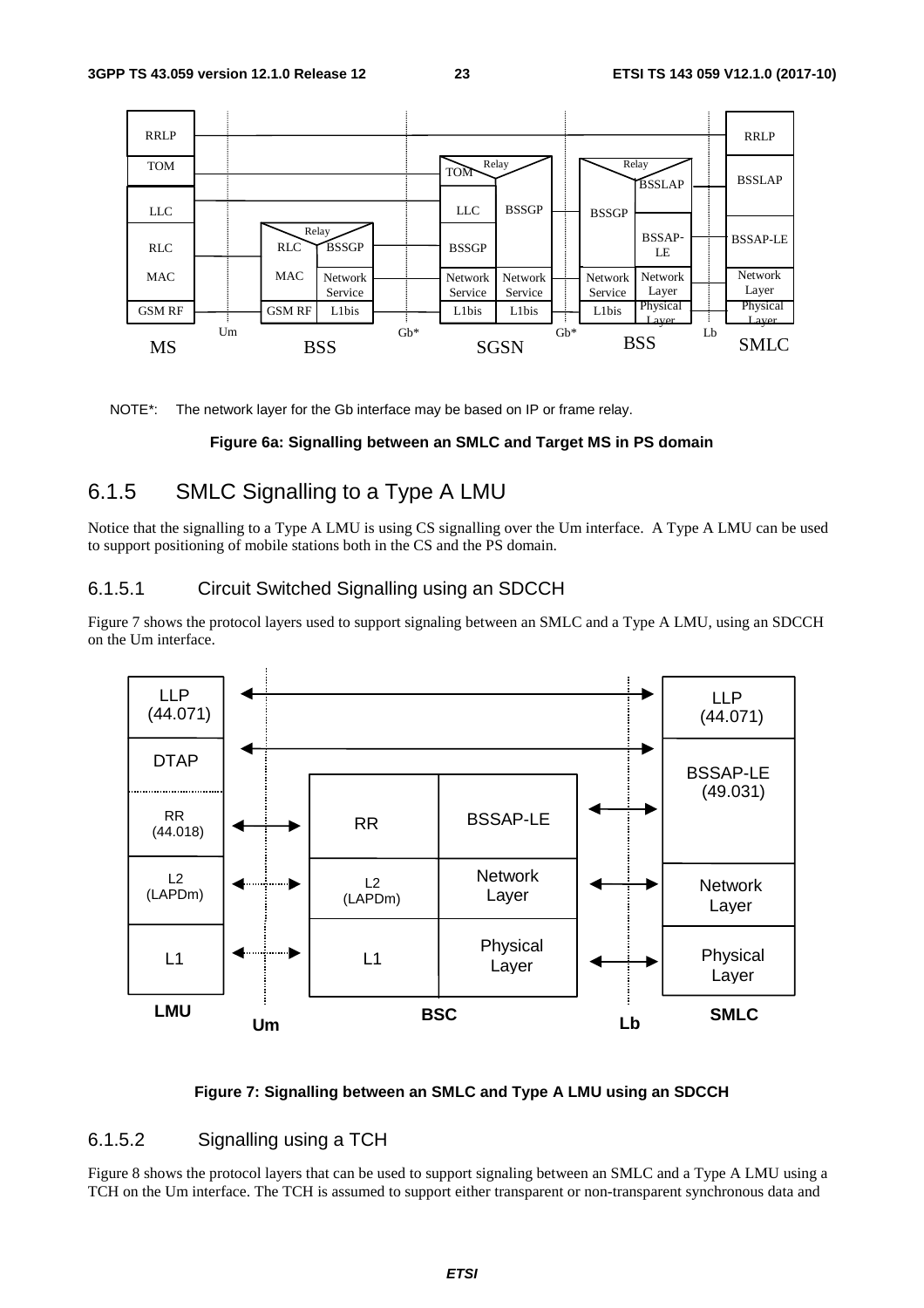may be provided in a multislot configuration. The main usage would be for O&M data and SW download – e.g. during offpeak hours.

![](_page_24_Figure_4.jpeg)

**Figure 8: Signalling between an SMLC and a Type A LMU using a TCH** 

### 6.1.6 SMLC signalling to a Type B LMU

The protocol layers employed to enable signaling between the SMLC and a Type B LMU are shown in figure 9. Notice that the signalling to a Type B LMU can be used to support positioning of mobile stations both in the CS and the PS domain.

![](_page_24_Figure_8.jpeg)

**Figure 9: Signalling between an SMLC and Type B LMU** 

NOTE\*: Abis interface is beyond the scope of the present document.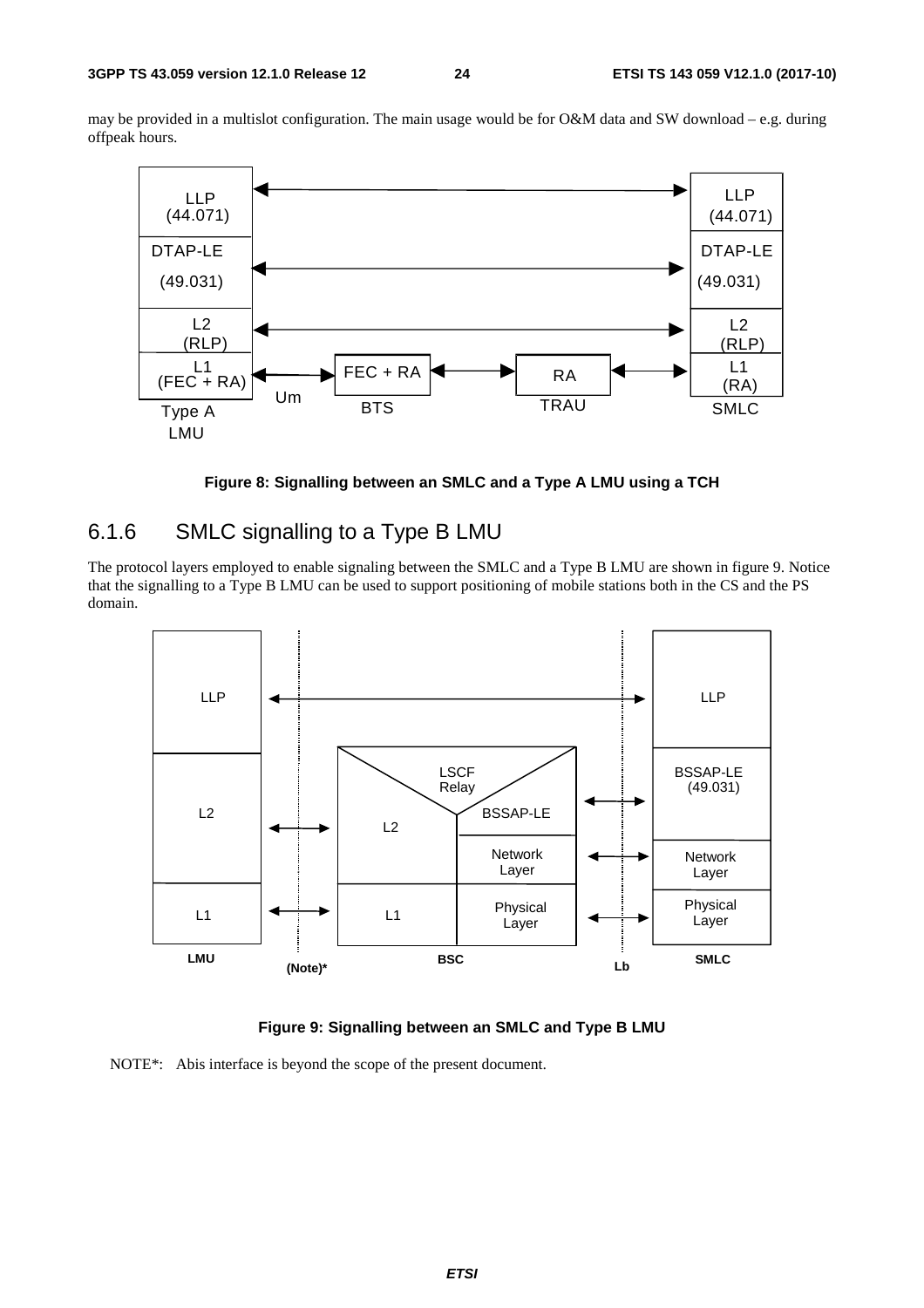# 6.1.7 SMLC Signalling to a peer SMLC

The protocol layers used for SMLC to SMLC signalling are shown in figure 10, where it is assumed that both SMLCs have connections to an intermediary signalling network (or there is a direct link between the SMLCs).

![](_page_25_Figure_5.jpeg)

![](_page_25_Figure_6.jpeg)

In the absence of either a direct link or links to an intermediary signalling network, signalling can go via attached BSCs and MSCs as shown in figure 11 for signalling between the SMLCs sharing the same MSC.

![](_page_25_Figure_8.jpeg)

**Figure 11: SMLC to SMLC Signalling via associated BSCs and MSC** 

# 6.2 Protocol layering in Iu mode

# 6.2.1 Signalling between SMLC and MSC/SGSN

A SMLC can either be a separate logical entity or integrated functionality in the BSC. If the SMLC is a separate logical entity, the LCS signalling between SMLC and MSC/SGSN is accomplished through the Iu and Lb interfaces. If the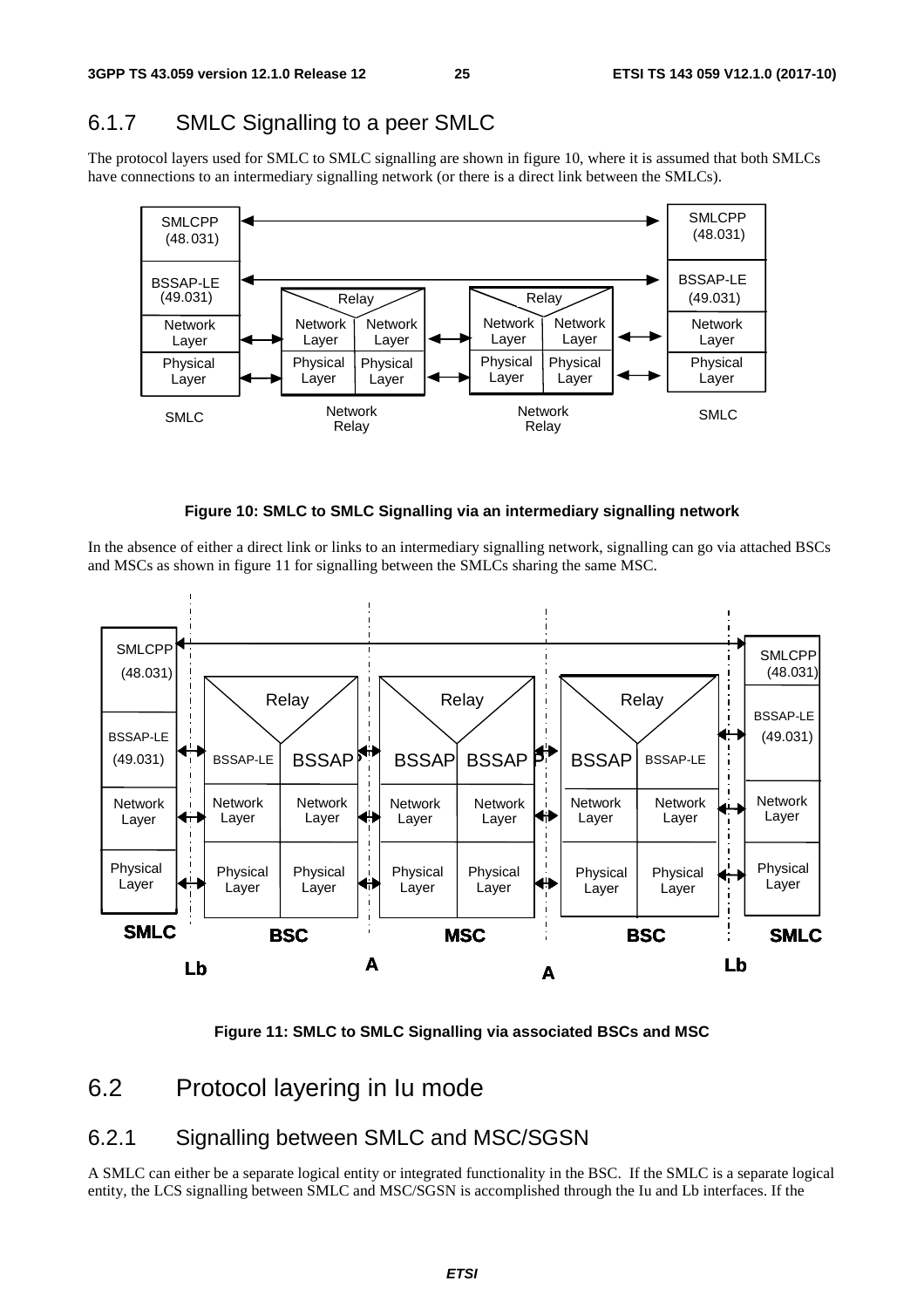SMLC is integrated, the LCS signalling is accomplished through the Iu interface only. Figure 11a shows the protocol layers used to support LCS signaling between the SMLC, BSC and MSC/SGSN.

![](_page_26_Figure_4.jpeg)

NOTE: \* Iu protocol stack is inherited from UMTS specifications [29-32]. See GERAN Stage 2 specification [11] for additional transport layer options.

#### **Figure 11a: Signalling Protocols between SMLC, BSC and MSC/SGSN**

### 6.2.2 Signalling between SMLC and MS

SMLC Signalling to a target MS is accomplished through the Um interface. Figure 11b shows the protocol layers used to support signaling between an SMLC and target MS.

![](_page_26_Figure_9.jpeg)

**Figure 11b: Signalling between an SMLC and Target MS**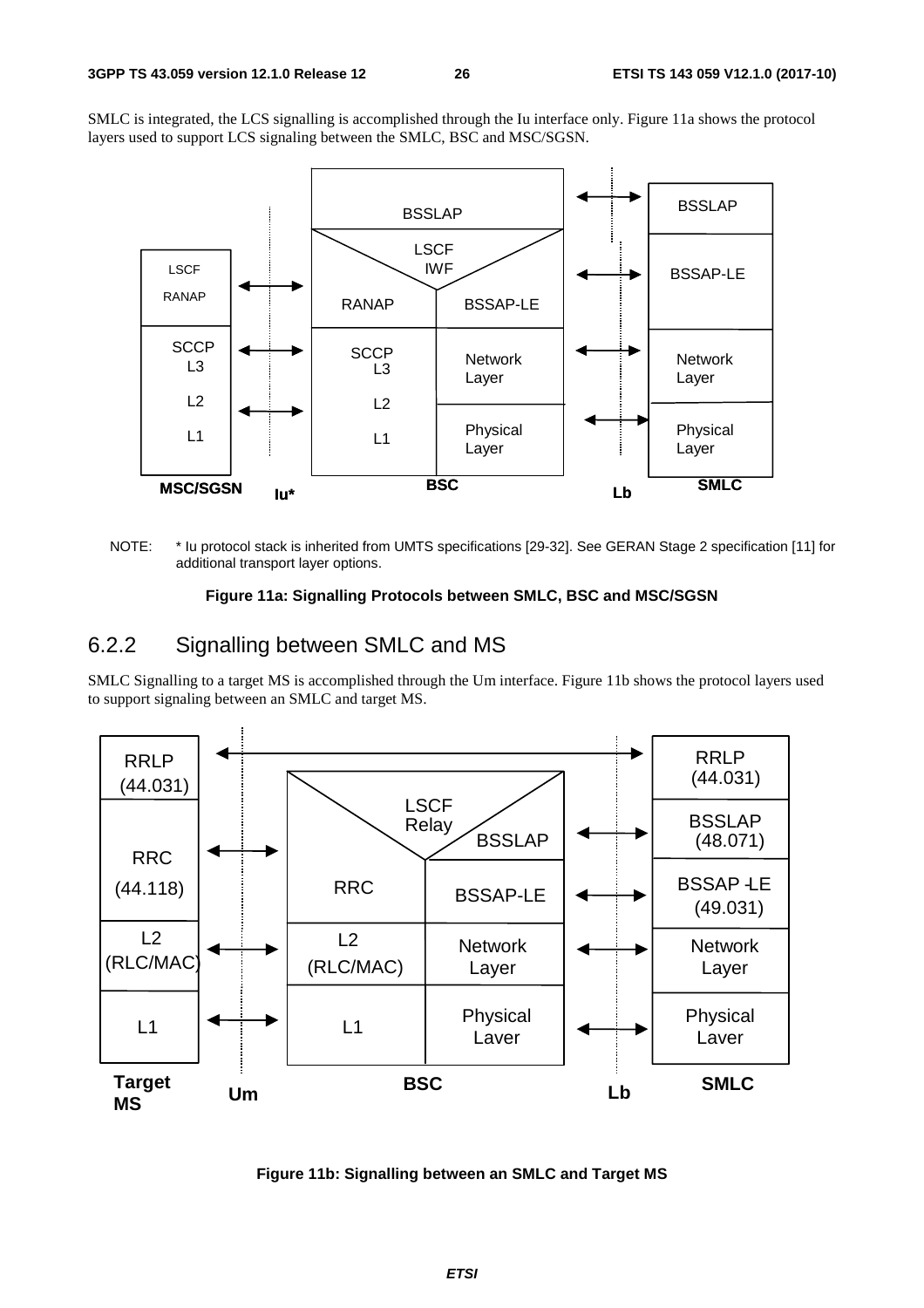# 6.2.3 SMLC signalling to a Type A LMU

The signalling to a Type A LMU is defined using A/Gb Mode CS signalling over the Um interface, see Clause 6.1.5. A Type A LMU operating in A/Gb Mode CS Domain can be used to support positioning of mobile stations operating in Iu Mode. Signalling to a Type A LMU in Iu Mode is FFS.

# 6.2.4 SMLC signalling to a Type B LMU

The signalling to a Type B LMU is defined in Clause 6.1.6. A Type B LMU operates independently of the mode of the MS (A/Gb Mode or Iu Mode) and signalling to a Type B LMU as defined in Clause 6.1.6 can be used to support positioning of mobile stations operating in Iu Mode.

# 6.2.5 SMLC signalling to a peer SMLC

The signalling to a peer SMLC is defined in Clause 6.1.7. A peer SMLC connection and signaling is independent of the mode of the MS (A/Gb Mode or Iu Mode) and signalling to a peer SMLC as defined in Clause 6.1.7 can be used to support positioning of mobile stations operating in Iu Mode.

# 7 GERAN Network Location Procedures

- 7.1 State description for SMLC
- 7.1.1 SMLC States

### 7.1.1.1 NULL State

This is a conceptual rather than actual state in which a certain location request from a particular Location Client, VMSC, SGSN or BSC either has not yet been received or has been completed.

### 7.1.1.2 LOCATION State

This state exists after the SMLC has received a location request from a BSC and persists while the SMLC is obtaining position measurements for a particular positioning method until such time as positioning measurements have been received and a location estimate (with optional velocity estimate) has been computed and returned to the BSC.

When sufficient positioning measurement results have been received, the SMLC either evaluates them, if they include an already computed location estimate, or uses them to compute a location estimate. The SMLC then has the option of either reinitiating another positioning attempt, e.g. if the location estimate did not satisfy the required QoS and the requirement on response time permits another position attempt, or returning the location estimate to the BSC.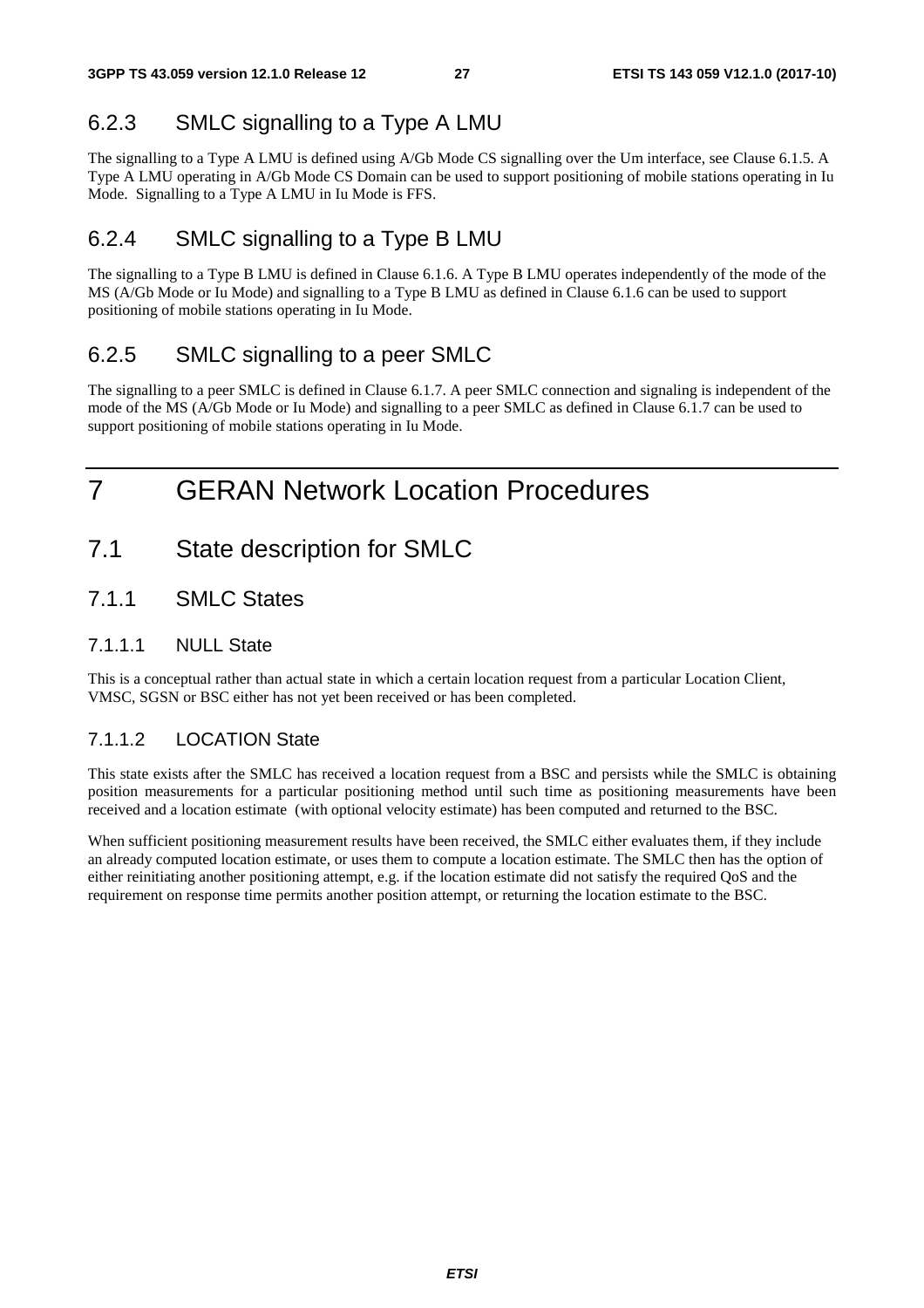### 7.1.2 State Functionality

7.1.2.1 State Transitions

![](_page_28_Figure_5.jpeg)

**Figure 12: State Transitions in the SMLC** 

**Moving from NULL to LOCATION state:** After a location request is received from the BSC, the SMLC enters the LOCATION state. It then chooses a positioning method and initiates the appropriate position measurements.

**Moving from LOCATION to NULL state:** When the SMLC has obtained a location estimate that best meets the requested QoS parameters, it returns this to the BSC and re-enters the NULL state.

### 7.1.2.2 LOCATION Timer Function

The SMLC runs a timer while in the LOCATION state to limit the total amount of time that positioning can be active. This timer should be related to any response time indicated in the location request QoS parameters. If the timer expires before a final location estimate has been produced, the SMLC either returns the best existing location estimate (with optional velocity estimate) to the BSC (e.g. an estimate based on the current cell ID) or returns a failure indication. It then re-enters the NULL state.

# 7.2 State Description for the BSC

- 7.2.1 BSC States
- 7.2.1.1 IDLE State

In this state, the BSC location service is inactive for a particular MS.

### 7.2.1.2 LOCATION State

In this state, the BSC is awaiting a response from an SMLC after requesting the location for a particular MS. In this state, a Radio Resource connection to the target MS will be active – allowing the SMLC and MS to exchange positioning related messages for mobile based and mobile assisted position methods. For certain position methods (e.g. network based position methods), the SMLC may invoke substates in the BSC during which other types of association or procedure are supported with the MS (e.g. temporary call establishment, handover). In this state, the BSC may transfer positioning related messages between the SMLC and the target MS and/or between the SMLC and certain LMUs served by the BSC.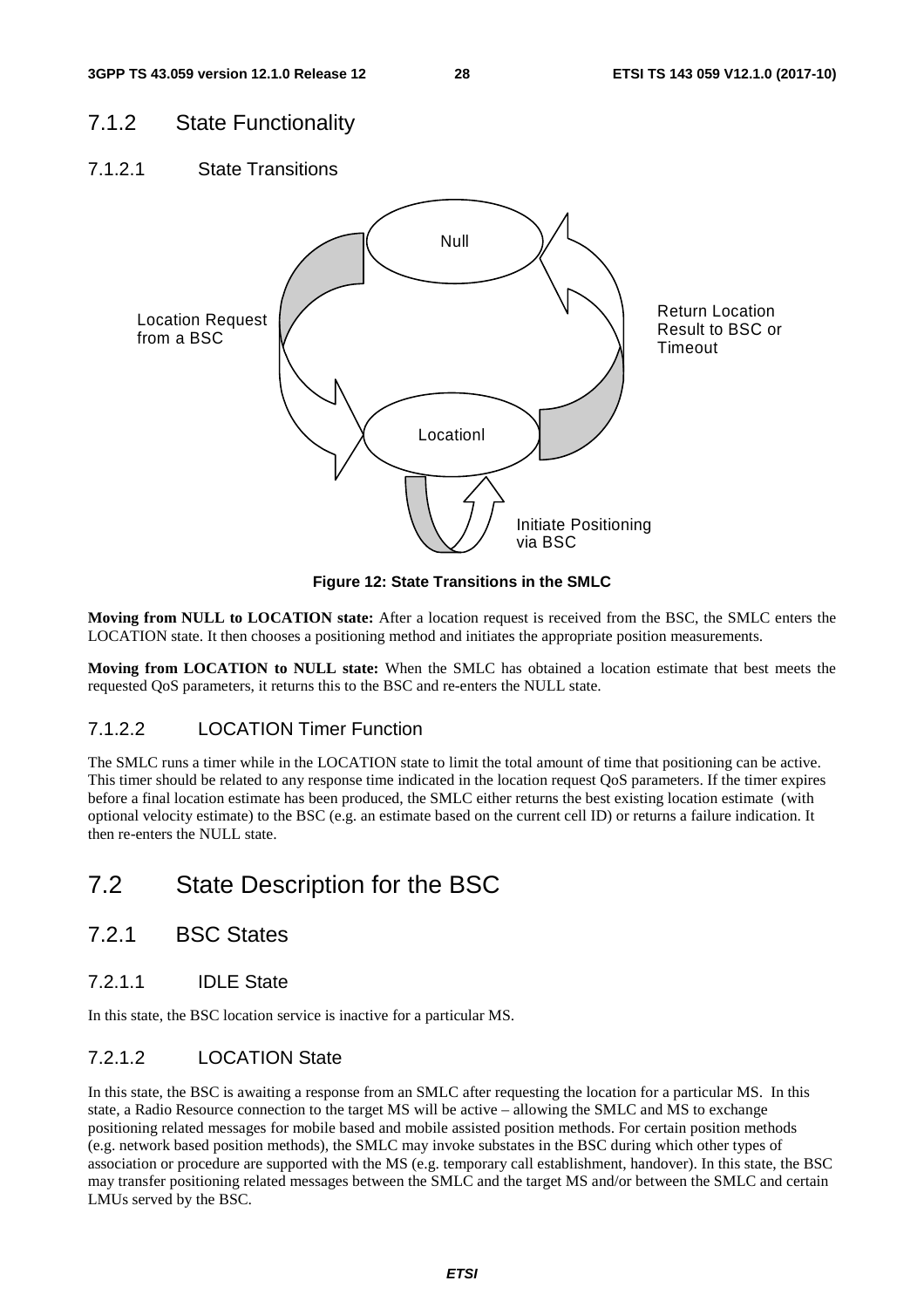### 7.2.2 State Functionality

7.2.2.1 State Transitions

![](_page_29_Figure_5.jpeg)

**Figure 13: State Transitions in the BSC** 

**Moving from IDLE to LOCATION state:** After a request has been received to locate a particular MS served by the BSC, a location request is sent to the SMLC associated with the serving cell: the BSC then enters the LOCATION state. Before entering this state, a Radio Resource connection to the MS must have been already established by the VMSC.

**Moving from LOCATION to IDLE state:** After the return of a location estimate result from the SMLC, the BSC shall re-enter IDLE state.

### 7.2.2.2 LOCATION Timer Function

The BSC runs a timer while in the LOCATION state to limit the amount of time waiting for a location response from the SMLC. If the timer expires before such information is received, the BSC indicates a location failure to the original requesting entity and re-enters IDLE state.

# 7.3 Usage of SCCP Connection on the Lb interface in the CS domain in A/Gb mode

SCCP connection oriented signalling between an SMLC and a BSC is used to support SMLC signalling to a Type A LMU, a serving BSC, or a target MS. The types of SCCP connections are described below.

# 7.3.1 SCCP Connection for positioning of a target MS

The BSC establishes this connection when a request is received for a location estimate for a target MS in the CS domain. The BSC sends the BSSAP-LE Perform Location Request to the SMLC inside an SCCP Connection Request message. Signaling between the SMLC and target MS, if required, is then relayed by the BSC between this SCCP connection and the main signaling link to the MS. The same SCCP connection is also used to transfer BSSLAP messages between the SMLC and serving BSC. See Figure 14.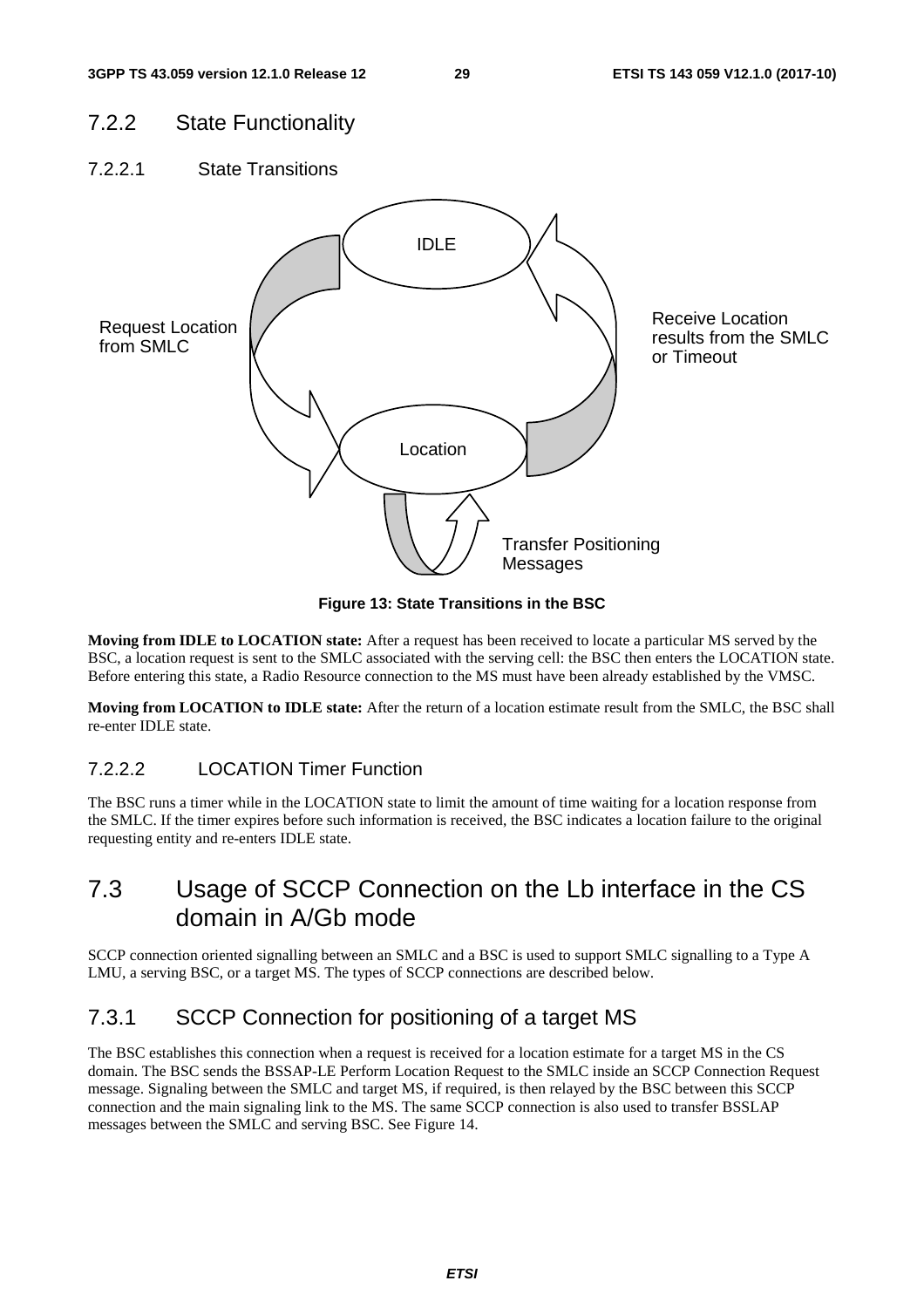![](_page_30_Figure_3.jpeg)

RRLP (44.031)

#### **Figure 14: SCCP based signalling for MS positioning with an SMLC in CS domain**

### 7.3.2 SCCP connection to access a Type A LMU

The BSC or SMLC establishes this connection to enable LCS messages to be transferred to or from a Type A LMU. The BSC or SMLC sends a BSSAP-LE LMU Connection Request message inside an SCCP Connection Request message. Signaling is subsequently relayed through the BSC using this SCCP connection as shown in figure 15.

![](_page_30_Figure_8.jpeg)

LLP (44.071)

#### **Figure 15: SCCP based signalling to access a Type A LMU with an SMLC**

# 7.4 Usage of SCCP Connection on the Lb interface in the PS domain in A/Gb mode

SCCP connection oriented signalling between an SMLC and a BSS is used to support SMLC signalling to a serving BSS or a target MS. The types of SCCP connections are described below.

### 7.4.1 SCCP Connection for positioning of a target MS

The BSS establishes this connection when a request is received for a location estimate for a target MS in the PS domain. The BSS sends the BSSAP-LE Perform Location Request to the SMLC inside an SCCP Connection Request message. Signaling between the SMLC and target MS is then relayed by the BSS via the SGSN to the MS. The same SCCP connection is also used to transfer BSSLAP messages between the SMLC and serving BSS. See figure 15a below. RRLP Messages between the SMLC and the MS are carried in BSSGP Position Command/Response messages (see 3GPP TS 48.018) across the Gb interface and in TOM messages in LLC UI frames (see 3GPP TS 44.064 [26]) across the Um interface. Because a connectionless mode of communication is used to transport BSSGP and LLC, an MS identity is included in each message for those protocols.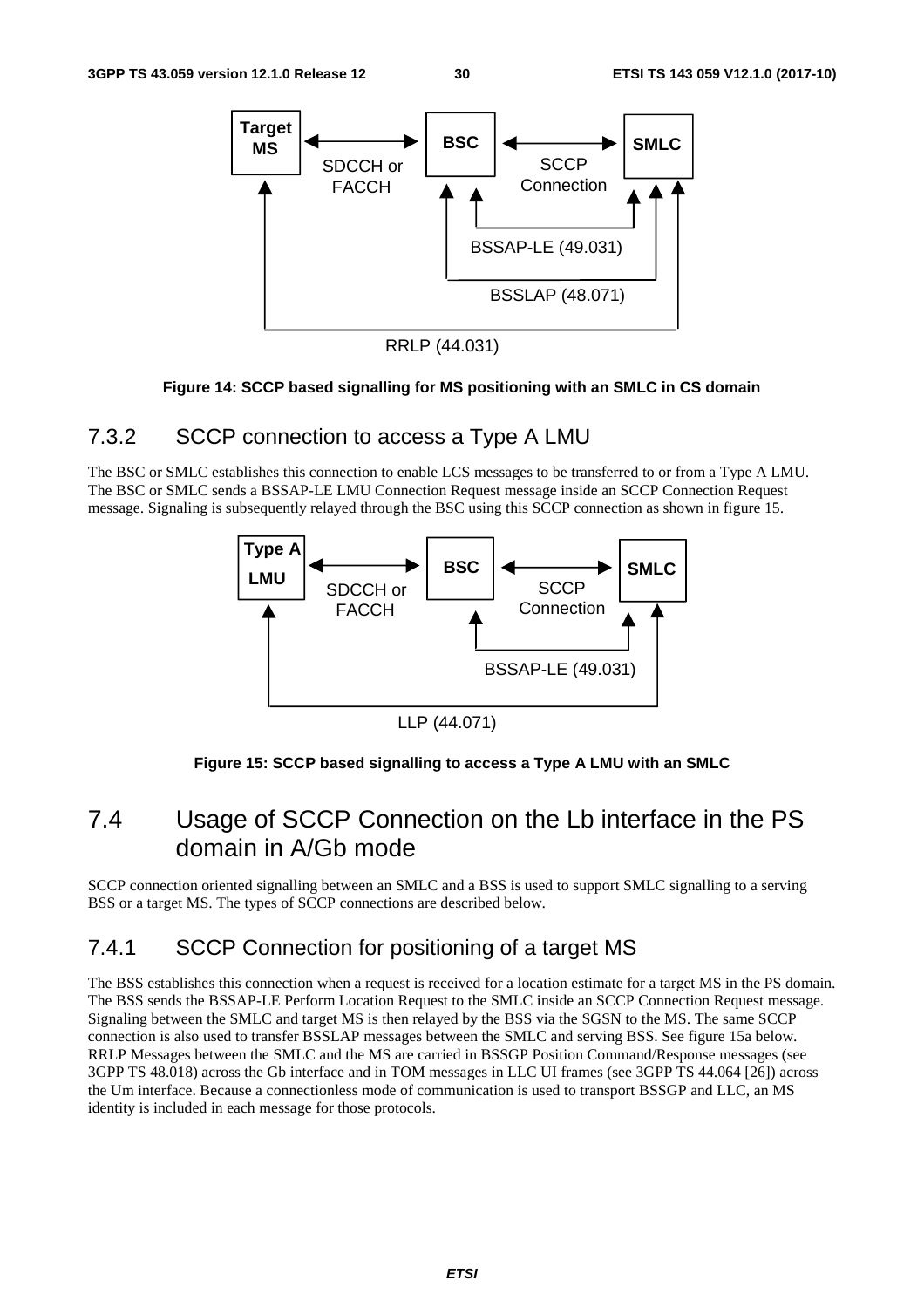![](_page_31_Figure_3.jpeg)

**Figure 15a: SCCP based signalling for MS positioning with an SMLC in PS domain** 

# 8 Common Procedures to Support Positioning

The procedures described in this clause enable an SMLC to obtain positioning related information or instigate positioning for a particular target MS. The procedures are applicable to all positioning methods after an SMLC receives a BSSAP-LE Perform Location request for a target MS until a BSSAP-LE Perform Location response is returned to the originator.

# 8.1 Information Transfer between an SMLC and a Target MS in the CS Domain in A/Gb mode for E-OTD and A-GNSS positioning methods

An SMLC uses the procedure shown below in order to obtain the MS position or positioning measurements from a target MS or transfer location assistance information to a target MSin the CS domain after a request has been received from the BSC serving the target MS. More details of the location information transfer procedure between the BSC and MS can be found in 3GPP TS 24.008.

![](_page_31_Figure_9.jpeg)

#### **Figure 16: Information Transfer between an SMLC and a Target MS in CS domain**

1) The SMLC passes a BSSAP-LE Connection Oriented Information message to the serving BSC containing an embedded BSSLAP MS Position Command with an RRLP message parameter. The message is transferred using the SCCP connection established between the SMLC and BSC for positioning the target MS If the BSSLAP message is too large to fit in a single BSSAP-LE Connection Oriented Information message, RRLP pseudo-segmentation shall be used. Legacy SMLC may utilize BSSAP-LE layer segmentation instead of RRLP pseudo-segmentation. The SMLC shall indicate in the first BSSLAP MS Position Command whether the embedded RRLP message contains a positioning command versus positioning assistance data.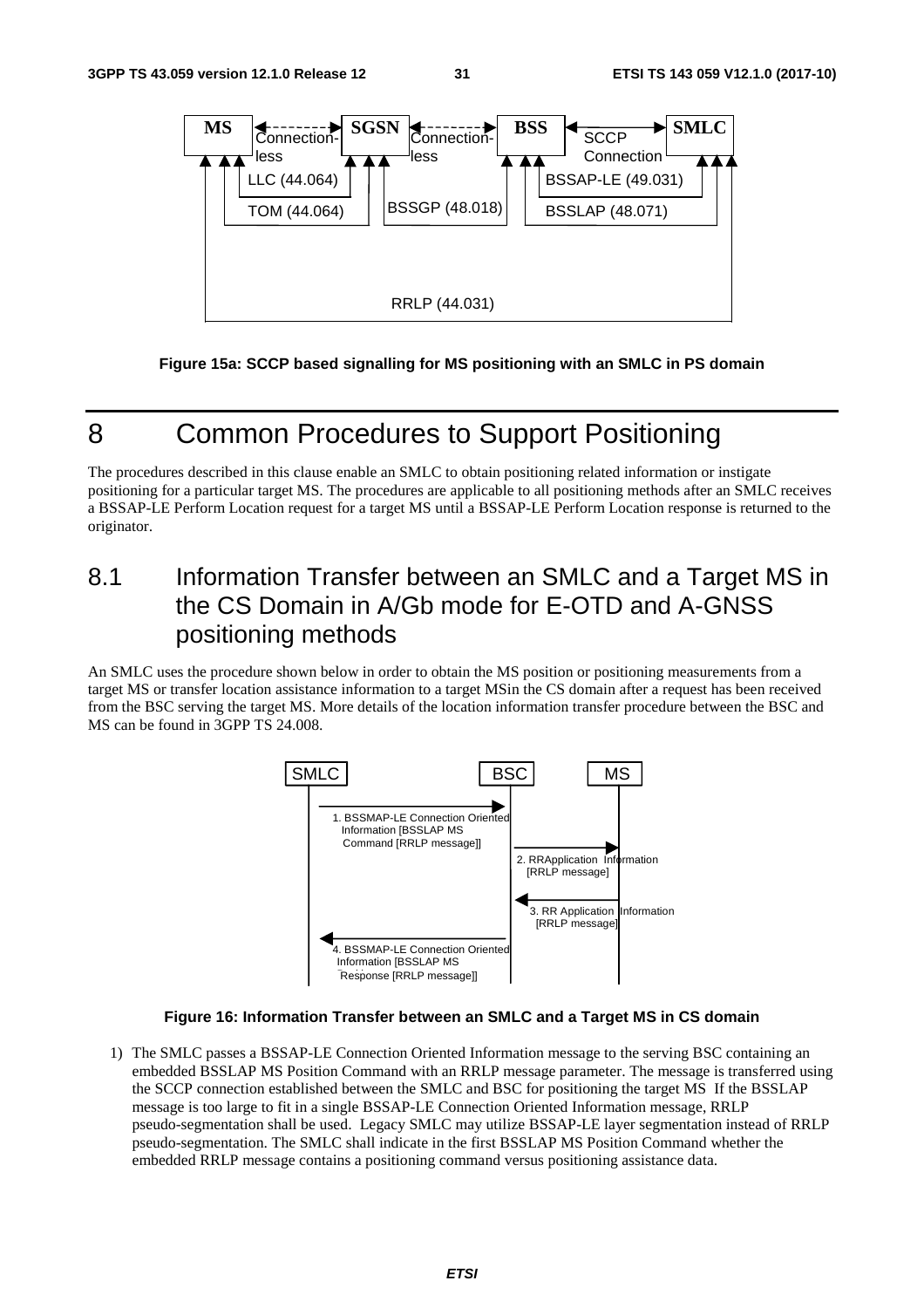- 2) The BSC transfers the embedded RRLP message to the target MS inside an RR Application Information message. No later than when the RR Application Information message has been transferred, the BSC shall start a positioning supervision timer if none is already in progress or restart this if already in progress. If the timer expires before the final response in step 3 is received, the BSC shall return a BSSAP-LE Connection oriented Information message to the SMLC containing a BSSLAP Abort with a cause of BSC timeout.
- 3) When the target MS has positioning information to return to the SMLC, it sends an RR Application Information message to the BSC containing an embedded RRLP message. If the RRLP message is too large to fit in a single RR Application Information message, RRLP pseudo-segmentation shall be used. Legacy MS may utilize RR layer segmentation instead of RRLP pseudo-segmentation. . The last RR Application Information message shall indicate if this is the final response from the MS.
- 4) If the timer started in step 2 has already expired, the BSC discards the RRLP message received in step 3. Otherwise, the BSC forwards the RRLP message to the SMLC inside a BSSLAP MS Positioning Response message contained in a BSSAP-LE Connection Oriented Information message. If the SMLC indicated a positioning command in step 1 and the MS has indicated a final response, the BSC may add additional measurement information to the BSSLAP MS Position Response in the last BSSAP-LE message – if necessary, creating a new BSSAP-LE message if message size limitations would be exceeded. The BSC shall stop the supervision timer started in step 2 when the final segment of the final response from the MS has been transferred. If the MS did not indicate a final response in step 3, the SMLC may transfer a further RRLP message to the MS (e.g. containing assistance data) according to steps 1 and 2 and the MS may return a subsequent response according to steps 3 and 4.

# 8.1a Information Transfer between an SMLC and a Target MS in the PS Domain in A/Gb mode

An SMLC uses the procedure shown below in order to obtain the MS position or positioning measurements from a target MS or transfer location assistance information to a target MS in the PS domain after a request has been received from the BSS serving the target MS.

![](_page_32_Figure_8.jpeg)

#### **Figure 16a: Information Transfer between an SMLC and a Target MS in PS Domain**

1) The SMLC passes a BSSAP-LE Connection Oriented Information message to the serving BSS containing an embedded BSSLAP MS Position Command with an RRLP message parameter. The message is transferred using the SCCP connection established between the SMLC and BSS for positioning the target MS. If the RRLP message is larger than the RRLP maximum PDU size, RRLP pseudo-segmentation shall be used. The SMLC shall indicate in the positioning command bit in the RRLP flags IE in the BSSLAP MS Position Command whether the embedded RRLP message contains a positioning command versus a non-command  $-e.g.$ positioning assistance data.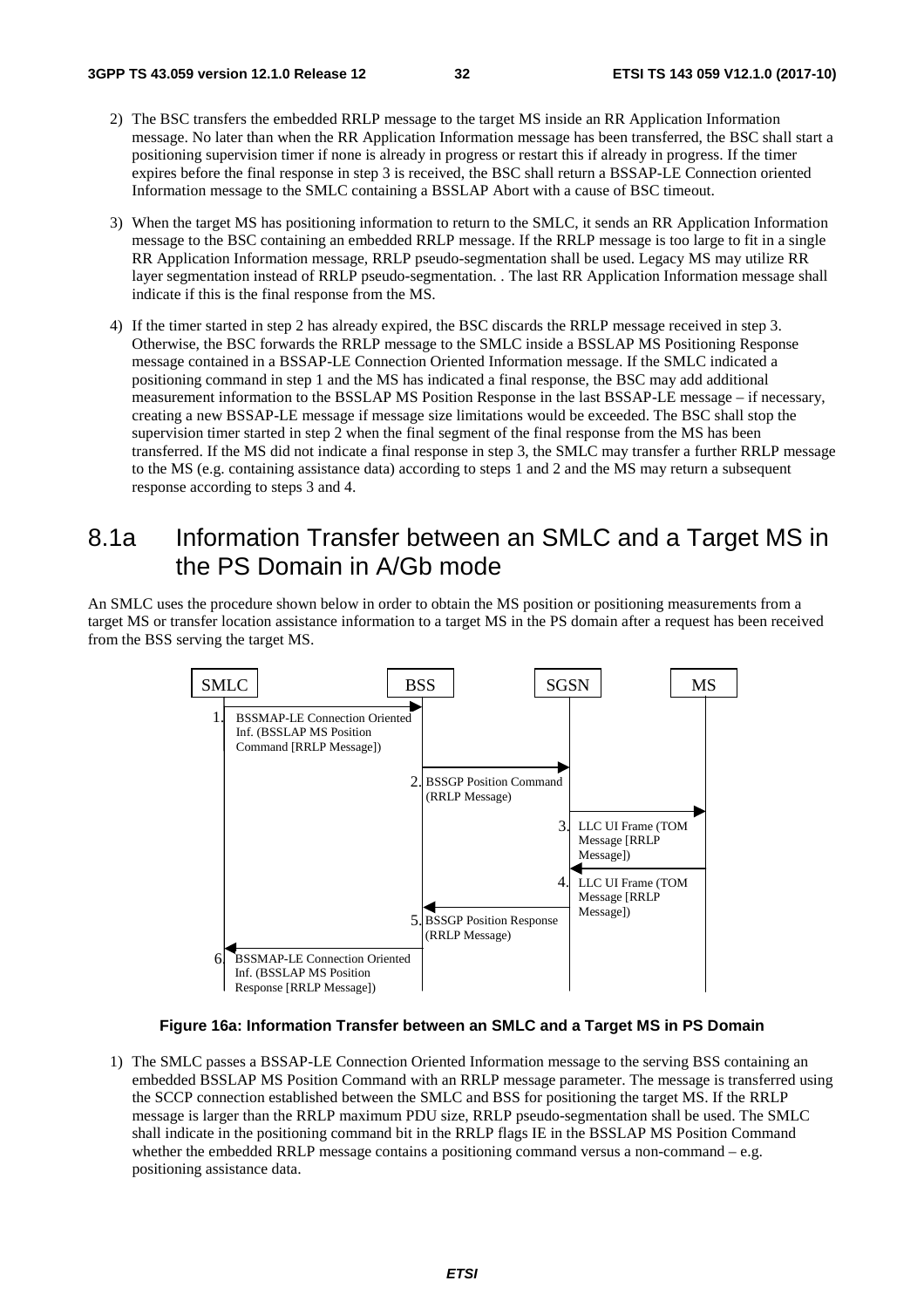- 2) The BSS relays the embedded RRLP message and the RRLP flags IE to the SGSN inside a BSSGP Position Command message. When the BSSGP Position Command message has been transferred, the BSS shall start a positioning supervision timer if not already in progress or restart if the timer is already in progress. If the timer expires before the final response in step 5 is received, the BSS shall return a BSSAP-LE Connection Oriented Information message to the SMLC containing a BSSLAP Abort with a cause of BSS timeout.
- 3) The SGSN receives the RRLP message in the BSSGP Position Command message and relays it to the MS in an LLC UI frame. The TOM protocol with SAPI TOM8 is used for transfer of RRLP messages. The positioning command bit from the RRLP flags IE in the BSSGP message is also relayed using the C/R bit in the TOM header (see 3GPP TS 44.031 [15]). The received C/R bit may be ignored by the MS or used for implementation purposes.
- 4) When the target MS has positioning information to return to the SMLC, it sends an LLC UI Frame to the SGSN containing an embedded RRLP message. The TOM protocol is used for transfer of RRLP messages. If the RRLP message is larger than the RRLP maximum PDU size, RRLP pseudo-segmentation shall be used. If the RRLP pseudo-segmentation is used, the MS shall send several RRLP messages. In each message the MS shall indicate in the C/R bit in the TOM protocol header whether it is the final response or not. The final response shall be the last RRLP message that the MS expects to send in response to RRLP messages received so far from the SMLC. In the final message the MS shall indicate that it is the final response by setting the appropriate RRLP flag.
- 5) The SGSN relays the RRLP message to the BSS. The RRLP message is sent in a BSSG Position Response message. The C/R bit from the TOM header is relayed using the final response bit in the RRLP flags IE in the BSSGP message.
- 6) If the timer started in step 2 has already expired, the BSS discards the RRLP message received in step 5. Otherwise, the BSS relays the RRLP message and the RRLP flags IE to the SMLC inside a BSSLAP MS Positioning Response message contained in a BSSAP-LE Connection Oriented Information message. If the SMLC indicated a positioning command in the most recent message to be transferred in step 1 and the MS has indicated a final response, the BSS may add additional measurement information to the BSSLAP MS Position Response in the last BSSAP-LE message. The BSS shall stop the supervision timer started in step 2 when the final response from the MS has been transferred. The SMLC may transfer a further RRLP message to the MS (e.g. containing assistance data or a positioning command) according to steps 1, 2, and 3 and the MS may return a subsequent response according to steps 4, 5, and 6. Steps 4-6 are repeated if the RRLP pseudo-segmentation is used for the uplink message.

# 8.1b Information Transfer between an SMLC and a Target MS in Iu Mode

An SMLC uses the procedure shown below in order to obtain the MS position or positioning measurements from a target MS or transfer location assistance information to a target MS after a request has been received from the BSC serving the target MS.

![](_page_33_Figure_10.jpeg)

**Figure 16b: Information Transfer between an SMLC and a Target MS** 

1) The SMLC passes a BSSAP-LE Connection Oriented Information message to the serving BSC containing an embedded BSSLAP MS Position Command with an RRLP message parameter. The message is transferred using the SCCP connection established between the SMLC and BSC for positioning the target MS If the BSSLAP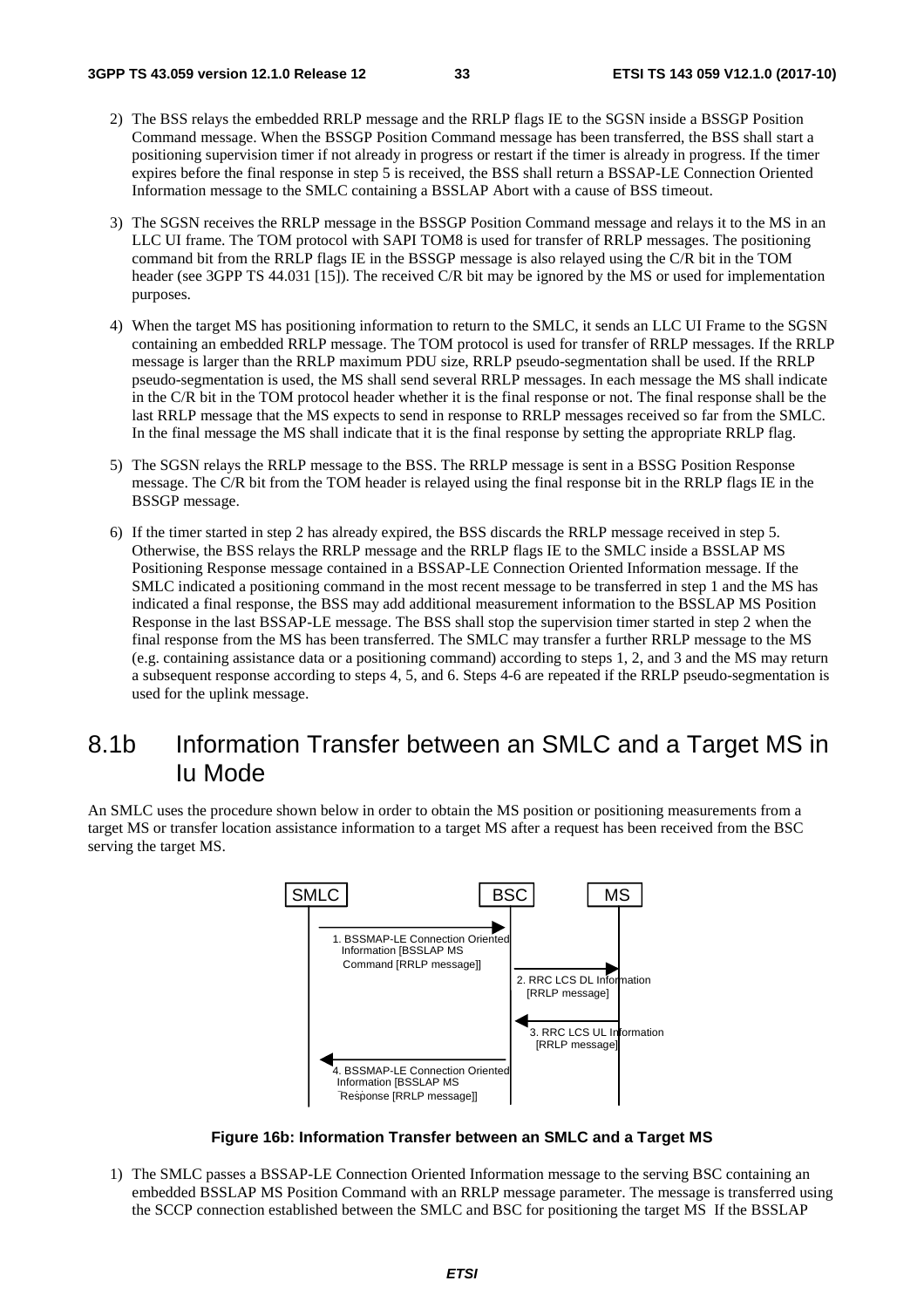message is too large to fit in a single BSSAP-LE Connection Oriented Information message, RRLP pseudo-segmentation shall be used. The SMLC shall indicate in the first BSSLAP MS Position Command whether the embedded RRLP message contains a positioning command versus positioning assistance data.

- 2) The BSC transfers the embedded RRLP message to the target MS inside an RRC LCS DL Information message. No later than when the RRC LCS DL Information message has been transferred, the BSC shall start a positioning supervision timer if none is already in progress or restart this if already in progress. If the timer expires before the final response in step 3 is received, the BSC shall return a BSSAP-LE Connection oriented Information message to the SMLC containing a BSSLAP Abort with a cause of BSC timeout.
- 3) When the target MS has positioning information to return to the SMLC, it sends an RRC LCS UL Information message to the BSC containing an embedded RRLP message. If the RRLP message is too large to fit in a single RRC LCS UL Information message, RRLP pseudo-segmentation shall be used. The last RRC LCS UL Information message shall indicate if this is the final response from the MS.
- 4) If the timer started in step 2 has already expired, the BSC discards the RRLP message received in step 3. Otherwise, the BSC forwards the RRLP message to the SMLC inside a BSSLAP MS Positioning Response message contained in a BSSAP-LE Connection Oriented Information message. If the SMLC indicated a positioning command in step 1 and the MS has indicated a final response, the BSC may add additional measurement information to the BSSLAP MS Position Response in the last BSSAP-LE message – if necessary, creating a new BSSAP-LE message if message size limitations would be exceeded. The BSC shall stop the supervision timer started in step 2 when the final response from the MS has been transferred. If the MS did not indicate a final response in step 2, the SMLC may transfer a further RRLP message to the MS (e.g. containing assistance data) according to steps 1 and 2 and the MS may return a subsequent response according to steps 3 and 4.

# 8.2 Information Transfer between an SMLC and a BSC

An SMLC uses the procedure shown below in order to obtain positioning related information from the BSC serving a particular target MS after a positioning request has been received from the BSC. This procedure applies to positioning of an MS in both the CS and the PS domains.

![](_page_34_Figure_9.jpeg)

**Figure 17: Information Transfer between an SMLC and a BSC** 

- 1) The SMLC passes a BSSAP-LE Connection Oriented Information message to the BSC containing an embedded BSSLAP message. The BSSAP-LE message is transferred using the SCCP connection previously established between the SMLC and BSC when the positioning request for the target MS was initially sent to the SMLC. The BSC recognizes that it is the final destination due to the presence of the embedded BSSLAP message.
- 2) When the BSC has positioning information for the target MS to return to the SMLC, it sends a BSSAP-LE Connection Oriented Information message to the SMLC containing an embedded BSSLAP message. The message is sent using the SCCP connection previously established for positioning the target MS.

# 8.3 Common Procedures to Support Access to an LMU

The procedures in this clause support the transfer of positioning related information and O&M data between an SMLC and a particular LMU associated with the SMLC. These procedures apply to positioning of an MS in both the CS and the PS domains.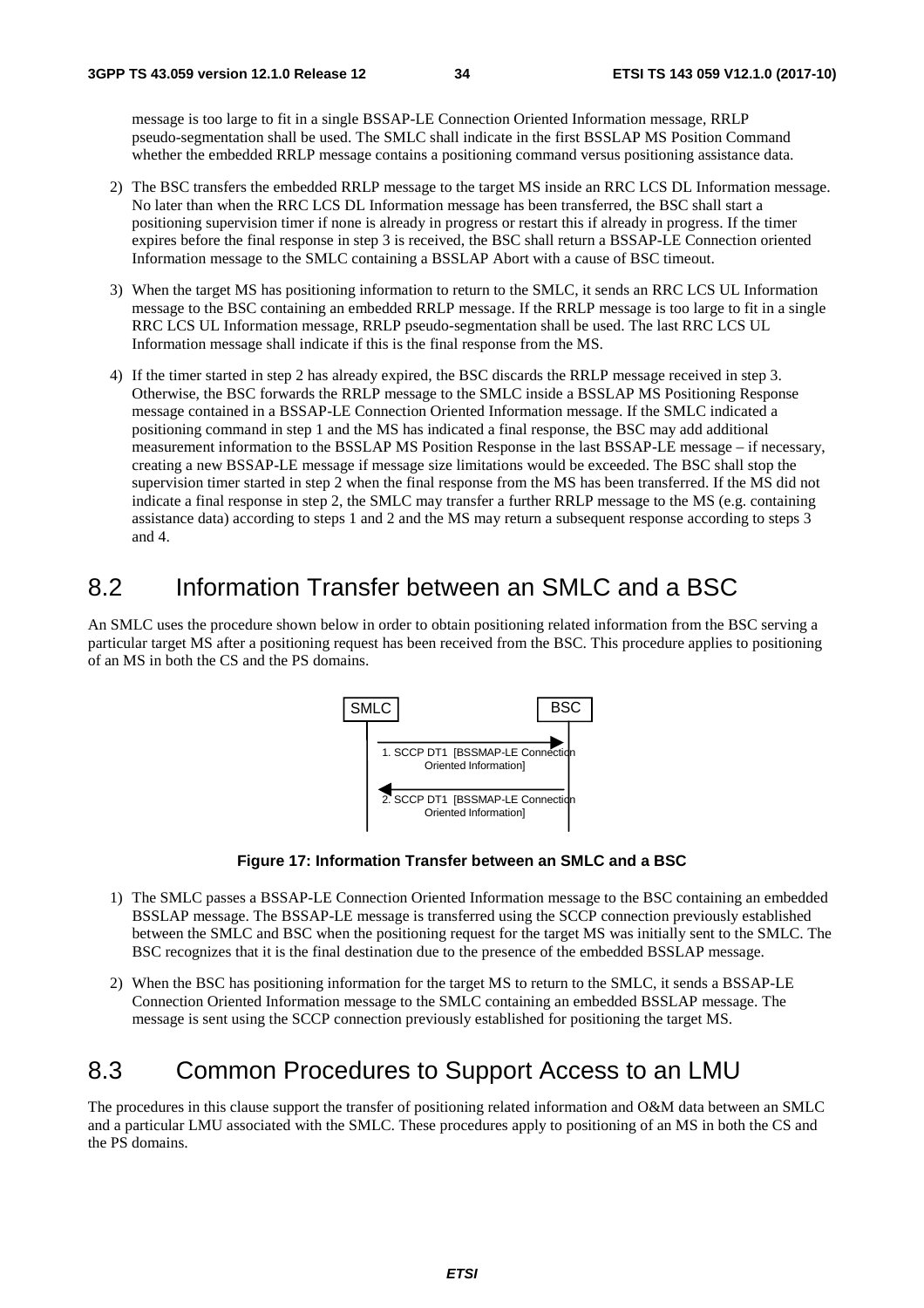### 8.3.1 Location Update Procedure between an SMLC and a Type A LMU

The following procedure supports a normal location update from the perspective of a Type A LMU. The location update can occur periodically, on power up, following recovery from some failure condition and when an LMU in idle mode detects that its closest BTS is in another location area.

![](_page_35_Figure_5.jpeg)

#### **Figure 18: Location Update Procedure between an SMLC and a Type A LMU**

- 1) If the LMU does not currently have a signaling link, it sends an RR Channel Request to the serving BTS to request a SDCCH. The RR Channel Request contains an establishment cause identifying an LMU. After assignment of the SDCCH, the LMU sends a DTAP Location Updating request to the BSC. This shall indicate that a follow on request is pending if the LMU has more data to send.
- 2) Because the BSC serving the LMU is associated with an SMLC and the Channel Request message contained an LMU establishment cause, the BSC forwards the Location Updating request to the SMLC rather than MSC. If there was previously no SDCCH, this is sent inside a BSSMAP Complete Layer 3 Information message that is contained in an SCCP Connection Request.
- 3) The SMLC performs normal authentication and ciphering if needed for the LMU. The SMLC shall not assign a TMSI to the LMU to avoid duplicating a TMSI assigned to a normal MS by a VLR.
- 4) The SMLC returns a DTAP Location Updating Accept to the BSC. Unless the LMU indicated a follow on request, the SMLC may then initiate release of the SDCCH.
- 5) The BSC forwards the DTAP message to the LMU.

### 8.3.2 IMSI Detach Procedure between an SMLC and a Type A LMU

The following procedure supports a normal IMSI Detach from the perspective of a Type A LMU. This may be instigated if the LMU is to be deactivated – e.g. for offline maintenance.

![](_page_35_Figure_14.jpeg)

**Figure 19: IMSI Detach Procedure between an SMLC and a TypeA LMU** 

1) If the LMU does not currently have a signaling link, it sends an RR Channel Request to the serving BTS to request a SDCCH. The RR Channel Request contains an establishment cause identifying an LMU. After assignment of the SDCCH, the LMU sends a DTAP IMSI Detach Indication to the BSC.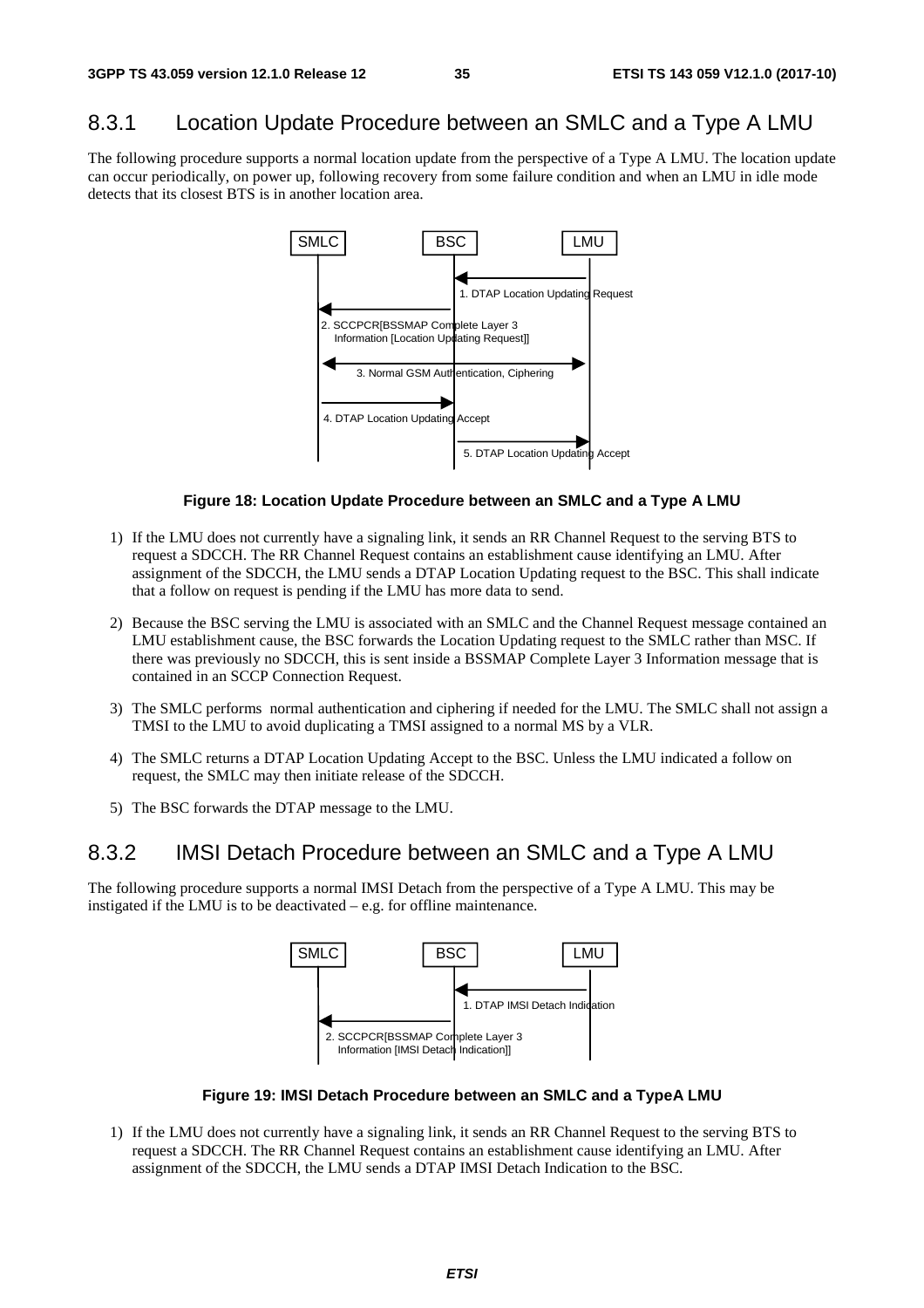2) Because the BSC serving the LMU is associated with an SMLC and the Channel Request message contained an LMU establishment cause, the BSC forwards the IMSI Detach Indication to the SMLC rather than MSC. If there was previously no SDCCH, this is sent inside a BSSAP Complete Layer 3 Information message that is contained in an SCCP Connection Request. The SMLC marks the LMU as temporarily inactive and initiates release of the SDCCH.

## 8.3.3 LCS Information Transfer between an SMLC and a Type A LMU

#### 8.3.3.1 Information Transfer using an SDCCH

The following procedure supports information transfer between an SMLC and a Type A LMU.



#### **Figure 20: Information Transfer between an SMLC and a Type A LMU**

- 1) If there is no signaling link yet for an LMU between the SMLC and the BSC serving the LMU, the SMLC sends a BSSAP Paging message to the serving BSC inside an SCCP Unitdata message.
- 2) The serving BSC broadcasts an RR Paging Request.
- 3) The LMU sends a Channel Request message containing an LMU establishment cause to request an SDCCH. After assignment of the SDCCH, the LMU returns an RR Paging Response.
- 4) Because the BSC serving the LMU is associated with an SMLC and the Channel Request message in step 3 contained an LMU establishment cause, the BSC transfers the Paging Response to the SMLC, rather than MSC, in a BSSAP Complete Layer 3 Information message contained in an SCCP Connection Request.
- 5) The SMLC performs normal authentication and ciphering if this is needed for the LMU. The SMLC shall not assign a TMSI to the LMU to avoid duplicating a TMSI assigned to a normal MS by a VLR.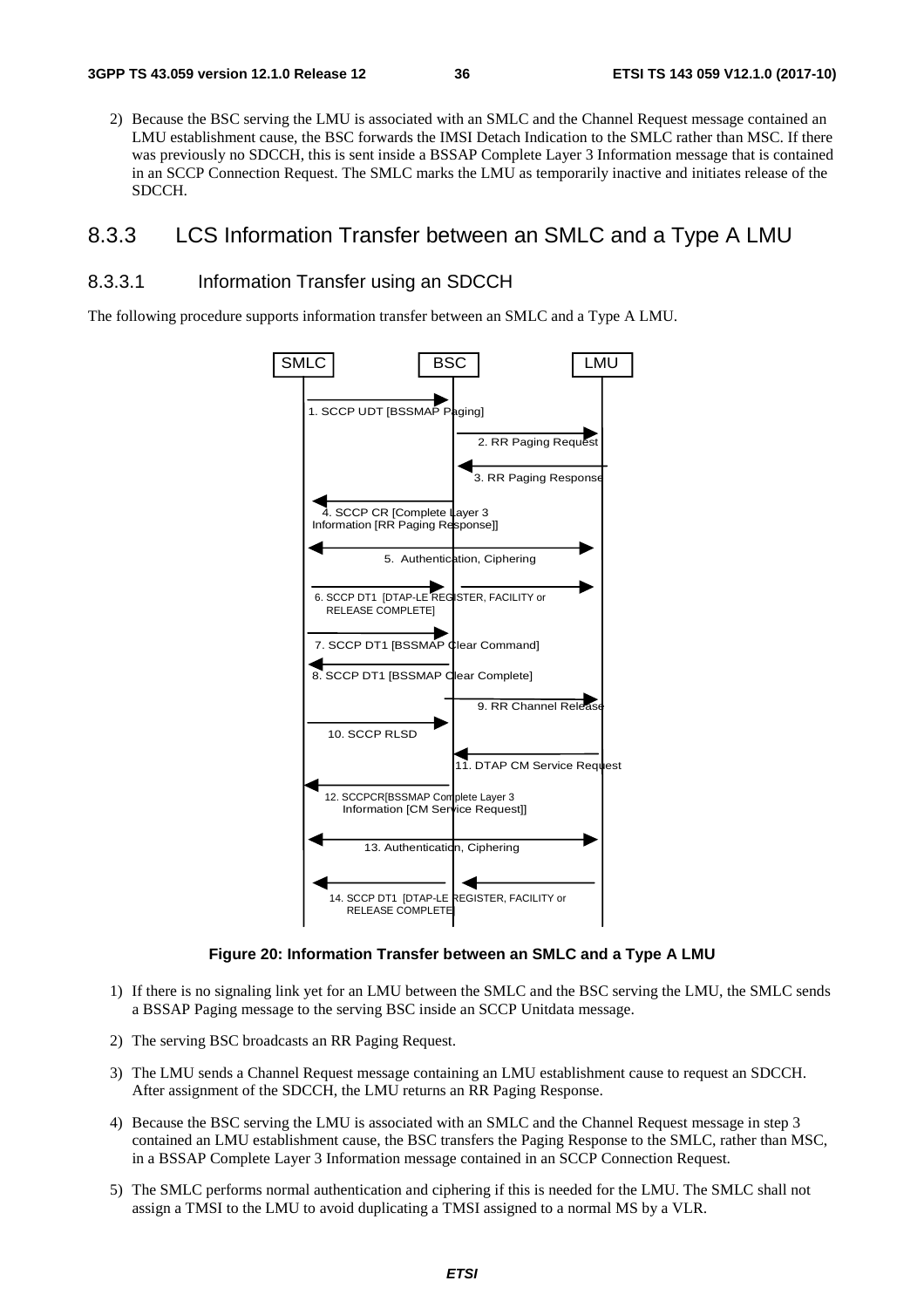- 6) If the SMLC needs to send data to the LMU, it may send one or more DTAP-LE REGISTER, FACILITY or RELEASE COMPLETE messages to the BSC. Each DTAP-LE message contains an embedded LLP message and an indication of whether release of the SDCCH by the LMU is forbidden. Each DTAP-LE message is transferred by the BSC to the LMU.
- 7) The SMLC may initiate release of the SDCCH to the LMU by sending a BSSAP Clear Command to the BSC.
- 8) The BSC returns a BSSAP Clear Complete.
- 9) The BSC orders release of the SDCCH by sending an RR Channel Release to the LMU.
- 10) The SMLC releases the SCCP connection to the BSC by sending an SCCP Released message.
- 11) When the LMU has LCS data to send and does not currently have a signaling link, it sends an RR Channel Request to the serving BTS to request an SDCCH. The RR Channel Request contains an establishment cause identifying an LMU. After assignment of the SDCCH, the LMU sends a DTAP CM Service request to the serving BSC.
- 12) Because the BSC serving the LMU is associated with an SMLC and the Channel Request message contained an LMU establishment cause, the BSC forwards the CM Service Request with an indication that this came from an LMU to the SMLC, rather than MSC, inside a BSSAP Complete Layer 3 Information message that is contained in an SCCP Connection Request.
- 13) The SMLC performs authentication and ciphering if needed for the LMU. Otherwise, a CM Service Accept is returned. The SMLC shall not assign a TMSI to the LMU to avoid duplicating a TMSI assigned to a normal MS by a VLR.
- 14) The LMU sends one or more DTAP-LE REGISTER, FACILITY or RELEASE COMPLETE messages to the serving BSC each containing an embedded LLP message. The BSC forwards each DTAP-LE message to the SMLC.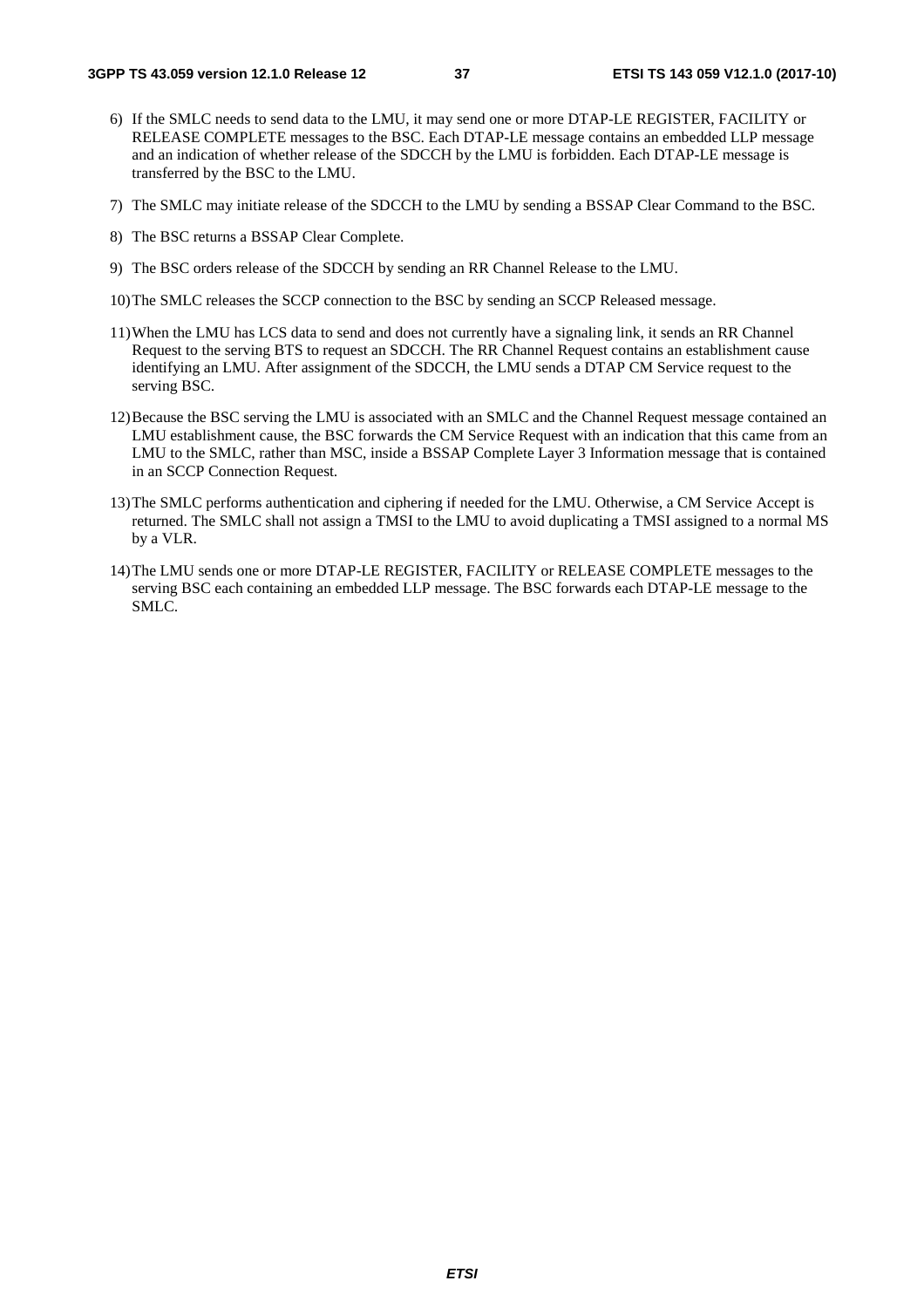

#### 8.3.3.2 Information Transfer using a TCH

#### **Figure 21: Information Transfer between an SMLC and a Type A LMU using a TCH**

- 1) The SMLC establishes a signaling connection to the LMU using an SDCCH.
- 2) The SMLC sends a DTAP Setup to the LMU with the requested bearer capability.
- 3) The LMU returns a DTAP Call Confirmed.
- 4) The SMLC initiates traffic channel assignment by sending a BSSAP Assignment Request to the BSC.
- 5) The BSC requests channel activation in the BTS and then sends an RR Assignment Command to the LMU.
- 6) The LMU acknowledges TCH assignment.
- 7) The BSC confirms TCH assignment.
- 8) The LMU confirms call establishment.
- 9) The SMLC acknowledges the LMU confirm.
- 10) DTAP-LE Connection Oriented Information messages are transferred between the SMLC and LMU on the established TCH: these are transparent to the BSC.
- 11) The SMLC initiates release of the TCH by sending a DTAP Disconnect to the LMU
- 12) The LMU returns a DTAP Release.
- 13) The SMLC sends a DTAP Release Complete.
- 14) The SMLC initiates release of the TCH by sending a BSSAP Clear Command to the BSC.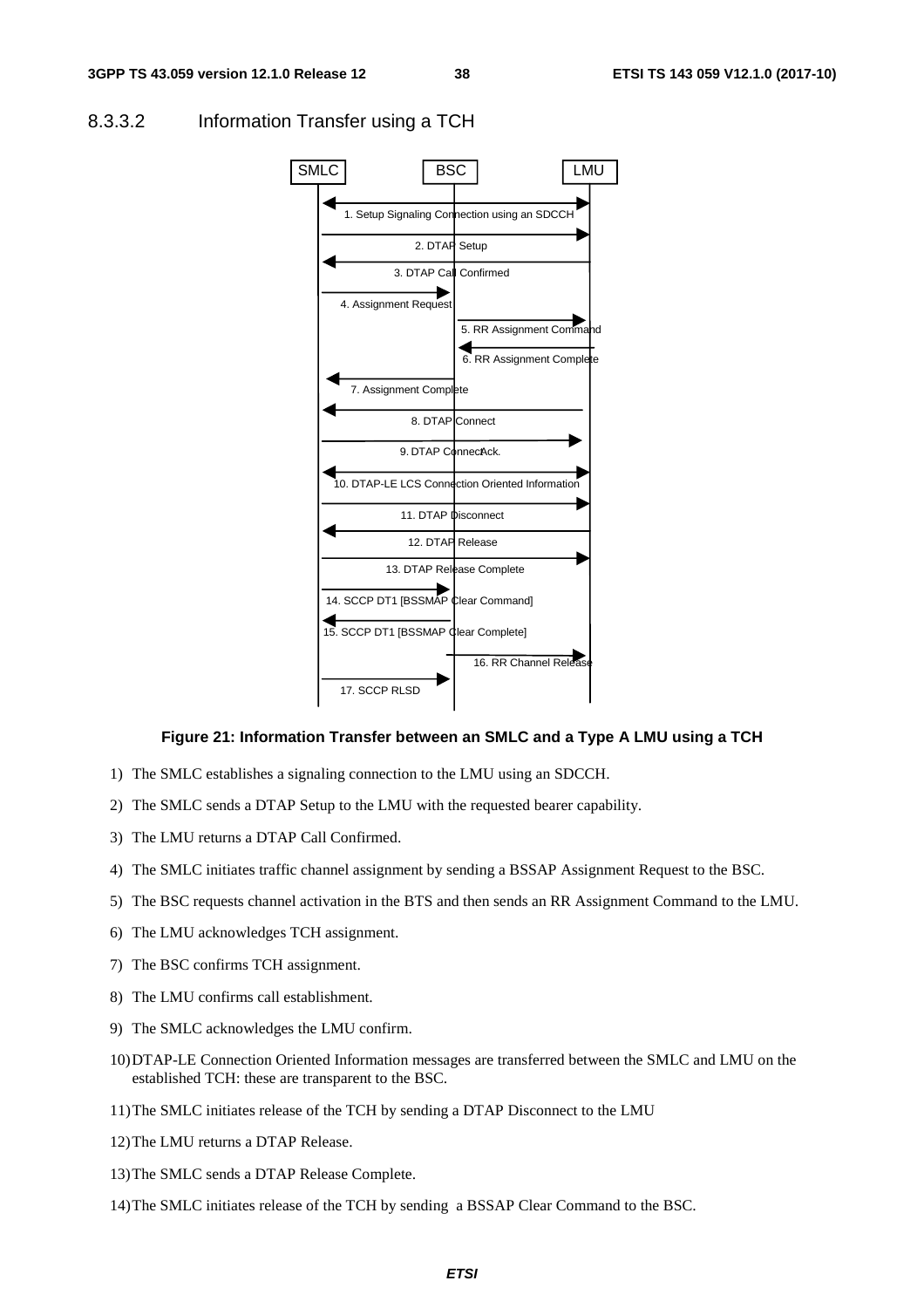15) The BSC returns a BSSAP Clear Complete.

- 16) The BSC orders release of the TCH by sending an RR Channel Release to the LMU.
- 17) The SMLC releases the SCCP connection to the BSC by sending an SCCP Released message.

## 8.3.4 LCS Information Transfer between an SMLC and a Type B LMU

A SMLC uses the procedure shown below in order to exchange LCS information with a TypeB LMU.



#### **Figure 22: Information Transfer between a SMLC and a Type B LMU**

- 1) The SMLC passes a BSSAP-LE Connectionless Information message to the BSC containing an embedded LLP message and the LAC/CI cell address identifying the LMU. The BSSAP-LE message is transferred inside an SCCP Unitdata message.
- 2) The BSC transfers the embedded LLP message to either the BTS associated with the LMU or the LMU itself inside a Location Information message. The BTS or LMU is identified using the LAC/CI received in step 1.
- 3) When the LMU has positioning information to return to the SMLC, either it or its associated BTS transfers this to the BSC inside a Location Information message..
- 4) The serving BSC forwards the LLP message to the SMLC inside a BSSAP-LE Connectionless Information message contained in an SCCP Unitdata message. The BSSAP-LE message contains the LAC/CI address identifying the LMU.

# 8.4 Common Control Procedures for LMUs

These procedures are applicable to any Type A LMU and may be used for any Type B LMU to enable control of the LMU by its associated SMLC. The procedures assume support for the establishment of a signaling link and the transfer of LLP messages between an SMLC and LMU that are defined in the common procedures to support access to an LMU, clause 8.3. Consequently, details of signaling link establishment and message transfer by a BSC and BTS are not shown.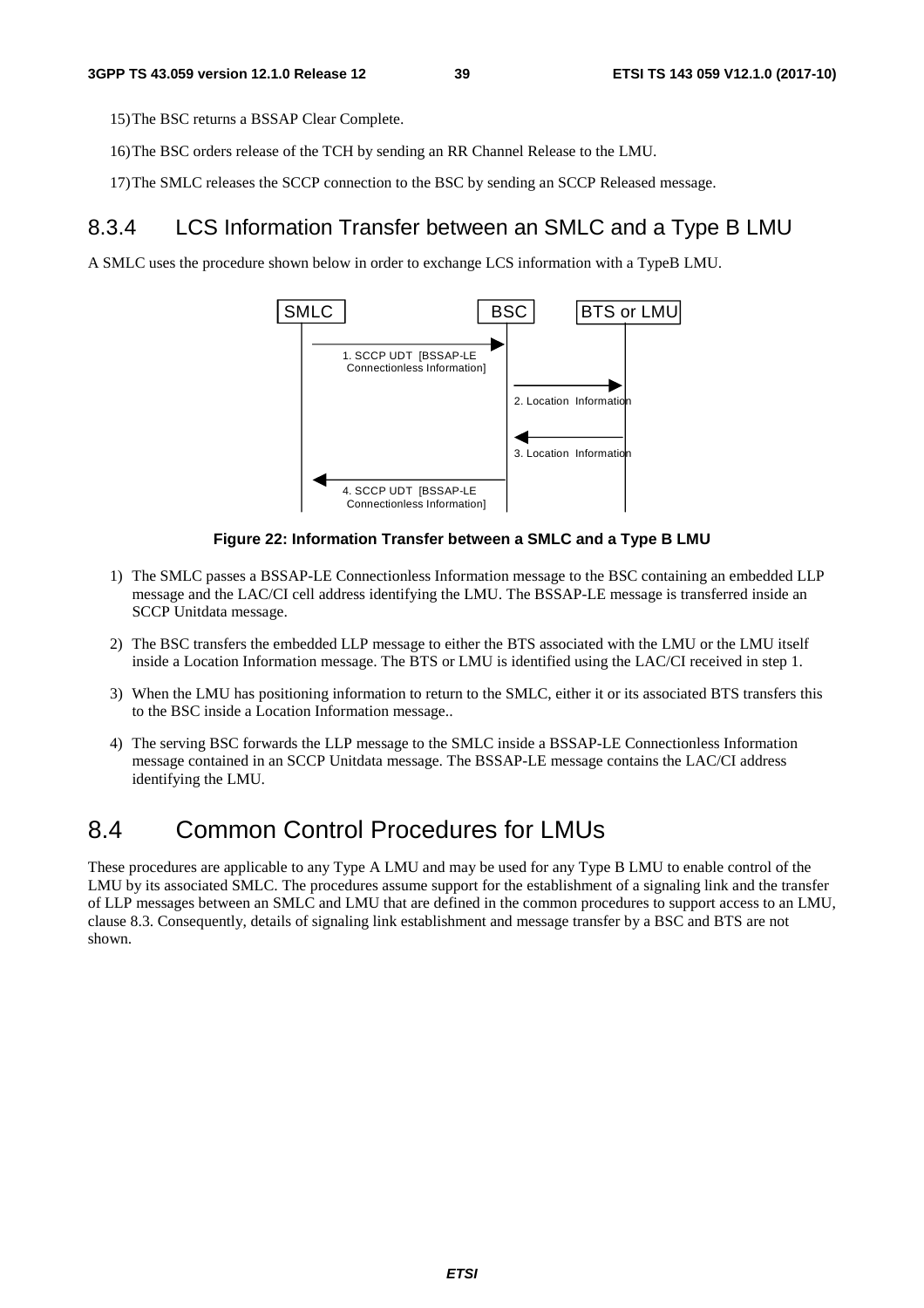## 8.4.1 Reset Procedure

The reset procedure enables an SMLC to return an LMU to a known initial state in which no measurement or O&M operations are outstanding or being performed.



#### **Figure 23: Reset Procedure for a Circuit Mode LMU**

- 1) After first establishing a signaling connection to the LMU (see clause 8.3), the SMLC sends an LLP Reset Invoke to the LMU via BSC.
- 2) The LMU cancels any LCS measurement and O&M tasks previously ordered by the SMLC. The LMU then returns an LLP Reset Return Result to the SMLC.

## 8.4.2 Status Query Procedure

The Status Query procedure enables an SMLC to verify the status of an associated LMU. The procedure may be instigated periodically or following any loss of communication with the LMU.



#### **Figure 24: Status Query Procedure for a Circuit Mode LMU**

- 1) After first establishing a signaling connection to the LMU (see clause 8.3), the SMLC sends an LLP Status Query Invoke to the LMU via BSC.
- 2) The LMU returns an LLP Status Query return result, indicating the number of active measurement jobs for each type of measurement (e.g. RIT) and the number of active O&M jobs in the LMU that were previously ordered by the SMLC.

## 8.4.3 Status Update Procedure

The Status Update procedure enables an LMU to report status information to its associated SMLC. The procedure may be instigated for the following reasons:

- 1. Periodically;
- 2. Power-on condition or recovery from failure with loss of memory;
- 3. Impending availability or unavailability for O&M reasons;
- 4. Location Update by a Type A LMU in a new Location Area.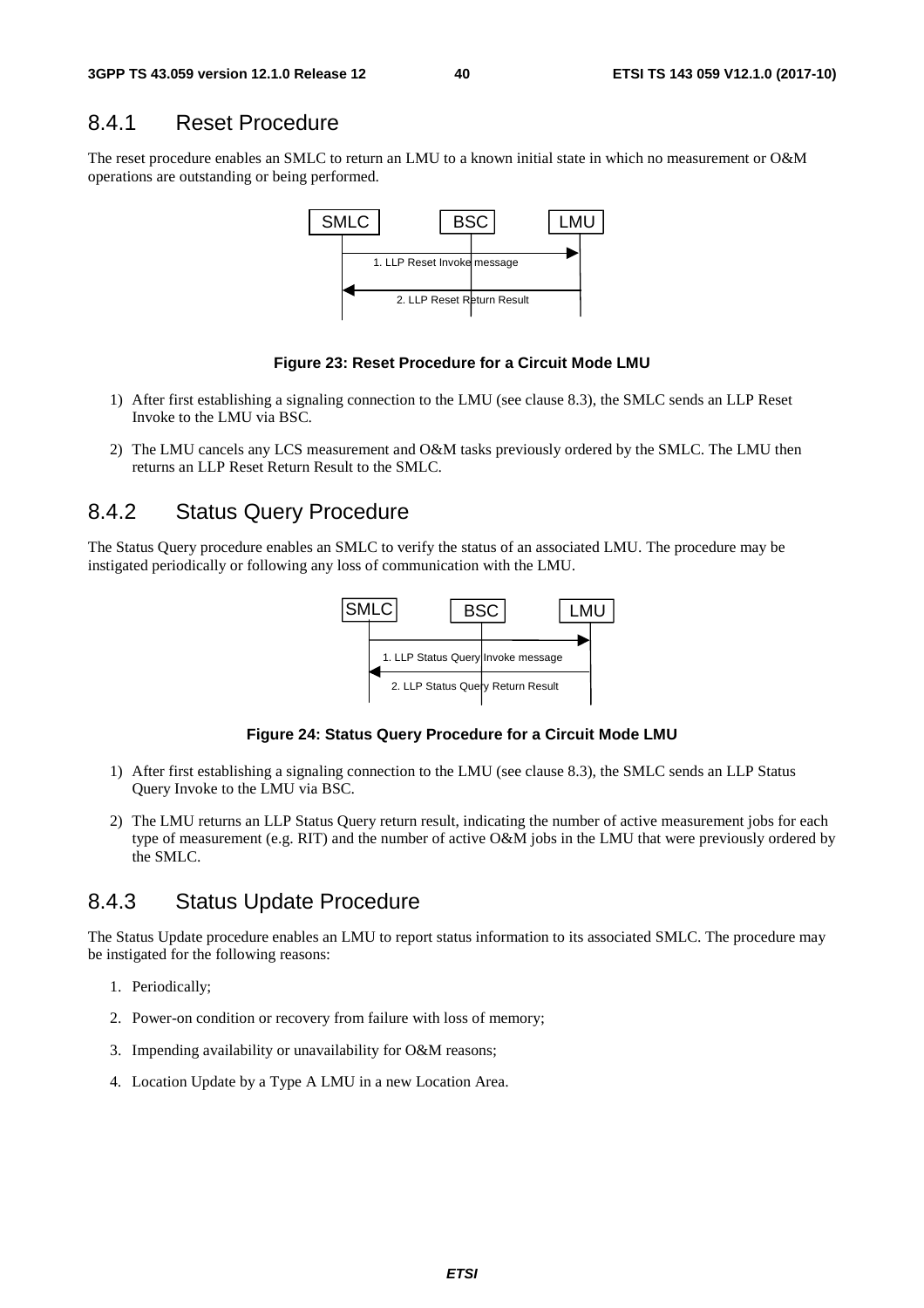

#### **Figure 25: Status Update Procedure for a Circuit Mode LMU**

- 1) After first establishing a signaling connection to the SMLC (see clause 8.3), the LMU sends an LLP Status Update Invoke to the SMLC via BSC. This message shall include the reason for the Status Update, the number of active and outstanding jobs of each category in the LMU and the current hardware status.
- 2) The SMLC returns an LLP Status Update return result to acknowledge receipt of the Status Update.

# 8.5 Exception Procedures

The procedures in this clause apply to all location procedures where a BSSAP-LE Perform Location Request has been sent to an SMLC by a BSC requesting some location service (e.g. provision of a location estimate for a target MS or transfer of assistance data to a target MS).

## 8.5.1 Procedures in the SMLC

When a request for a location estimate fails due to failure of a position method itself (e.g. due to inaccurate or insufficient position measurements and related data) and the SMLC is unable to instigate another positioning attempt (e.g. due to a requirement on response time), the SMLC may return a BSSAP-LE Perform Location response containing a less accurate location estimate (e.g. based on serving cell and timing advance). If a less accurate estimate is not available, the SMLC shall instead return a BSSAP-LE Perform Location response message containing no location estimate and indicating the cause of failure.

When a request for any other location service (e.g. transfer of assistance data to a target MS) fails for any reason and the SMLC is unable to reattempt the service, the SMLC shall return a BSSAP-LE Perform Location response message indicating the cause of failure.

When a location service request is interrupted by some other unrecoverable error event inside the SMLC, the SMLC shall immediately terminate the location service attempt and return a BSSAP-LE Perform Location Response message containing the reason for the location service cancellation. In that case, any dialogue previously opened with an LMU or BSS for the purpose of instigating position measurements for any MS being located may also be aborted by the SMLC.

If the SMLC receives a BSSAP-LE Perform Location Abort indication for a previous location service request from the BSS, it shall immediately terminate the location service attempt and may abort any dialogues used for the location service attempt that may still exist with any LMUs. The circumstances of the abort may still ensure cancellation of any such procedure (see clause on BSS). For a BSSAP-LE Perform Location Abort, the SMLC shall then either return any location estimate (with optional velocity estimate) already derived, if this was requested, or return a BSSAP-LE Perform Location response indicating failure of the location service and the cause of the failure in the BSSAP-LE Perform Location Abort.

If the SMLC has instigated any location related procedure in the Target MS or its serving BSS and receives a BSSLAP Reject, BSSLAP Abort or BSSLAP Reset indication from the BSS, it shall cancel the location service attempt and may abort any dialogues for this that currently exist with any LMUs. For a BSSLAP Abort, the SMLC shall then either return any location estimate (with optional velocity estimate) already derived, if this was requested and is sufficient for the requested QoS, or return a BSSAP-LE Perform Location response indicating failure of the location service and the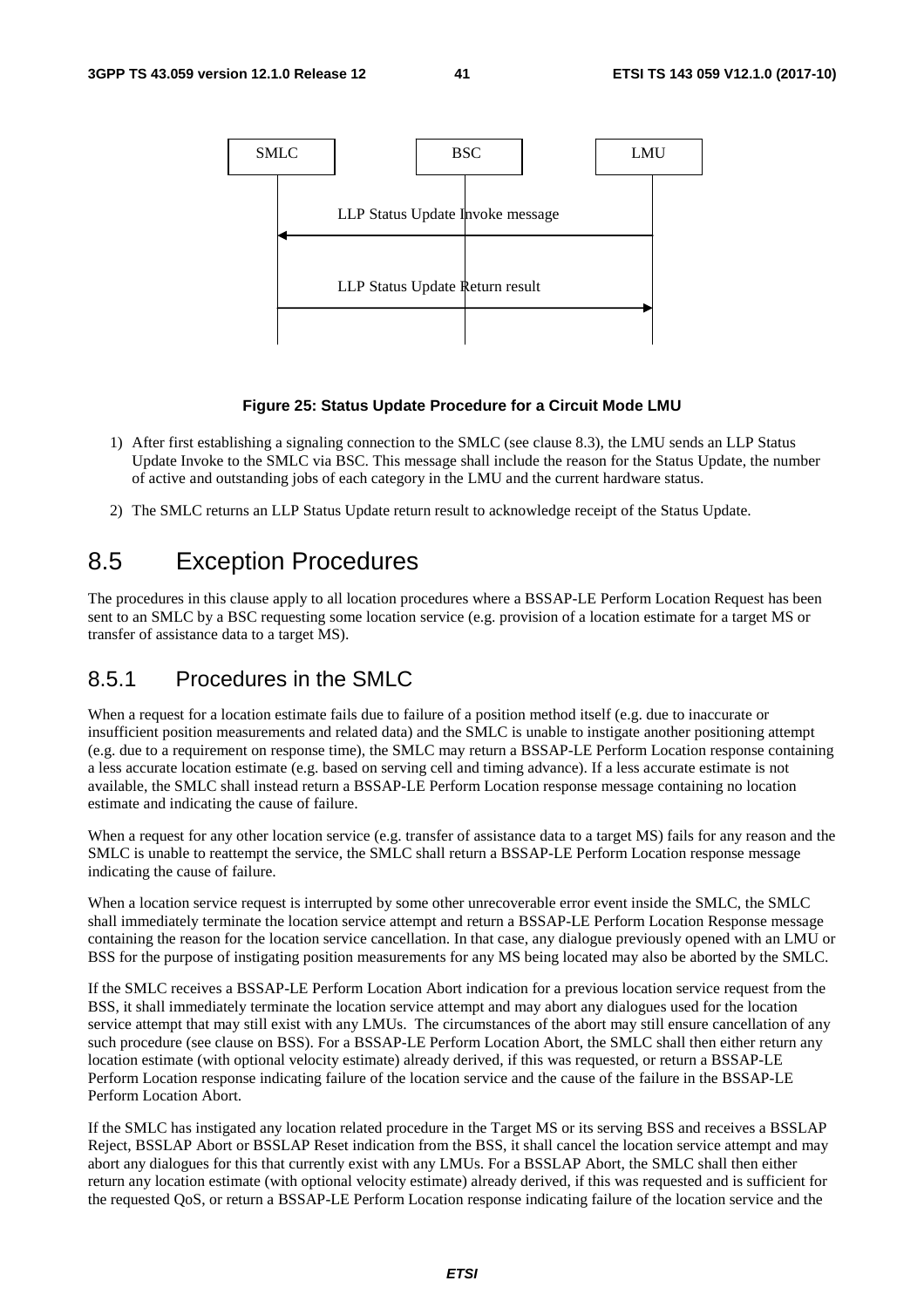cause of the failure in the BSSLAP Abort. For a BSSLAP Reject and BSSLAP Reset, the SMLC has the additional option of restarting the location service attempt and using the same or a different position method where a location estimate was requested. A decision to restart the location service shall take into account the cause of the location service failure as conveyed in the BSSLAP Reject or BSSLAP Reset and whether, in the case of successful intra-BSC handover, the new cell for the target MS is still associated with the SMLC. If the SMLC receives a BSSLAP Reject or BSSLAP Reset with a cause indicating intra-BSC handover and with a new cell identity for the target MS that is not associated with the SMLC, the SMLC shall return a BSSAP-LE Perform Location response containing either a location estimate (with optional velocity estimate), if requested and available, or a failure cause indicating "intra-BSC" handover.

NOTE: In the CS domain, in the case of an intra-BSC handover to a cell in a different PLMN (different MCC, MNC combination), the SMLC may receive a BSSLAP Reset containing the new location area code and new cell ID. The SMLC may then deduce the new MCC and MNC from the uniqueness, when this applies, of the combined values for the new location area code and cell ID compared to the corresponding values for neighbouring cells.

## 8.5.2 Procedures in an LMU

An LMU shall return an error indication to its controlling SMLC when location measurements previously ordered by the SMLC cannot be provided due to any error condition.

## 8.5.3 Procedures in the BSC in the CS Domain

### 8.5.3.1 General Procedures

The BSC serving a target MS shall supervise any network or MS location service procedure, including transfer of positioning assistance data to an MS, and shall only allow one such procedure to be active at any time. If a new procedure is instigated by the SMLC for any target MS, the BSC shall cancel any previous procedure without notifying the SMLC or target MS. The new procedure shall then be treated according to the prevailing conditions. If a location information transfer to an MS initiated by an SMLC is not active, the BSC shall discard any RRLP message received from the MS. This precludes the initiation of any location service procedure from an MS.

The BSC may optionally allow one A-GNSS or E-OTD positioning procedure and one Cell-based or U-TDOA positioning procedure to be active concurrently for the same target MS. The BSC shall indicate the second independent location procedure is supported when SMLC instigates a first positioning procedure for any MS. The SMLC may initiate the concurrent positioning procedure only in when the BSC has indicated this capability. The BSC may disallow the concurrent positioning procedure at any time.

In the concurrent positioning procedure, if the SMLC invokes a first A-GNSS or E-OTD location procedure and then invokes a second A-GNSS or E-OTD then the BSC shall cancel the first procedure and proceed with the second without notifying the SMLC or target MS. In the concurrent location procedure, if the SMLC invokes a first cell-based or U-TDOA location procedure and then invokes a second cell-based or U-TDOA location procedure then the BSC shall cancel the first procedure and proceed with the second positioning procedure without notifying the SMLC or target MS.

Depending on the location procedure and its current state of execution, a serving BSC may chose to defer certain radio related events (e.g. handover) to avoid interference with location – refer to the later clauses for each positioning procedure. A serving BSC shall abort all existing location related procedures for a particular target MS without notifying a target MS if the DCCH to the target MS or the SCCP connection to the SMLC is released. In the event of an abort with an SMLC, the BSC shall attempt to notify the SMLC using a BSSAP-LE Perform Location Abort.

## 8.5.3.2 Rejection of an SMLC Positioning Request

The BSC may reject any request from an SMLC for positioning or transfer of assistance data for a target MS if the request cannot be performed for reasons other than interaction with handover or other RR management. If the request is rejected, the BSC shall return a BSSLAP Reject to the SMLC containing the cause of rejection.

#### 8.5.3.3 Interaction with Inter-BSC Handover

The BSC shall reject any request from an SMLC for positioning or transfer of assistance data while an inter-BSC handover procedure is ongoing and shall return a BSSLAP Abort to the SMLC.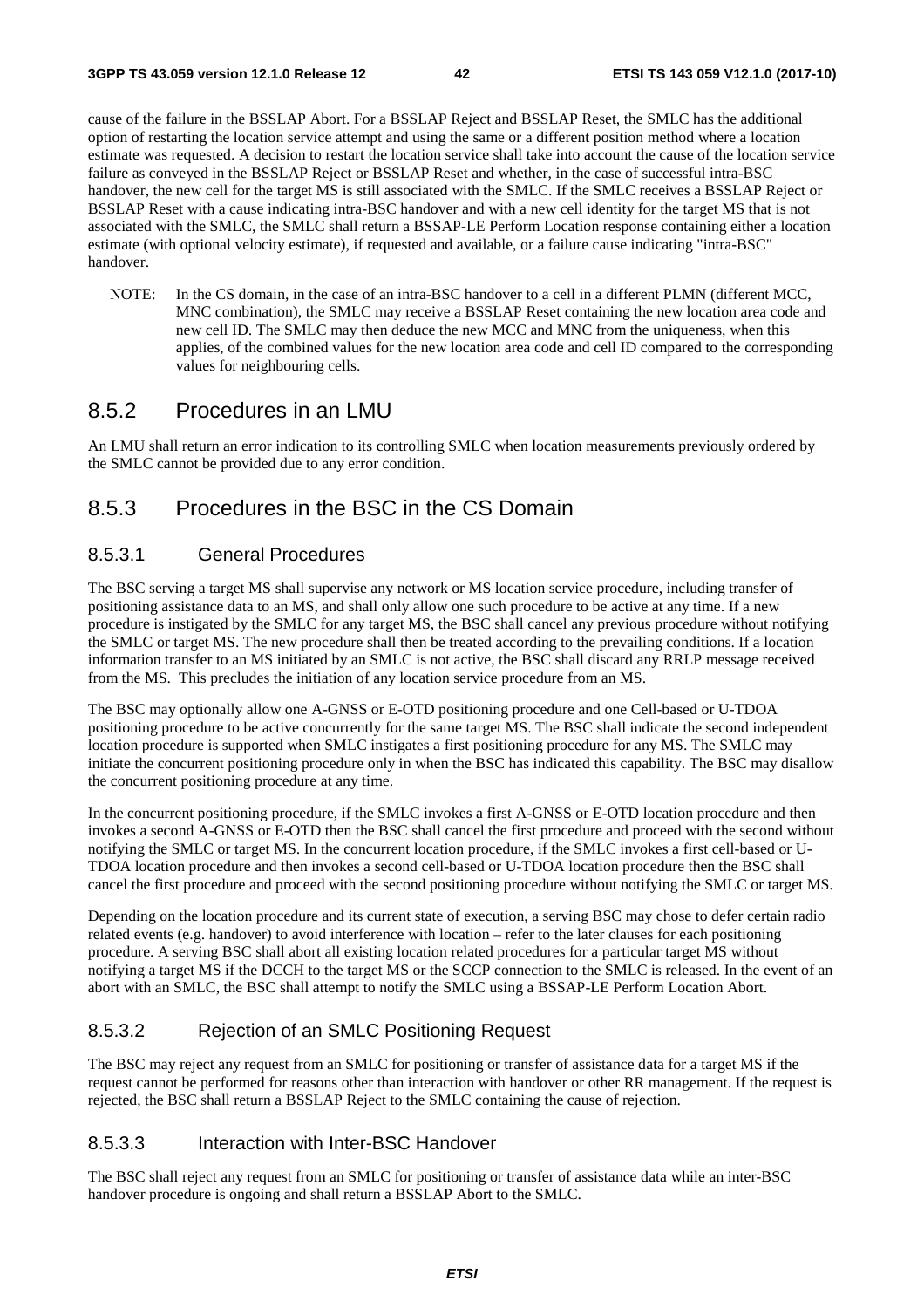The BSC shall terminate any network or MS positioning procedure or any transfer of RRLP assistance data already in progress if inter-BSC handover is needed and is not precluded by the particular location procedure and its current state. When a location procedure is terminated and there is an active BSSLAP transaction, the BSC shall return a BSSLAP Abort message to the SMLC after the BSSAP Handover Required has been sent to the serving MSC. The BSSLAP Abort shall contain the cause of the location procedure failure. When a location procedure is terminated and there is no active BSSLAP transaction, the BSC shall send a BSSAP-LE Perform Location Abort message to the SMLC after the BSSMAP Handover Required has been sent to the serving MSC.

#### 8.5.3.4 Interaction with Intra-BSC Handover and other RR Management Procedures

The BSC shall reject any request from an SMLC for positioning or transfer of assistance data while an intra-BSC handover or other intra-BSC RR management procedure involving the target MS is ongoing and shall return a BSSLAP Reset to the SMLC when the handover or other RR management procedure is complete in the BSC. If the handover or other RR management procedure times out in the BSC, the BSC shall instead return either a BSSLAP Reset or a BSSLAP Abort to the SMLC.

The BSC shall terminate any network or MS positioning procedure or any transfer of RRLP assistance data already in progress if an intra-BSC handover or other intra-BSC RR management procedure is needed and is not precluded by the particular location procedure and its current state. When location procedure is terminated, the BSC shall return a BSSLAP Reset message to the SMLC after the intra-BSC handover or other RR management procedure is complete in the BSC. If the intra-BSC handover or other RR management procedure times out in the BSC, the BSC shall instead return either a BSSLAP Reset or a BSSLAP Abort to the SMLC.

A BSSLAP Reset shall contain a cause indication, the current serving cell identity, the current location area code if this has just changed due to intra-BSC handover and may contain measurement information for the target MS (e.g. TA value). A BSSLAP Reset shall also include the current location area code if there has been any change of location area since the location request for the target MS was first sent to the SMLC and if the current location area code was not yet reported to the SMLC in a previous BSSLAP Reset.

## 8.5.3.5 Priority of Handover and Other RR Management Procedures

If the transfer of RRLP messages between an SMLC and target MS is interrupted by intra-BSC handover, inter-BSC handover or any other intra-BSC RR management procedure, the BSC shall avoid delay to the handover or RR management procedure by employing the preemption capability defined in 3GPP TS 44.006 and 3GPP TS 24.008. This allows an RR Handover Command or other RR management command sent to the target MS to be assigned a "high" priority at the data link level enabling preemption of "low" priority RR Application Information messages (carrying RRLP messages) which may have been sent earlier. This procedure ensures that any RRLP data still not transmitted to the MS will be preempted (and discarded) by the data link layer in the BTS prior to transmission of the Handover Command or other RR Management command.

#### 8.5.3.6 Interaction with Segmentation support for Legacy MS

If a location information transfer to an MS initiated by an SMLC is not active, the BSC shall discard any RRLP message segment received from the MS. Once a location service procedure has been started involving RRLP message transfer to a target MS, the BSC shall discard all RRLP segments received from the MS until it receives the first or only segment of a new RRLP message. The new RRLP message shall then be treated according to the state of the RRLP message transfer as described in clause 8.1.

Further details regarding transfer and segmentation of RRLP messages between a BSC and MS can be found in 3GPP TS 44.018.

#### 8.5.3.7 Overload

The BSC may indicate an inability to support location due to overload by rejecting with a cause indicating congestion a BSSAP Perform Location request received from the MSC. If an SMLC has rejected a request from the BSC to perform location with a cause indicating congestion, the BSC shall convey the rejection and cause to the MSC if the request was MSC initiated. If the request was initiated by the BSC, the BSC may reduce the frequency of its location requests to the SMLC according to the rules in 3GPP TS 49.031, which give precedence to location service requests with a higher priority.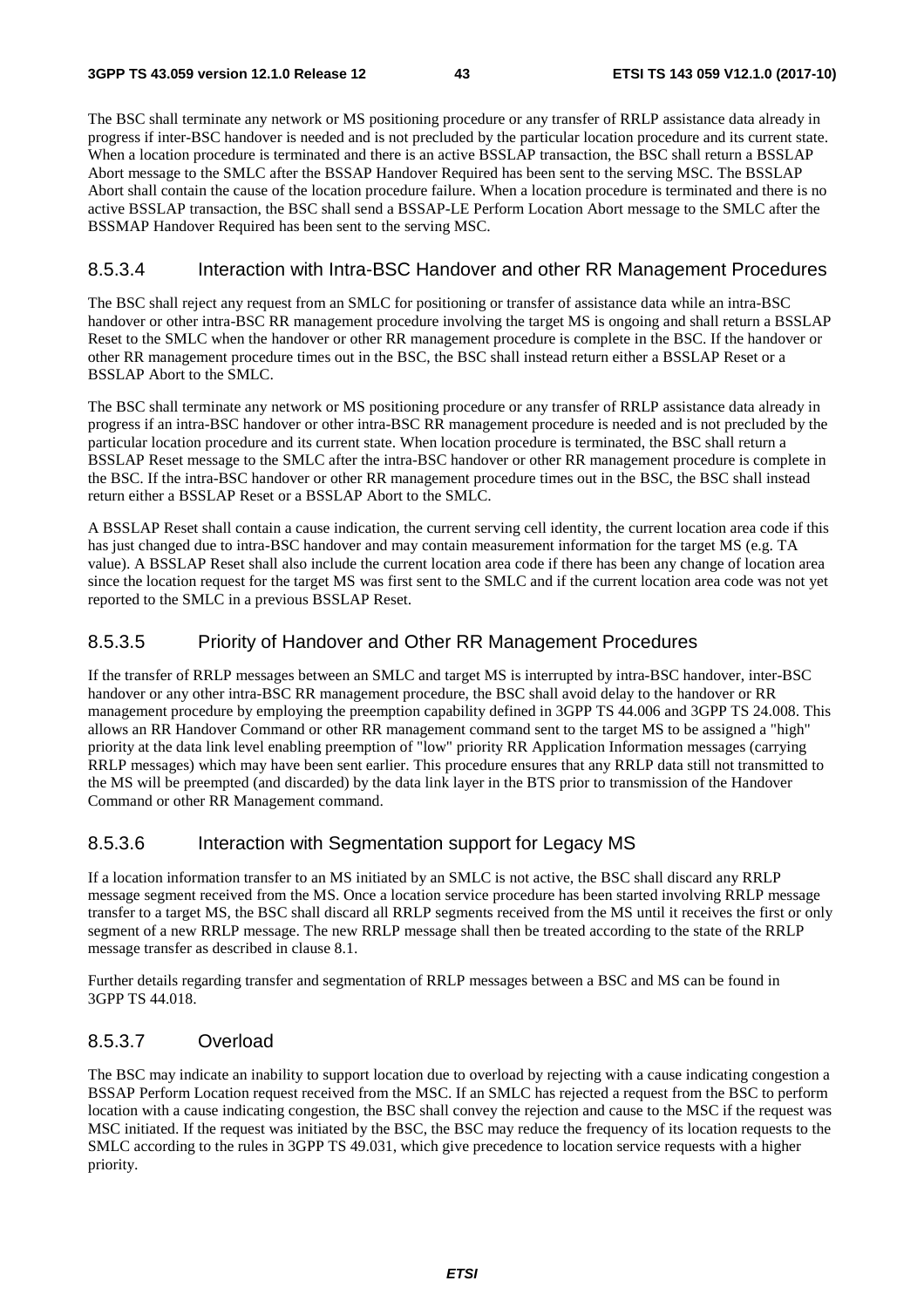# 8.5.4 Procedures in the BSS in the PS Domain

## 8.5.4.1 General Procedures

The BSS serving a target MS shall supervise any network or MS location service procedure, including transfer of positioning assistance data to an MS, and shall only allow one such procedure to be active at any time for any one TLLI. If a new procedure is instigated by the SMLC for any target MS, the BSS shall cancel any previous procedure without notifying the SMLC or target MS. The new procedure shall then be treated according to the prevailing conditions. If a location information transfer to an MS initiated by an SMLC is not active, the BSS shall discard any RRLP message received from the MS via the SGSN.

The BSC may optionally allow one A-GNSS or E-OTD positioning procedure and one Cell-based or U-TDOA positioning procedure to be active concurrently for the same target MS. The BSC shall indicate the second independent location procedure is supported when SMLC instigates a first positioning procedure for any MS. The SMLC may initiate the concurrent positioning procedure only in when the BSC has indicated this capability. The BSC may disallow the concurrent positioning procedure at any time.

In the concurrent positioning procedure, if the SMLC invokes a first A-GNSS or E-OTD location procedure and then invokes a second A-GNSS or E-OTD then the BSC shall cancel the first procedure and proceed with the second without notifying the SMLC or target MS. In the concurrent location procedure, if the SMLC invokes a first cell-based or U-TDOA location procedure and then invokes a second cell-based or U-TDOA location procedure then the BSC shall cancel the first procedure and proceed with the second positioning procedure without notifying the SMLC or target MS.

A serving BSS shall abort all existing location related procedures for a particular target MS without notifying a target MS if the SCCP connection to the SMLC is released. In the event of an abort when no BSSLAP procedure is active, but a location procedure is active, the BSS shall attempt to notify the SMLC using a BSSAP-LE Perform Location Abort.

A serving BSS shall abort all existing location related procedures for a particular target MS if the radio connection to the MS is lost. The SMLC shall be notified with a BSSAP-LE Perform Location Abort if no BSSLAP procedure is currently active. If there is an active BSSLAP procedure, the BSSLAP Abort message shall be sent to the SMLC.

A serving BSS shall return a BSSLAP Reject to the SMLC containing the cause of rejection, if the BSS receives the BSSGP Position Response message from the SGSN indicating a failure.

## 8.5.4.2 Rejection of an SMLC Positioning Request

The BSS may reject any request from an SMLC for positioning or transfer of assistance data for a target MS if the request cannot be performed. If the request is rejected, the BSS shall return a BSSLAP Reject to the SMLC containing the cause of rejection.

## 8.5.4.3 Overload

The BSS may indicate an inability to support location due to overload by rejecting with a cause indicating congestion sent in a BSSGP Perform Location Response message to the SGSN. If an SMLC has rejected a request from the BSS to perform location with a cause indicating congestion, the BSS shall convey the rejection and cause to the SGSN if the request was initiated by the SGSN. If the request was initiated by the BSS, the BSS may reduce the frequency of its location requests to the SMLC according to the rules in 3GPP TS 49.031, which give precedence to location service requests with a higher priority.

## 8.5.4.4 Inter BSS Cell Change

If the BSS detects (e.g. when it receives a BSSGP-FLUSH-LL PDU from the SGSN) that a target MS has changed cell to another BSS, it shall abort the positioning procedure by sending the BSSAP-LE Perform Location Abort to the SMLC.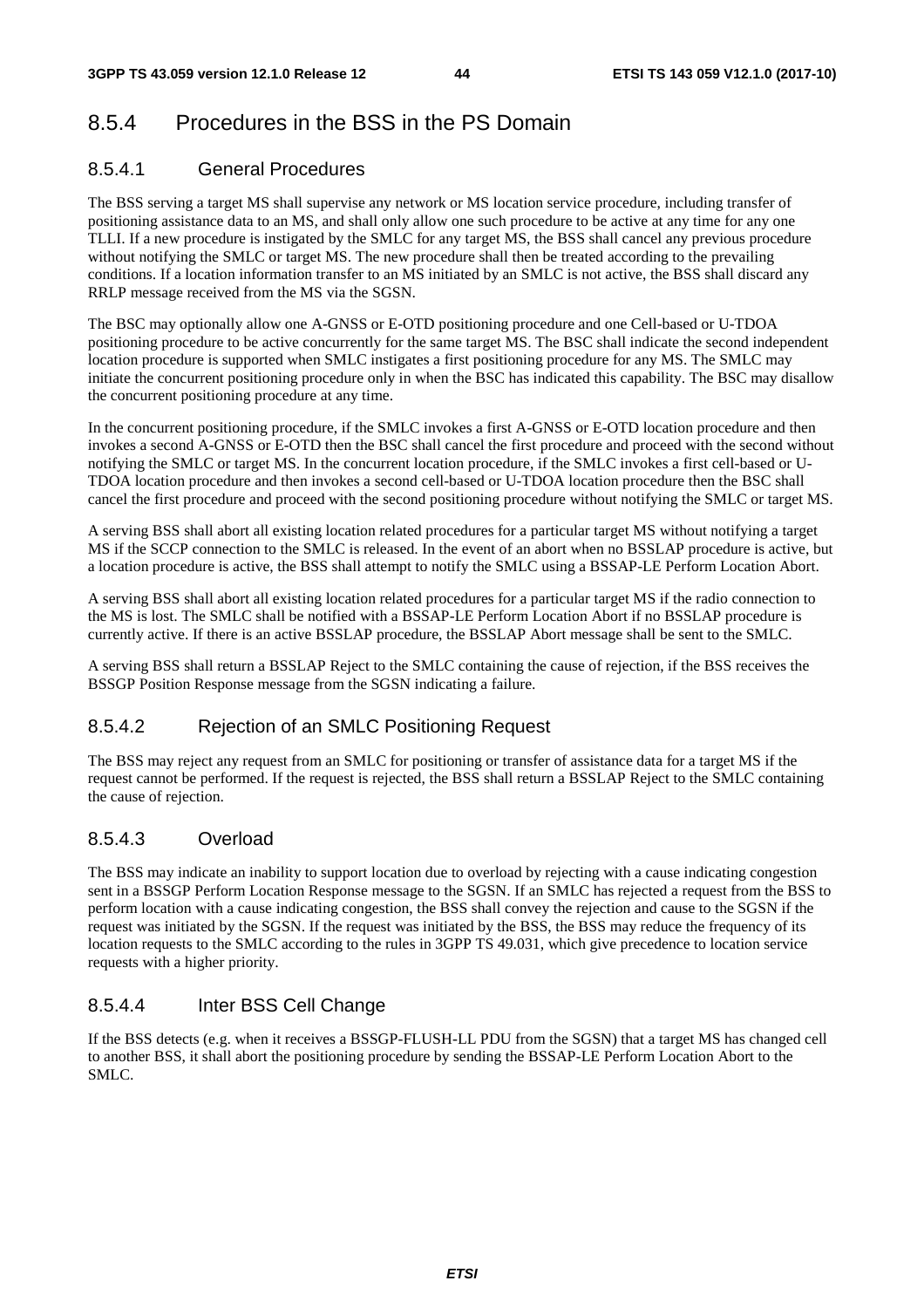# 8.5.5 Void

# 8.6 Procedures in the Target MS

A target MS shall terminate any positioning procedure or the transfer of RRLP positioning assistance data without sending any response to the SMLC if any RR message is received from the BSC that starts some other RR management procedure, including a new positioning procedure. The new RR procedure shall then be executed by the MS.

A target MS shall terminate any positioning procedure or the transfer of RRLP positioning assistance data without sending any response to the SMLC if a Routing Area Update Request message is sent to the SGSN or if a suspension request message is sent to the network or if its P-TMSI is reallocated.

# 8.7 Further Procedures for Handover

Handover procedures are described in 3GPP TS 23.271 [7].

# 9 Positioning procedures

The following clause describes the positioning procedures for Timing Advance, Enhanced Observed Time Difference and A-GNSS.

# 9.1 Positioning Procedure Initiation

## 9.1.1 Core Network Position Procedure Initiation over the A interface

This procedure is used by the Core Network to start the positioning procedure in GERAN over the A interface.



#### **Figure 26: Positioning Procedure Initiation Over A Interface**

- 1) The MSC sends the BSSAP Perform Location Request message on the existing SCCP connection for the target MS to request the BSC to start the positioning procedure. The Location Type is always included. Depending on the type of location request, additional parameters may be included to provide the Cell Identifier, Classmark Information Type 3, LCS Client Type, Chosen Channel, LCS Priority, Quality of service, A-GNSS Assistance Data, and APDU. In addition, the IMSI and / or the IMEI of the mobile station involved in the positioning procedure may be provided by the MSC in order, if forwarded by the BSC, to allow the SMLC to maintain a context between subsequent requests for a mobile station, to tune positioning for each mobile station and to add more options for SMLC diagnostics.
- 2) The common positioning procedures for CS domain are executed (see below).
- 3) The BSC sends the BSSAP Perform Location Response message to the MSC. A location estimate, velocity estimate, positioning data, deciphering keys, or LCS Cause may be included.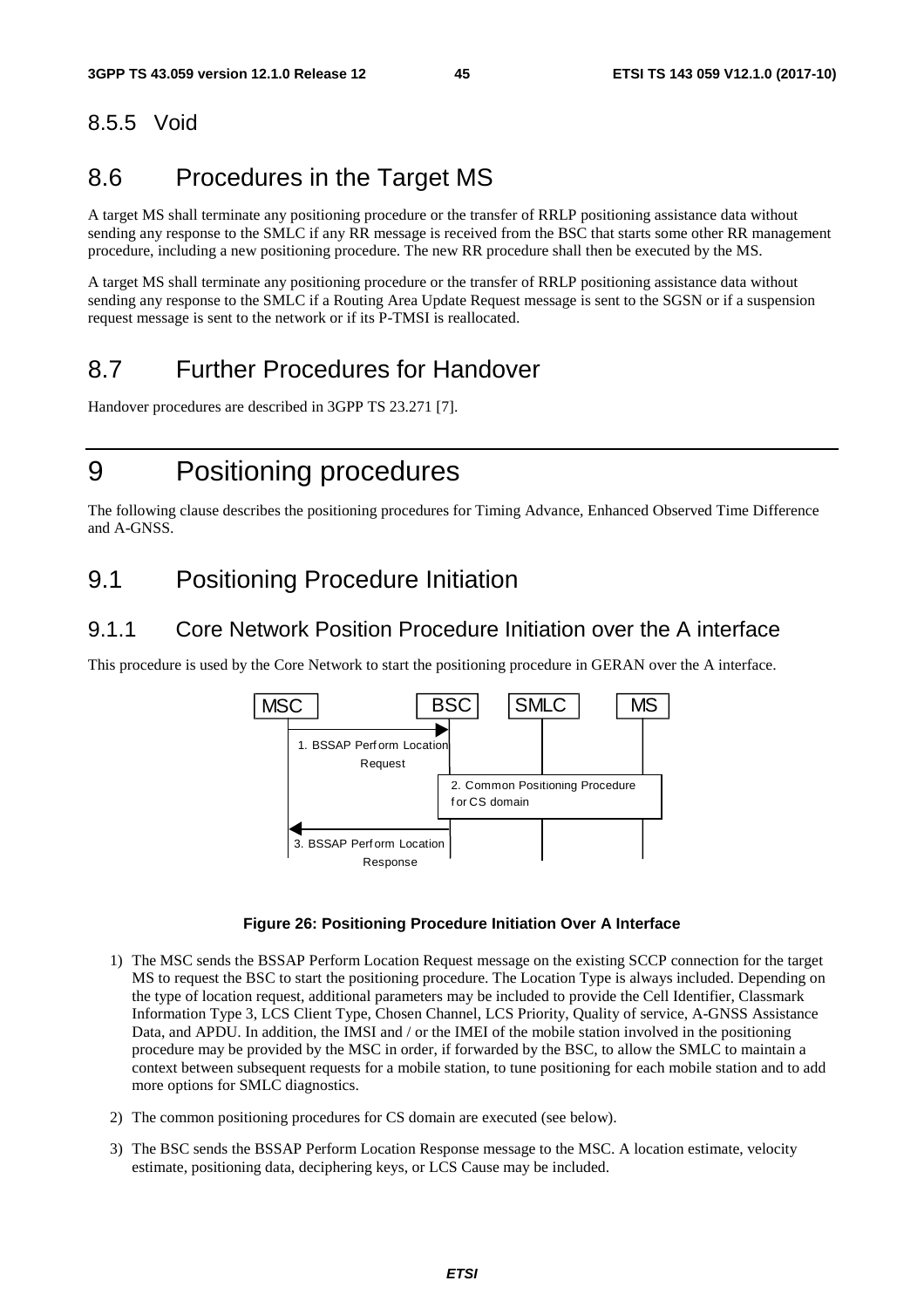# 9.1.2 Positioning Procedure Initiation from an Internal LCS Client for the CS Domain (A/Gb mode)

Figure 27 illustrates how a serving BSC may obtain the location of a target MS that is already in dedicated mode on behalf of some PLMN operator LCS client in GERAN – e.g. to support handover. The procedure is valid when local regulatory requirements do not require privacy checking for PLMN operator initiated location.



#### **Figure 27: Positioning Procedure Initiation from an Internal LCS Client**

- 1) An LCS client within the GERAN requests the current location of a target MS from the serving BSC
- 2) The common positioning procedures for CS domain are executed see Figure 28. The BSC returns the MS location estimate to the requesting LCS client.

## 9.1.3 Core Network Position Procedure Initiation over the Gb interface

This procedure is used by the Core Network to start the positioning procedure in GERAN over the Gb interface.



#### **Figure 27a: Positioning Procedure Initiation Over Gb Interface**

1) The SGSN sends the BSSGP Perform Location Request message to request the BSS to start the positioning procedure. The TLLI, IMSI, DRX Parameters, Current BVCI for the MS, Current NSEI for the MS, Location Type, Current Cell Identifier, and LCS Capability IEs are always included. The IMSI, DRX Parameters, Current BVCI for the MS, Current NSEI for the MS shall be stored in the SCCP signalling context towards the SMLC for potential use in a TA Request procedure later on. Depending on the type of location request, additional parameters may be included in the BSSGP Perform Location Request message to provide LCS Client Type, LCS Priority, LCS Quality of Service, and A-GNSS Assistance Data. In addition, the IMEI of the mobile station involved in the positioning procedure may be provided by the SGSN. The IMSI and, if forwarded by the BSS,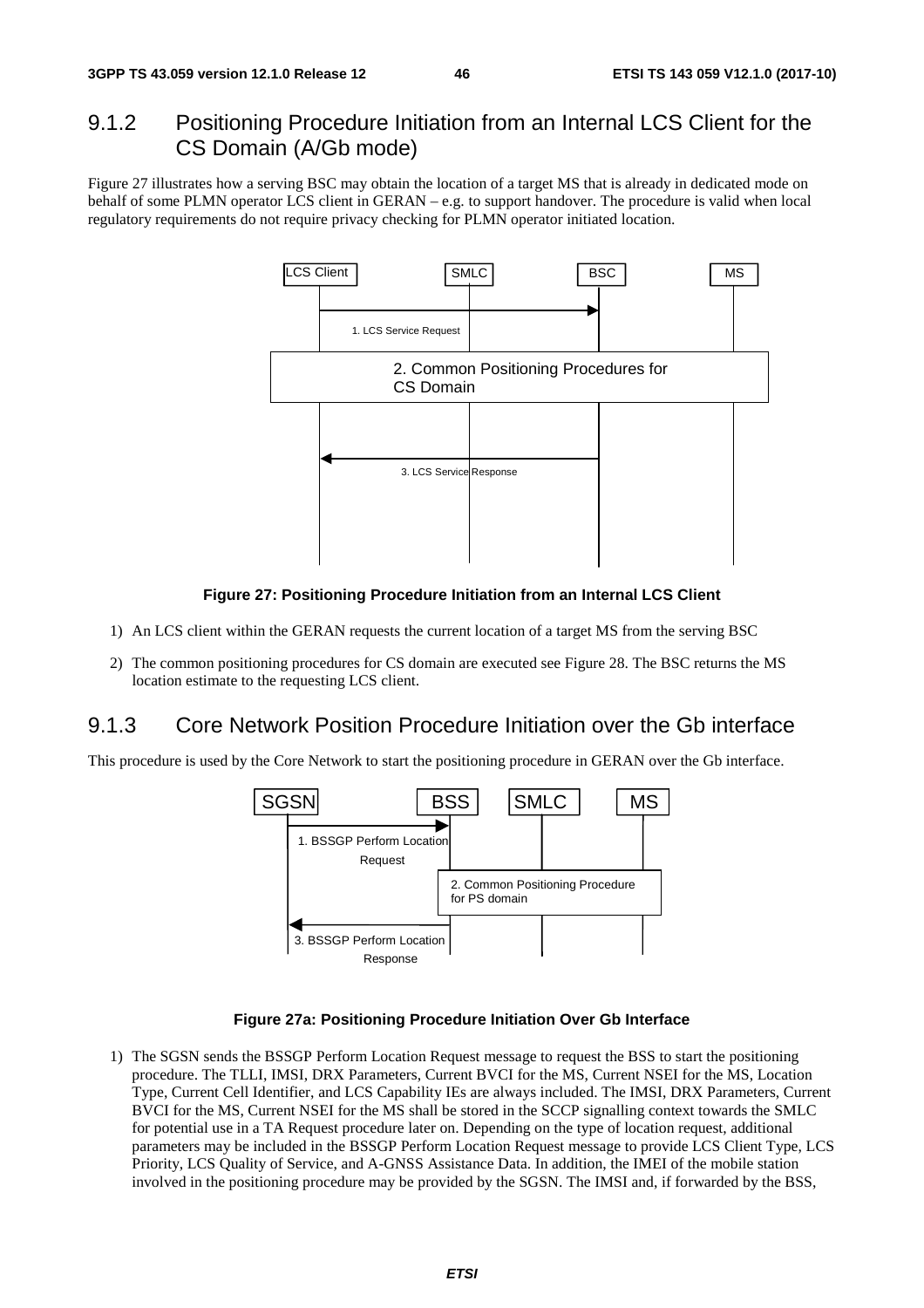the IMEI, would allow the SMLC to maintain a context between subsequent requests for a mobile station, to tune positioning for each mobile station and to add more options for SMLC diagnostics.

- 2) The common positioning procedures for PS domain are executed (see clause 9.2.1).
- 3) The BSS sends the BSSGP Perform Location Response message to the SGSN. The TLLI and the BVCI identifying the cell from which the last LLC PDU was received from the MS are always included. A location estimate, velocity estimate, positioning data, deciphering keys, or LCS Cause may be included.

## 9.1.4 Positioning Procedure Initiation from Core Network (Iu mode)

This procedure is used by the Core Network to start the positioning procedure in GERAN Iu mode. This procedure is used when the source node in the Core Network is the 3G-MSC (Iu-cs interface) or when the source node in the Core Network is the 3G-SGSN (Iu-ps interface).



#### **Figure 27b: Positioning Procedure Initiation from Core Network (Iu mode)**

- 1) The MSC/SGSN sends the Location Reporting Control message on the existing SCCP connection for the target MS to request the BSC to start the positioning procedure. The Location Type is always included. Depending on the type of location request, additional parameters may be included to provide LCS Client Type, LCS Priority, Quality of service, and A-GNSS Assistance Data..
- 2) The Positioning Procedure for Iu mode is executed (see below).
- 3) The BSC sends the Location Report message to the MSC/SGSN. A location estimate (with optional velocity estimate), or LCS Cause may be included.

## 9.1.5 Positioning Procedure Initiation from Internal LCS Client (Iu mode)

FFS.

# 9.2 Common Positioning Procedure for CS Domain in A/Gb mode

This procedure is common to all positioning methods in the CS domain.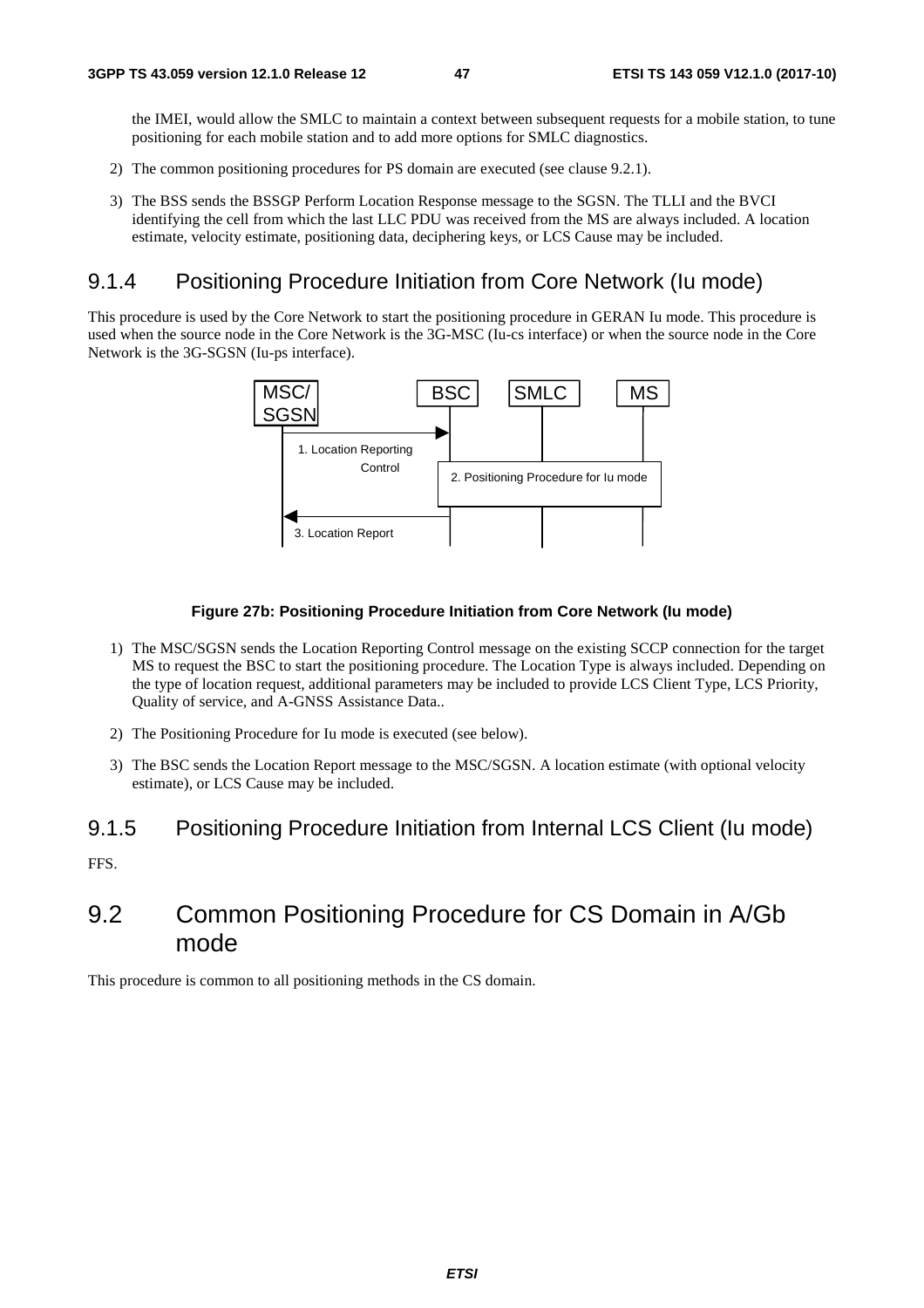

#### **Figure 28: Common Positioning Procedure for CS Domain**

- 1) The BSC sends the BSSAP-LE Perform Location Request message to request the SMLC to start the positioning procedure. The Location Type and Current Cell Identifier IEs are always included. Depending on the type of location request, additional parameters may be included to provide Measurement Report (in BSSLAP APDU IE), LCS Client Type, Classmark Information Type 3, Chosen Channel, LCS Priority, LCS Quality of Service, and A-GNSS Assistance Data. In addition, the IMSI and / or the IMEI of the mobile station involved in the positioning procedure may be provided by the BSC in order to allow the SMLC to maintain a context between subsequent requests for a mobile station, to tune positioning for each mobile station and to add more options for SMLC diagnostics.
- 2) If location information is requested and the location accuracy within the QoS, if provided, can be satisfied by the reported cell ID and, if available, TA value, the SMLC may send a BSSAP-LE Perform Location Response message immediately. Otherwise, the SMLC determines the positioning method and instigates the particular message sequence for this method defined in subsequent clauses. If the position method returns position measurements, the SMLC uses them to compute a location estimate (with optional velocity estimate). If there has been a failure to obtain position measurements, the SMLC may use the current cell ID and, if available, TA value to derive an approximate location estimate. If a computed location estimate is returned for an MS based position method, the SMLC may verify consistency with the current cell ID and, if available, TA value. If the location estimate so obtained does not satisfy the requested accuracy or the location attempt failed, e.g. due to missing data, and sufficient response time still remains, the SMLC may instigate a further location attempt using the same (e.g. providing more assistance data to MS) or a different position method. If there is insufficient response time for another position attempt, the SMLC shall return any location estimate already obtained even if not satisfying the requested accuracy. If a vertical location co-ordinate is requested but the SMLC can only obtain horizontal co-ordinates, these may be returned. Requirements on the geographic shape encoded within the 'position information' parameter may exist for certain LCS client types. The SMLC shall comply with any shape requirements defined in 3GPP. The SMLC in a certain country should attempt to comply with the shape requirements defined for a specific LCS client type in the relevant national standards of that country. If location assistance data is requested, the SMLC transfers this data to the MS as described in subsequent clauses. The SMLC determines the exact location assistance data to transfer according to the type of data specified by the MS, the MS location capabilities and the current cell ID. If deciphering keys are requested the SMLC obtains the current keys.
- 3) The SMLC sends the BSSAP-LE Perform Location Response message to the BSC containing any location estimate (with optional velocity estimate) or deciphering keys. In case of failure the cause value may be included.

# 9.2a Common Positioning Procedure for PS Domain in A/Gb mode

This procedure is common to all positioning methods in the PS domain.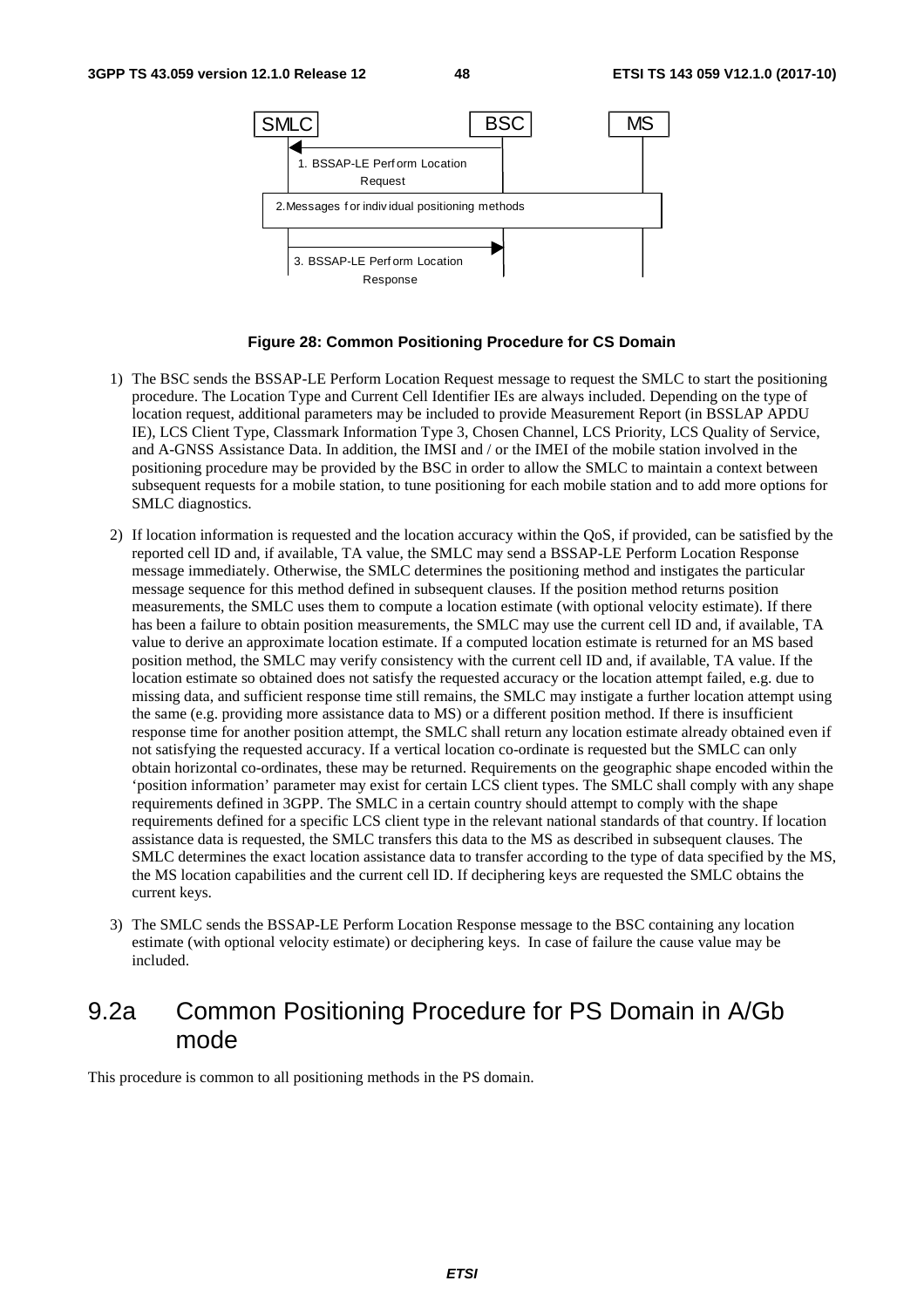

#### **Figure 28a: Common Positioning Procedure for PS Domain**

- 1) The BSS sends the BSSAP-LE Perform Location Request message to request the SMLC to start the positioning procedure. The Location Type, and Current Cell Identifier IEs are always included. If the Timing Advance value for the MS is available in the BSS, it shall be included (in BSSLAP APDU IE). Depending on the type of location request, additional parameters may be included to provide Measurement Report (in BSSLAP APDU IE), Packet Measurement Report, LCS Client Type, LCS Capability, LCS Priority, LCS Quality of Service, and A-GNSS Assistance Data. In addition, the IMSI and / or the IMEI of the mobile station involved in the positioning procedure may be provided by the BSS in order to allow the SMLC to maintain a context between subsequent requests for a mobile station, to tune positioning for each mobile station and to add more options for SMLC diagnostics.
- 2) See step 2 of clause 9.2 "Common Positioning Procedure for CS Domain in A/Gb mode".
- 3) The SMLC sends the BSSAP-LE Perform Location Response message to the BSS. A location estimate, velocity estimate, positioning data, deciphering keys, or LCS Cause may be included.

# 9.2b Common Positioning Procedure for Iu mode

This procedure is common to all positioning methods in the Iu mode.



#### **Figure 28b:Common Positioning Procedure**

- 1. The BSC sends the BSSAP-LE Perform Location Request message to request the SMLC to start the positioning procedure.
- 2. See step 2 of Clause 9.2 "Common Positioning Procedure for CS Domain in A/Gb Mode."
- 3. The SMLC sends the BSSAP-LE Perform Location Response message to the BSC containing any location estimate (with optional velocity estimate) or deciphering keys. In case of failure the cause value may be included.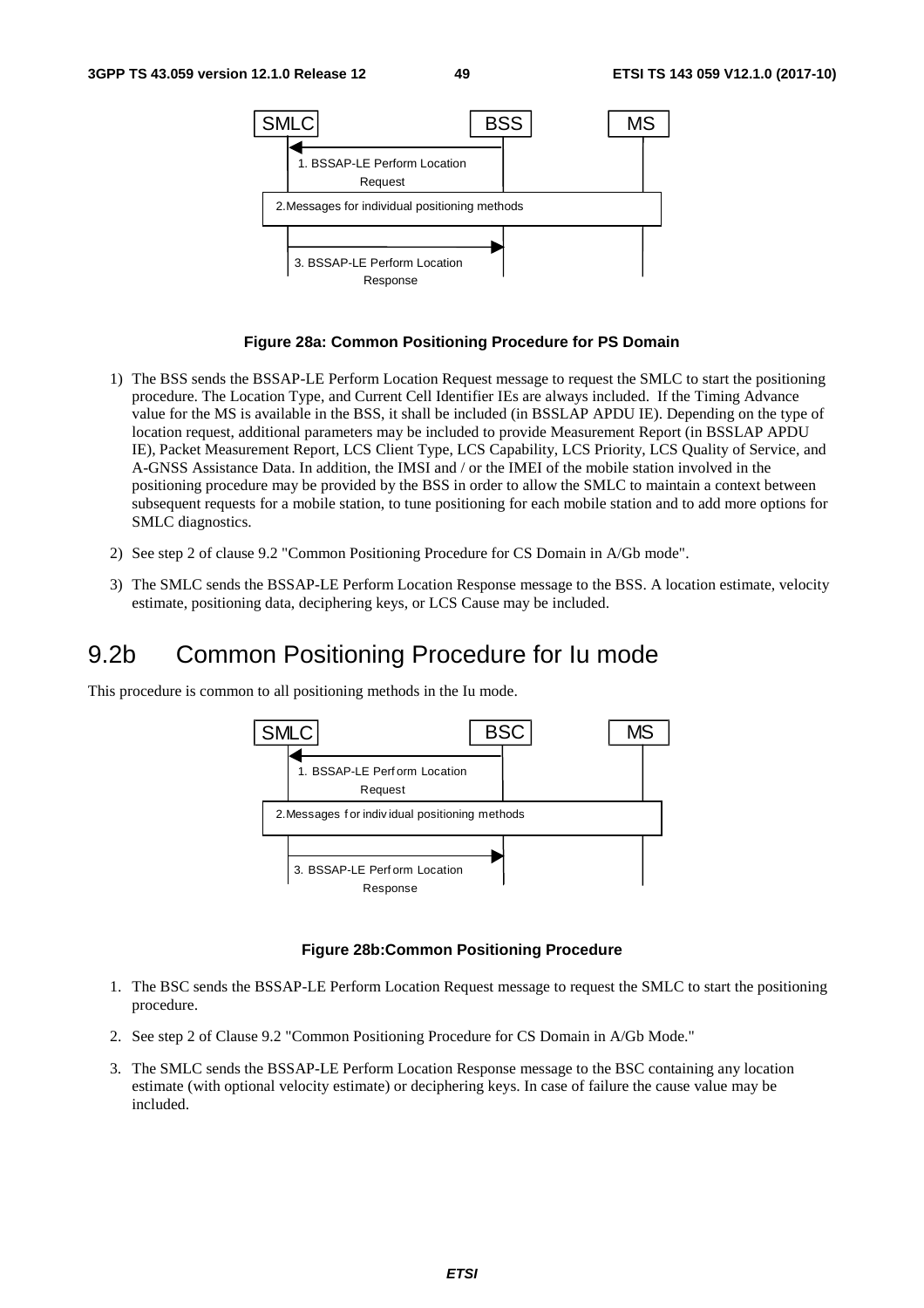# 9.2c GPRS Cell Change for the PS Domain in A/Gb mode

# 9.2c.1 Intra-BSS Cell Change

The procedure shown below is used in order to keep an SMLC updated about Intra-BSS cell changes during a positioning procedure for a target MS in the PS domain in A/Gb-mode (note that unlike the CS domain and handover, the BSSLAP reset procedure is not used). The following procedure is applicable except when U-TDOA positioning is ongoing in the BSS as described in sub-clause 9.5.2.4 of this specification.



#### **Figure 28c: Cell Change with BSSAP-LE Perform Location Information for the PS Domain**

- 1. The MS detects a cell change and sends a cell update message or routing area update message to the SGSN (for more information, see 3GPP TS 23.060).
- 2. The SGSN sends a BSSGP FLUSH-LL PDU to the BSS. If the cell change is an Inter-NSE Cell Change, the NSEI of the new cell is provided.
- 3. The BSS acknowledges by sending a BSSGP FLUSH-LL-ACK PDU to the SGSN.
- 4. The BSS detects that a positioning procedure is active and the BSS is able to continue the positioning procedure in the new cell and sends a BSSAP-LE Perform Location Information message to the SMLC. This message contains the Cell Identifier for the new cell. If the Timing Advance value for the MS in the new cell is available in the BSS, it shall also be included. The BSS may send this message either if it receives the indication from the SGSN about the cell change (the BSSGP FLUSH-LL) or if it detects the cell change on its own (e.g. network controlled cell reselection).

# 9.2c.2 Inter-BSS Cell Change

The procedure shown below is used to abort the positioning procedure when an Inter-BSS cell change occurs for a target MS in the PS domain in A/Gb-mode. The following procedure is applicable except when U-TDOA positioning is ongoing in the BSS as described in sub-clause 9.5.2.5 of this specification.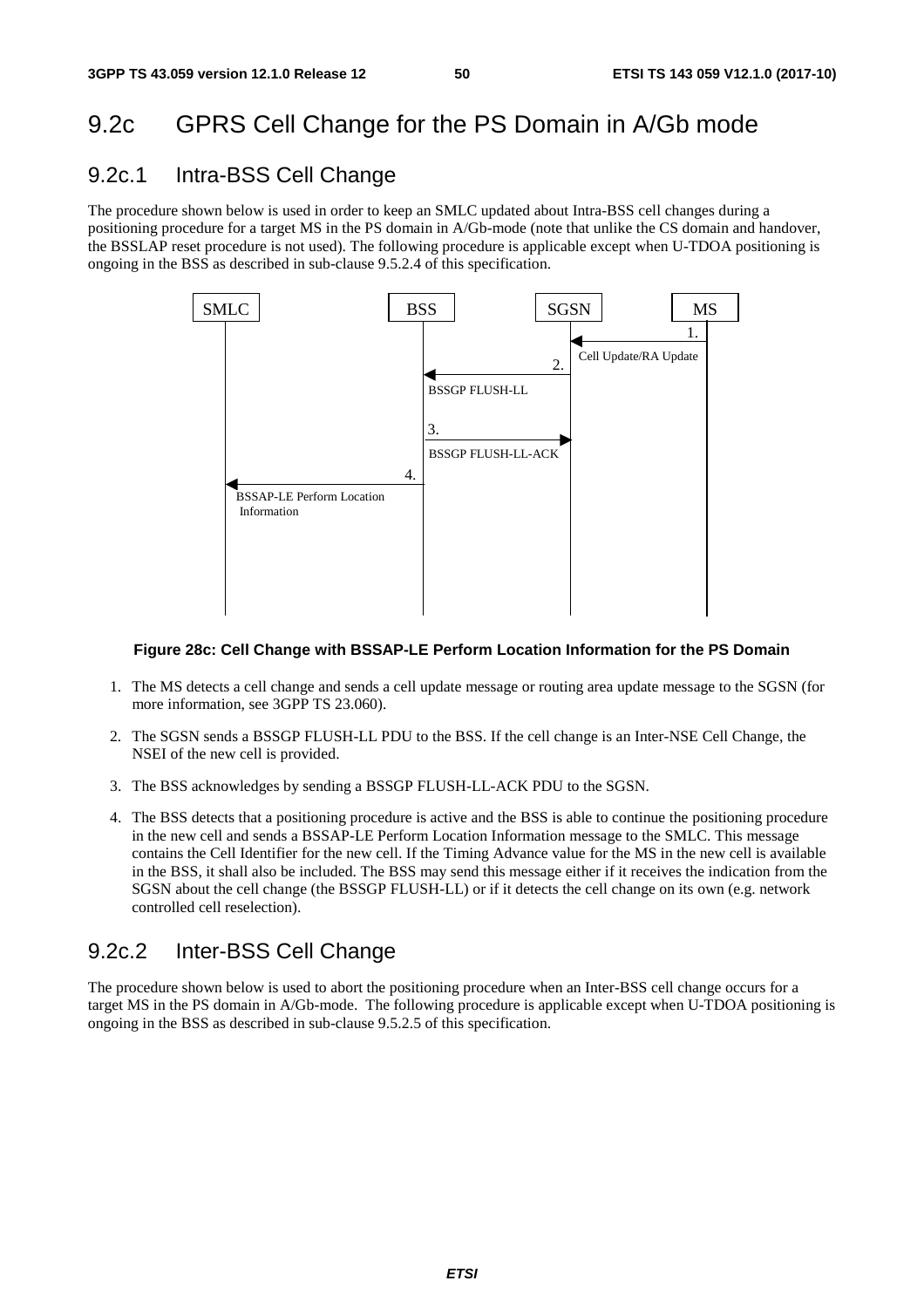

#### **Figure 28d: Cell Change with positioning abort for the PS Domain**

- 1. The MS detects a cell change and sends a cell update message or routing area update message to the SGSN (for more information, see 3GPP TS 23.060).
- 2. The SGSN sends a BSSGP FLUSH-LL PDU to the BSS. The NSEI of the new cell is provided.
- 3. The BSS acknowledges by sending a BSSGP FLUSH-LL-ACK PDU to the SGSN.
- 4. The BSS detects that a positioning procedure is active and that the BSS is not able to continue the positioning procedure in the new cell (e.g. Inter BSS Cell Change) and sends a BSSAP-LE Perform Location Abort message to the SMLC. The IE LCS Cause indicates the reason for the abort (e.g. "Inter BSS Cell Change"). The BSS then awaits the BSSAP-LE Perform Location Response from the SMLC, which it will forward in a BSSGP Perform Location Response to the SGSN.

# 9.3 TA Based Positioning in CS Domain for A/Gb-mode

The TA is based on the existing Timing Advance (TA) parameter. The TA value is known for the serving BTS. To obtain TA values in case the MS is in idle mode a special call, not noticed by the GSM subscriber (no ringing tone), is set up. The cell-ID of the serving cell and the TA is returned as the result of the TA.

## 9.3.1 Definition of TA states

### 9.3.1.1 MS in IDLE State

In IDLE state the MS may be paged or may request an originating (e.g. emergency) call. The paging response message or CM Service Request, in each case respectively, received in COMPLETE\_LAYER\_3 message may contain location information that includes the TA value. If available, the TA value and other location information shall be provided to the SMLC by the requesting BSC along with the current serving cell ID in the BSSAP-LE Perform Location request. This enables TA based positioning in the SMLC without any further interactions.

## 9.3.1.2 MS in DEDICATED State

In DEDICATED state the SMLC shall send a TA\_REQUEST to request the TA value from the serving BSC. The BSC shall respond with either a TA\_RESPONSE carrying the TA value and possibly other radio measurements from the MS or a Reset. The associated procedure is described in the next clause.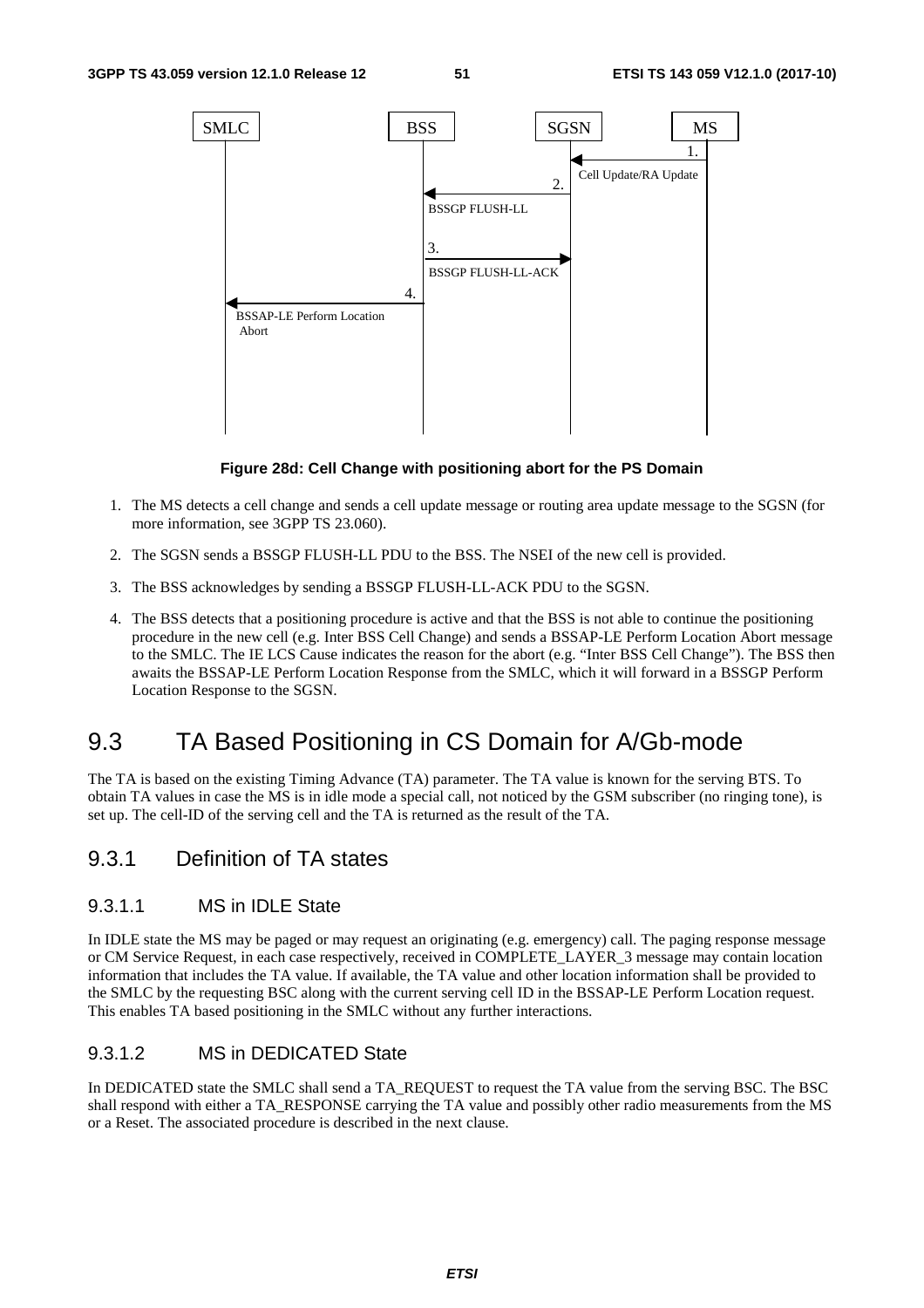# 9.3.2 TA Positioning Procedure

This TA positioning procedure is generic for a standalone SMLC or integrate SMLC in the BSC.



**Figure 29: TA Positioning Procedure for the SMLC in the CS Domain** 

- 1) The SMLC sends a BSSAP-LE Connection Oriented Information message to the BSC serving a particular target MS. The APDU parameter in this message contains a BSSLAP TA Request.
- 2) Provided the location area for the target MS has not changed or, if changed, was previously reported to the SMLC, the BSC returns the current TA value and current serving cell for the target MS to the SMLC in a BSSLAP TA response contained within a BSSAP-LE Connection Oriented Information message. The TA response may also include the latest measurement results received from the target MS for the serving and neighbouring cells. If the location area for the target MS has changed since the location request was first sent to the SMLC and if the new location area has not yet been reported to the SMLC, the BSC shall return a BSSLAP Reset to the SMLC within a BSSMAP-LE Connection Oriented Information message. The Reset shall include the current serving cell, the current location area code, a cause value indicating "intra-BSC handover" and the current TA value and may include the latest measurement results received from the target MS for the serving and neighboring cells. The SMLC then derives a location estimate for the target MS based on the received serving cell ID, location area code if included, TA value and other measurement results if included.
- NOTE: In the case of a previous intra-BSC handover to a cell in a different PLMN (different MCC, MNC combination), the SMLC would receive a BSSLAP Reset containing the new location area code and new cell ID. The SMLC may then deduce the new MCC and MNC from the uniqueness, when this applies, of the combined values for the new location area code and cell ID compared to the corresponding values for neighbouring cells.

# 9.3.3 Unsuccessful TA positioning procedure in BSC

There are three messages defined to handle error scenarios during positioning procedure in BSC. The messages are 1) Reject, 2) Abort and 3) Reset. Refer to 3GPP TS 48.071 [21] for details.

After receiving the BSSLAP TA Request in BSC, a Reject will be sent with proper cause value from BSC to SMLC in "BSSAP-LE Connection Oriented Information Message" if TA positioning cannot be performed in BSC at that time for reasons other than handover or another ongoing RR management procedure.

An Abort or Reset is possible if the TA positioning cannot be done in BSC during that time. Reset is sent to SMLC to indicate when the positioning needs to be restarted after temporary interruption due to intra BSC HO or other intra-BSC RR management. The contents of a Reset shall be as defined in step 2 in section 9.3.2. Abort is used to indicate to SMLC the failure of the current TA positioning attempt (e.g. due to inter-BSC handover) and allowing a new one from application level.

# 9.3a TA Based Positioning in PS Domain for A/Gb-mode

The TA is based on the existing Timing Advance (TA) parameter. The TA value is known for the serving BTS. To obtain TA values in case the MS is in packet idle mode and the value is not available in the BTS signalling is used to retrieve it. The cell-ID of the serving cell and the TA is returned as the result of the TA procedure.

If available, the TA value shall be provided to the SMLC by the requesting BSS in the BSSAP-LE Perform Location request. This enables TA based positioning in the SMLC without any further interactions. The current serving cell ID shall always be provided by the BSS to the SMLC.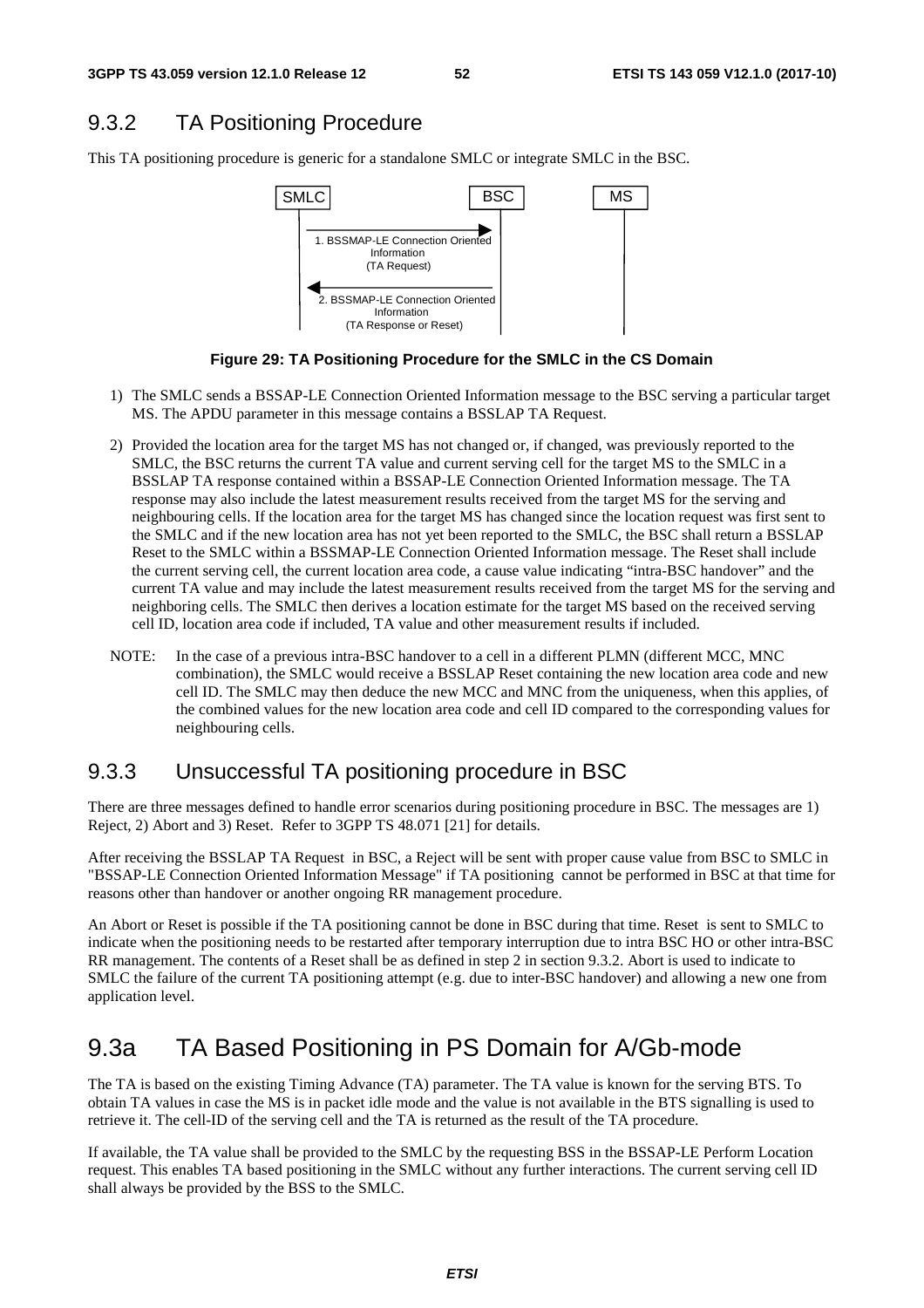## 9.3a.1 Definition of PS Domain TA Modes

## 9.3a.1.1 MS in Packet Idle Mode

When the BSS receives a TA Request message and the MS is in Packet Idle Mode and the TA value is not available in the BSS, the MS may be paged or may be sent a Packet Polling Request message. If there is a PBCCH allocated in the current cell, the BSS will send a Packet Polling Request message to the MS. If there is no PBCCH allocated in the current cell, the BSS will perform packet paging (sends a Paging Request Type 1, 2, or 3 message) for the MS.

The paging response message or Packet Control Acknowledgement message will provide the TA value to the BSS and this will be provided to the SMLC, possibly together with other radio measurements from the MS, in the TA Response message. The associated procedure is described below.

## 9.3a.1.2 MS in Packet Transfer Mode

When the BSS receives a TA Request message and the MS is in Packet Transfer Mode and the TA value is not available in the BSS the MS shall be sent a Packet Polling Request message to the MS.

The Packet Control Acknowledgement message will provide the TA value to the BSS and it will be provided to the SMLC, possibly together with other radio measurements from the MS, in the TA Response message. The associated procedure is described in the next clause.

## 9.3a.2 TA Positioning Procedure

This TA positioning procedure is generic for a standalone SMLC or integrate SMLC in the BSS.



**Figure 29a: TA Positioning Procedure for the SMLC in the PS Domain** 

- 1) If the SMLC has not already received the TA Value in the BSSAP-LE Perform Location Request message, the SMLC sends a BSSAP-LE Connection Oriented Information message to the BSS serving a particular target MS. The APDU parameter in this message contains a BSSLAP TA Request.
- 2) If the TA value is available in the BSS, the BSS immediately returns it in step 4, otherwise the BSS either performs a packet paging procedure or sends a Packet Polling Request message (for details, see clause 9.5.1).
- 3) 2a) If there is no PBCCH allocated in the current cell and the MS is in Packet Idle Mode, the BSS will perform packet paging (sends a Paging Request Type 1, 2, or 3 message) for the MS.
- 4) 2b) If there is a PBCCH allocated in the current cell or the MS is in Packet Transfer Mode, the BSS will send a Packet Polling Request message to the MS.
- 5) The MS responds to the BSS.
- 6) 3a) If the MS receives the packet paging it will send a page response.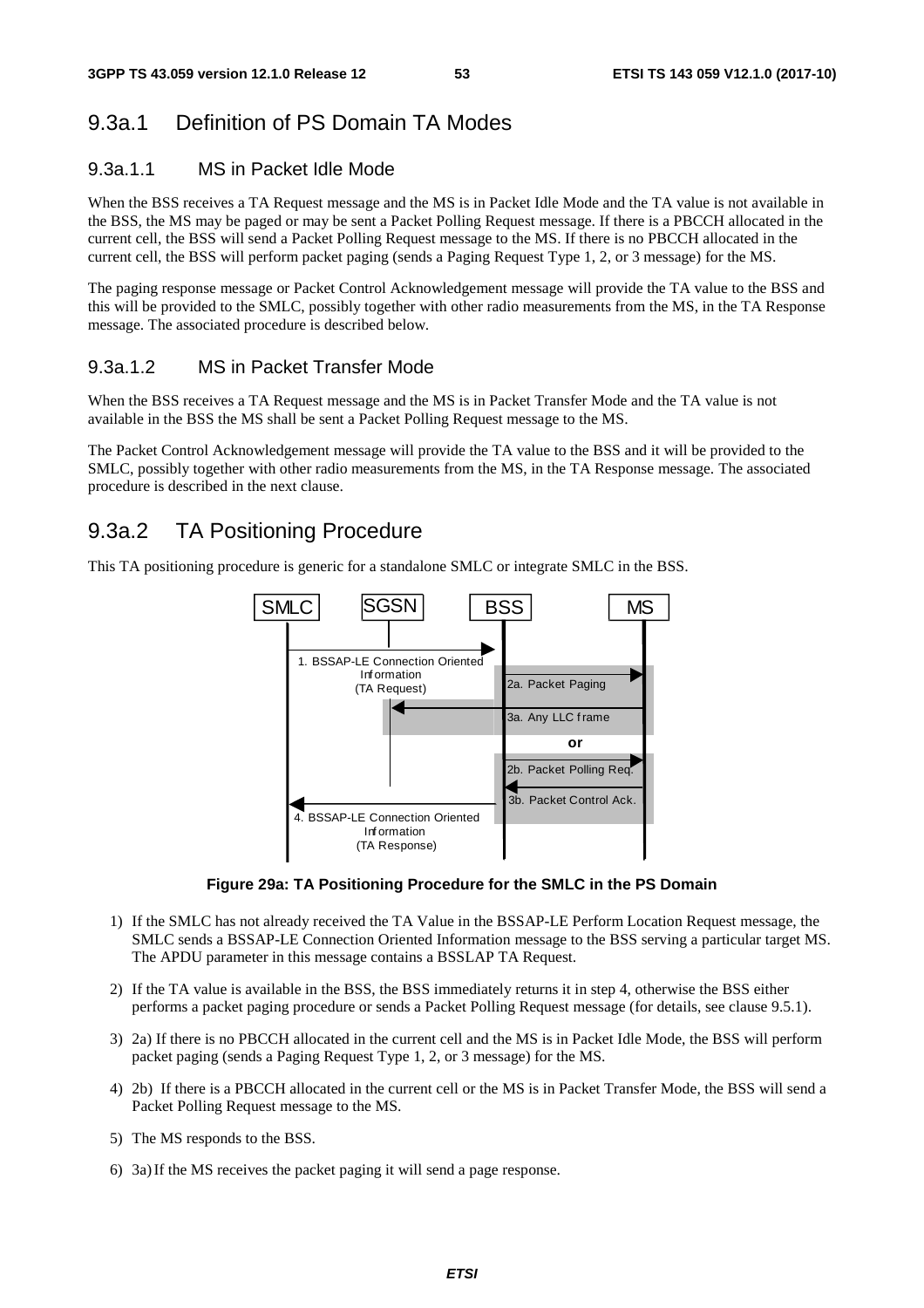- 7) 3b) If the MS receives a Packet Polling Request message it will return a Packet Control Acknowledgement message.
- 8) The BSS returns the current TA value and current serving cell for the target MS to the SMLC in a BSSLAP TA response contained within a BSSAP-LE Connection Oriented Information message. The TA response may also include the latest measurement results received from the target MS for the serving and neighbouring cells. The SMLC then derives a location estimate for the target MS based on the received serving cell ID, TA value and other measurement results if included.

## 9.3a.3 Unsuccessful TA positioning procedure in BSS

There are three messages defined to handle error scenarios during positioning procedure in BSS. The messages are 1) Reject, 2) Abort and 3) Reset. Refer to 3GPP TS 48.071 [21] for details. The Reset message does not apply for PS domain.

After receiving the BSSLAP TA Request in BSS, a Reject will be sent with proper cause value from BSS to SMLC in "BSSAP-LE Connection Oriented Information Message" if TA positioning cannot be performed in BSS at that time for reasons other than handover or another ongoing RR management procedure.

An Abort is possible if the TA positioning cannot be done in the BSS during that time. Abort is used to indicate to SMLC the failure of the current TA positioning attempt (e.g. due to reception of an BSSGP\_Perform\_Location\_Abort from the SGSN) and allowing a new one from application level.

# 9.4 E-OTD and A-GNSS Positioning Procedures

## 9.4.1 General procedures

For any location request where the highest priority level is assigned and MS-based A-GNSS positioning is not used, the SMLC functionality shall provide sufficient assistance data to a target MS to enable a location estimate, velocity estimate, or location measurements to succeed according to the required QoS on the first attempt. The SMLC shall not assume in this case that the target MS already possesses assistance data. For a lower priority location request or when MS-based A-GNSS positioning is used, the SMLC may reduce the assistance data provided to a target MS on the first location attempt.

In the high priority case with MS-assisted GNSS for the first positioning attempt, acquisition assistance data shall be included in the RRLP measure position request message.

## 9.4.2 Positioning Request

This signaling flow is generic for all MS based or assisted location methods (MS Based E-OTD, MS Assisted E-OTD, MS Based A-GNSS, and MS Assisted A-GNSS). The signaling flow below applies to integrated and standalone SMLCs in a circuit switched network.

If the SMLC desires to avoid lower layer (e.g. BSSAP-LE) segmentation, see clause 6.1.2, and transfer the LCS assistance data more reliably, this procedure may be preceded by an "Assistance Data Delivery" procedure. Note, that part of the entire set of assistance data may be included in the RRLP Measure Position Request even when the message is preceded by an "Assistance Data Delivery" procedure.

If the MS has indicated support for providing MS positioning capabilities using RRLP in the MS Classmark 3 IE for GSM (see 3GPP TS 24.008), in the PS LCS Capability IE for GERAN Gb mode (see 3GPP TS 24.008), or in the MS Positioning Capability IE for GERAN Iu mode, this procedure may be preceded by a "Positioning Capability Transfer" procedure.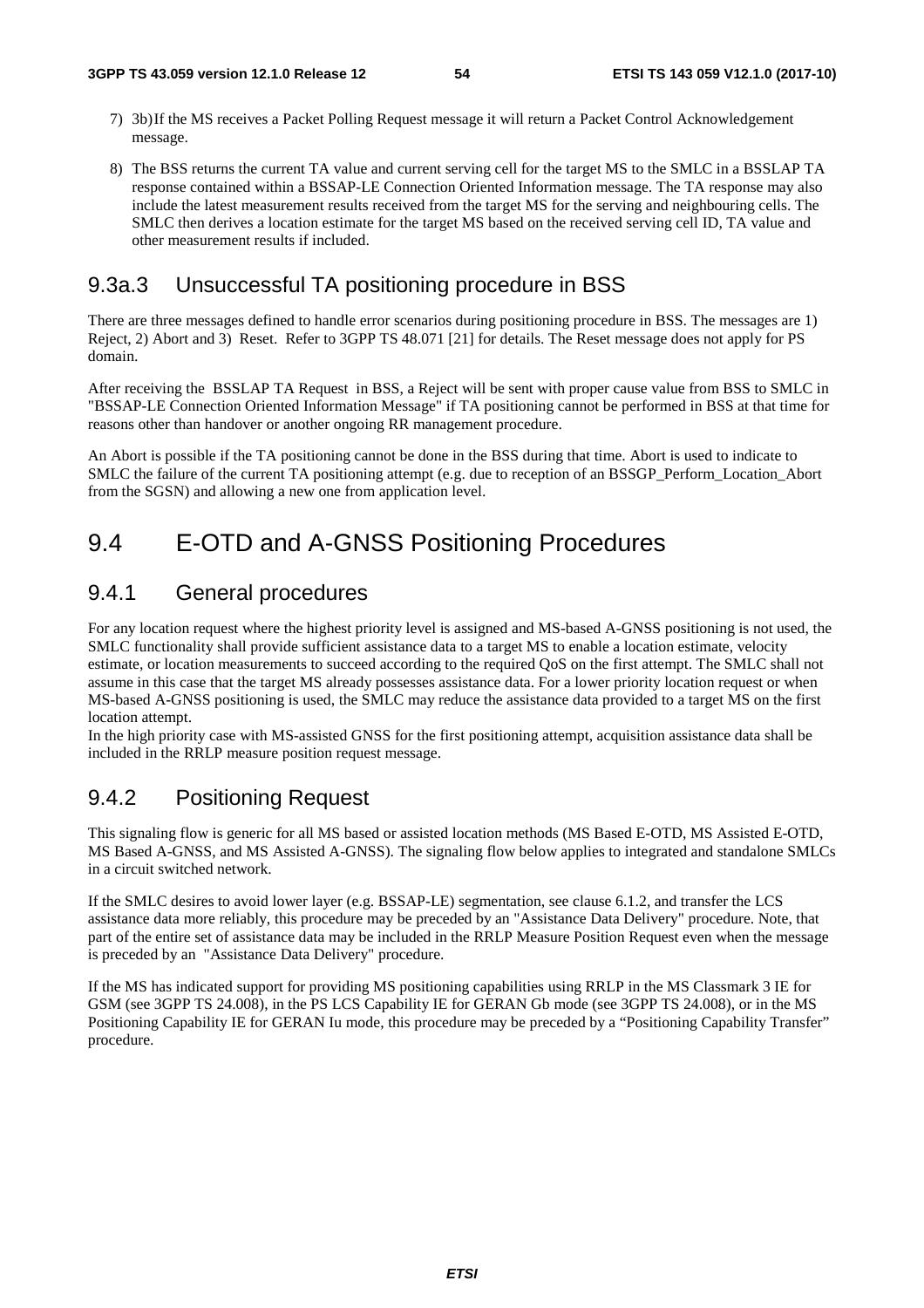

**Figure 30: E-OTD or A-GNSS Position Request Flow** 

- 1) The SMLC may precede the RRLP MEASURE POSITION REQUEST or Assistance Data Delivery procedure with a Position Capability Transfer procedure, if the MS supports the transfer of MS positioning capabilities using RRLP.
- 2) The SMLC may precede the RRLP MEASURE POSITION REQUEST with an optional Assistance Data Delivery procedure.
- 3) The SMLC determines possible assistance data and sends RRLP MEASURE POSITION REQUEST to the BSC.
- 4) The BSC forwards the positioning request including the QoS and any assistance data to the MS in a RRLP MEASURE POSITION REQUEST.
- 5) The MS performs the requested E-OTD or GNSS measurements, if needed assistance data is available in the MS. If the MS is able to calculate its own location and this is required and needed assistance data is available in MS, the MS computes a location estimate based on E-OTD or GNSS measurements. In case of E-OTD, any data necessary to perform these operations will either be provided in the RRLP MEASURE POSITION REQUEST or available from broadcast sources. In case of A-GNSS (both MS based and MS assisted) and first positioning attempt, a minimum set of A-GNSS assistance data will be either provided in the RRLP MEASURE POSITION REQUEST or available from broadcast sources. For further positioning attempt (failure in first attempt due to missing assistance data), sufficient A-GNSS assistance data, possibly excluding the assistance data sent in the first attempt, will be provided in the RRLP MEASURE POSITION REQUEST and possibly preceding RRLP ASSISTANCE DATA messages. The resulting E-OTD or GNSS measurements or E-OTD or GNSS location estimate (with optional velocity estimate) are returned to the BSC in a RRLP MEASURE POSITION RESPONSE. If the MS was unable to perform the necessary measurements, or compute a location, a failure indication identifying the reason for failure (e.g. missing assistance data) is returned instead. In case of A-GNSS, if the MS was unable to compute a location, the GNSS measurements are also optionally returned if allowed by the network. If the RRLP message is larger than the RRLP maximum PDU size, several RRLP MEASURE POSITION RESPONSE messages are sent (i.e. the RRLP pseudo-segmentation is used).
- 6) BSC forwards the RRLP MEASURE POSITION response to SMLC.

# 9.4.3 Assistance Data Delivery

This signalling flow is generic for MS Based and MS Assisted E-OTD, and MS Based or MS Assisted A-GNSS in a circuit switched network.

If the SMLC desires to avoid lower layer (e.g. BSSAP-LE) segmentation and transfer the LCS assistance data more reliably, the sequence 1-4 illustrated in the figure below may be repeated several times to deliver more assistance data than can be sent by one RRLP Assistance Data Delivery message. In this case, each individual message is independent such that the data received in one message is stored in the MS independently of the other RRLP Assistance Data messages (i.e. an error of delivery of one message does not require a retransmission of all the RRLP Assistance Data messages). The SMLC shall indicate in the RRLP ASSISTANCE DATA message if more RRLP ASSISTANCE DATA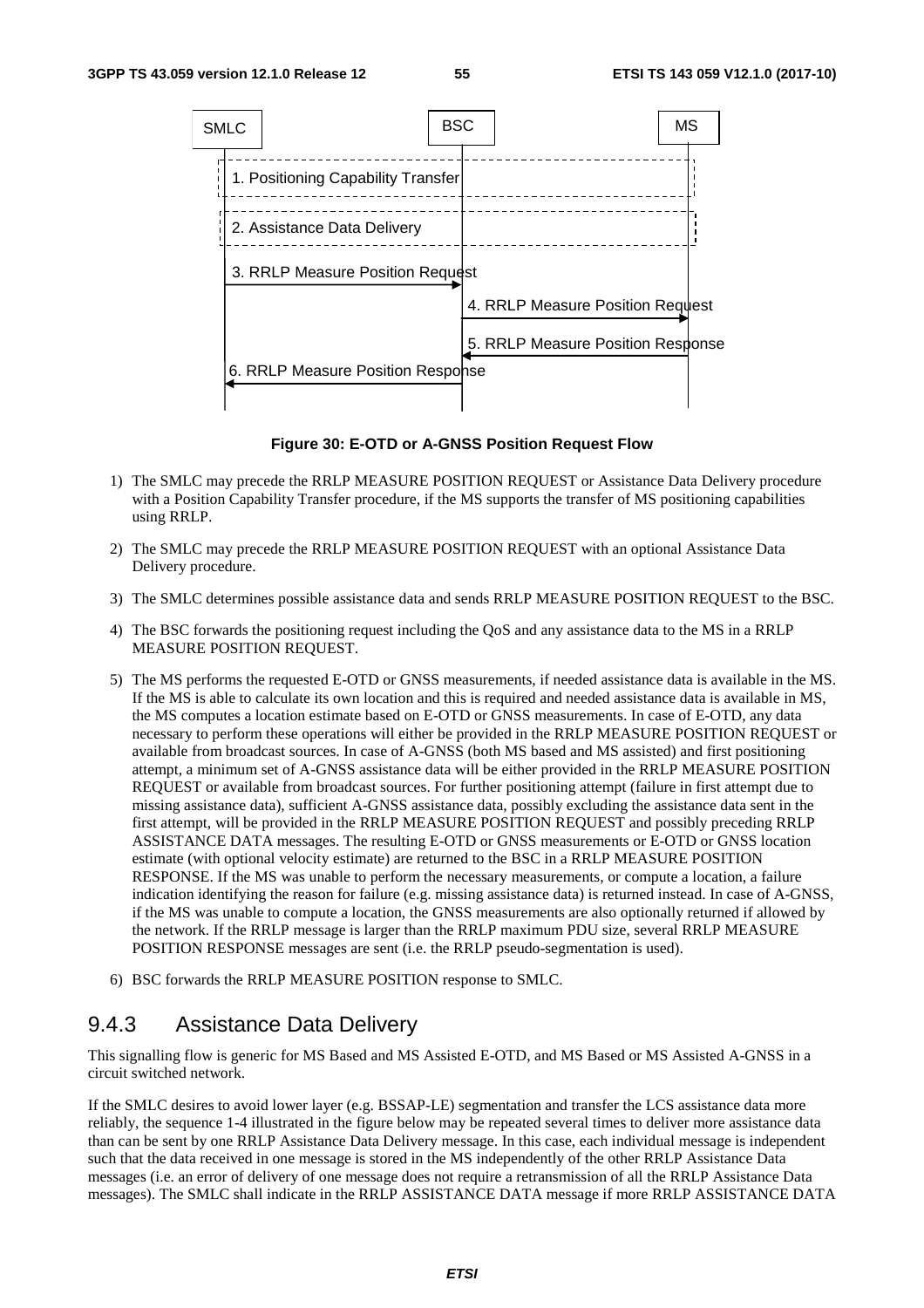messages will be used after the current one in order to deliver the entire set of assistance data. Data that is specific to the current cell should be sent in the last message this is recommended so that assistance data for the correct cell is available to the MS after a handover.



#### **Figure 31: E-OTD or A-GNSS Assistance Data Delivery Flow**

- 1) The SMLC determines assistance data and sends it in the RRLP ASSISTANCE DATA message to the BSC.
- 2) The BSC forwards the assistance data to the MS in a RRLP ASSISTANCE DATA message.
- 3) The MS acknowledges the reception of complete assistance data to the BSC with a RRLP ASSISTANCE DATA Ack.
- 4) The BSC forwards the RRLP ASSISTANCE DATA Ack message to the SMLC.

## 9.4.3a Positioning Capability Transfer

The purpose of this procedure is to enable the SMLC to obtain the positioning capabilities of the MS, the types of assistance supported and the types of assistance data that may be needed from the SMLC. MS support for this procedure can be indicated to the SMLC using the MS Classmark 3 IE for GSM (see 3GPP TS 24.008), the PS LCS Capability IE for GERAN Gb mode (see 3GPP TS 24.008) and the MS Positioning Capability IE for GERAN Iu mode.



#### **Figure 31a: RRLP Position Capability Transfer Flow**

- 1) The SMLC determines that the target MS supports MS Positioning Capability Transfer using RRLP and sends a Positioning Capability Request message to the BSC.
- 2) The BSC forwards the Positioning Capability Request message to the MS.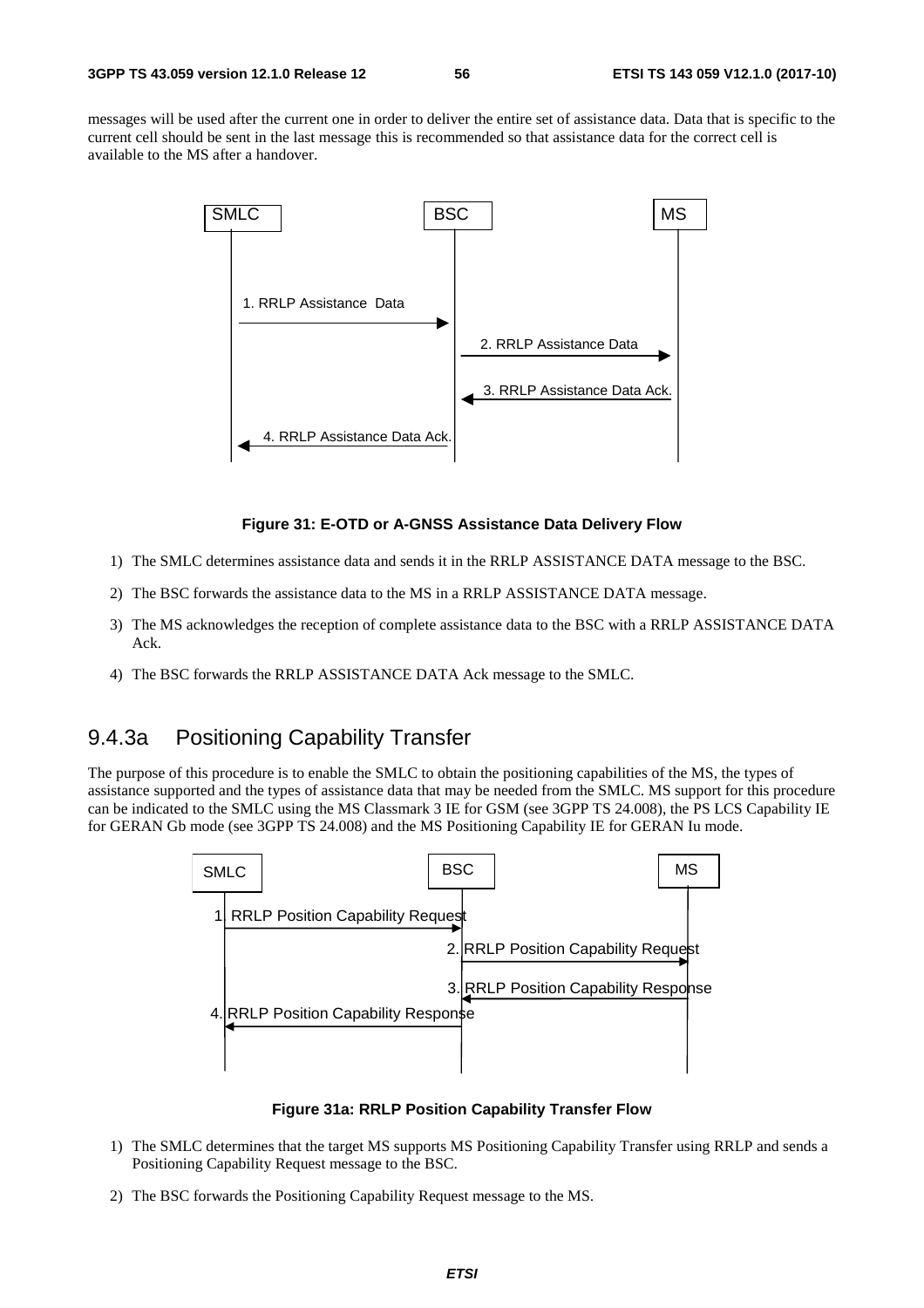- 3) The MS sends the Positioning Capability Response message to the BSC. The response message shall include the positioning capabilities of the MS and the types of supported assistance data (if applicable). The message may include the types of assistance needed by the MS to obtain a location estimate or positioning measurements.
- 4) The BSC forwards the Positioning Capability Response message to the SMLC.

# 9.4.4 Error Handling for E-OTD and A-GNSS in CS Domain

This clause describes error handling for positioning and transfer of assistance data for E-OTD and A-GNSS. For a description of error handling involving segmentation, and more details on usage of a BSSLAP Abort, Reject and Reset refer to clause 8.5 Exception Procedures.

- Case 1: When the RRLP request comes to BSC for E-OTD and A-GNSS, The BSC will send a BSSLAP reject message to SMLC if the request cannot be supported in the BSC for reasons other than an ongoing intra BSC or inter BSC handover or other ongoing RR management procedure. For an ongoing intra BSC HO or other RR management procedure, the BSC shall return a BSSLAP Reset when the handover or RR management procedure is complete. The SMLC may then start the RRLP request (if there is time) again. For ongoing inter-BSC HO, the BSC shall return a BSSLAP Abort. The location service request may then restart from the LCS Client, VMSC or SGSN.
- Case 2: When the RRLP request comes to BSC from SMLC, BSC sends the "RRLP request" to the MS if there is no ongoing HO or other RR management procedure at that point. If an intra-BSC HO or other RR management procedure is initiated in BSC, the BSC sends the HO or other RR management command to MS. A timer will then be started in BSC, the duration of which is network dependent, but typically 6 (six) seconds. Upon receiving the HO of other RR management command, the MS will stop the location procedure and start on handover or other RR management procedure, since this has higher priority than location. The MS will then send the HO complete or other RR management response message to BSC. When this message is received before the expiration of BSC timer, a BSSLAP Reset message will be sent to SMLC from BSC. The Reset will tell SMLC to start another location service request if there is enough time.
- Case 3: During intra-BSC HO or other intra-BSC RR management procedure, if a HO complete or RR management procedure completion was not received in BSC and the corresponding timer expired. In this case a reset or abort message will be sent to SMLC indicating MS timeout. The location service may then restart from either the SMLC if a reset was sent or from the LCS Client, VMSC or SGSN if an abort was sent.
- Case 4: If an inter-BSC handover is needed during a location procedure or if the BSC times out on an RRLP response from the target MS, the BSC shall send a BSSLAP Abort to the SMLC. The location service attempt may then be restarted from the LCS Client, VMSC, or SGSN.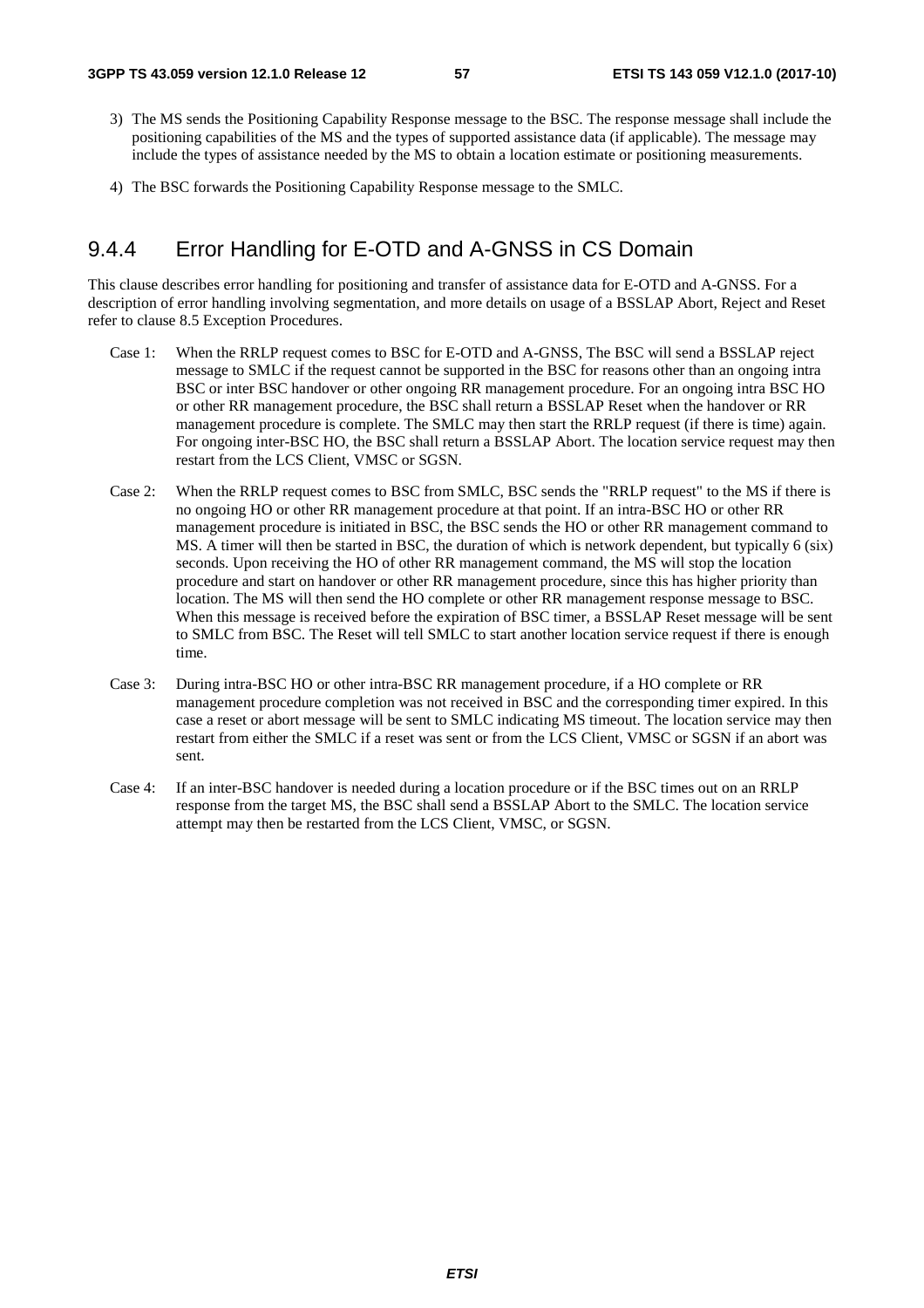

## 9.4.5 Error Handling for the SMLC in CS Domain

**Figure 32: Error Handling for the SMLC in the CS Domain** 

## 9.4.5a Error Handling for E-OTD and A-GNSS in PS Domain

- Case 1: When the RRLP request comes to BSS for E-OTD and A-GNSS, the BSS will send a BSSLAP reject message to SMLC if the request cannot be supported in the BSS.
- Case 2: When the RRLP request comes to BSS from SMLC, BSS sends the "RRLP request" to the MS via the SGSN and starts position supervision timer. After this, if the BSS determines that the current location procedure cannot be continued, the BSS sends an abort message to the SMLC. Notice that an MS reselection to a new cell is not a reason for the BSS to abort the procedure.
- Case 3: If the position supervision timer times out in BSS before the RRLP response from the target MS is received, the BSS shall send a BSSLAP Abort to the SMLC. The location service attempt may then be restarted from the LCS Client, VMSC, or SGSN.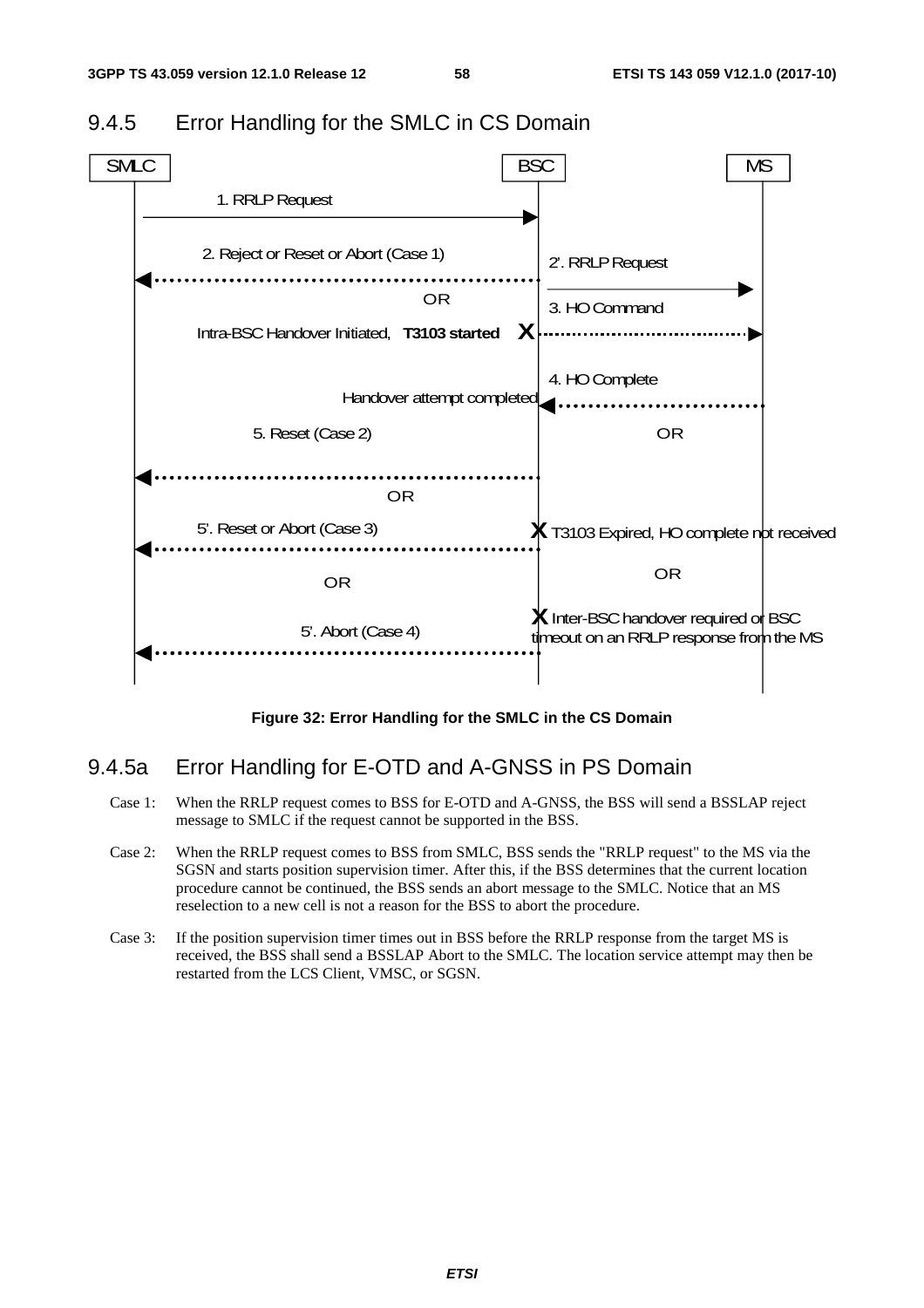

**Figure 32a: Error Handling for the SMLC in PS domain** 

## 9.4.6 Broadcast of Assistance Data

In MS Based E-OTD, MS Based GPS and MS Assisted A-GNSS systems, there may be a need for assistance data to be broadcast to the MS. The assistance data to be broadcast for MS Based E-OTD contains the Real Time Difference (RTD) values (in case of a non-synchronised network) and Base Transceiver Station (BTS) coordinates. In addition, the broadcast data contains other information simplifying the E-OTD measurements. The broadcast of A-GNSS assistance data may make available the same information as in A-GNSS point-to-point signalling. It improves the location accuracy for MS Based implementations, increases the sensitivity, enables LMU-independent time dissemination and assists the acquisition of satellite signals for both MS Based and MS Assisted implementations.

The CS mechanism (Cell Broadcast on CBCH) is used for broadcast of assistance data for all MSs, irrespective of which domain (CS or PS) they are located in. Notice that it may take longer for an MS in the PS domain compared to the CS domain to read all the broadcast data. This is because the PBCCH is not co-ordinated with the CBCH and therefore, the MS may have to skip reading a CBCH slot in order to listen for a potential paging message.

The E-OTD assistance data to be broadcast is in compressed format where the redundant information is not included. The MS is capable to reconstruct the E-OTD assistance data using the message header information. The length of the message is depending on how many neighbours are included in the E-OTD assistance data as well as whether the redundant information can be removed from the message. The typical size of one broadcast message will be less than 82 octets. Part of the broadcast message (serving and neighbour base station coordinates) may be ciphered.

The contents of the broadcast message for the E-OTD and A-GNSS assistance data is described in 3GPP TS 44.035 [16]. The support for these broadcast messages is optional for network and MS.

The broadcast channel which is used to broadcast the E-OTD and A-GNSS assistance data make use of the existing basic or extended CBCH and SMSCB DRX service. The LCS broadcast messages need to be either scheduled, or prioritised over other broadcast messages to avoid any delay.

## 9.4.6.1 Point-To-Multipoint Assistance Data Broadcast Flow

This signalling flow is generic for MS Based E-OTD, MS Based A-GNSS and MS Assisted A-GNSS methods. The E-OTD/A-GNSS Assistance Data Broadcast Message is created in SMLC and the whole message including the ciphered parts and parameters to control the transfer are transferred with below flow from SMLC to MS. SMSCB DRX service is used for LCS assistance data broadcast. Prior receiving the first schedule message MS should read first block of each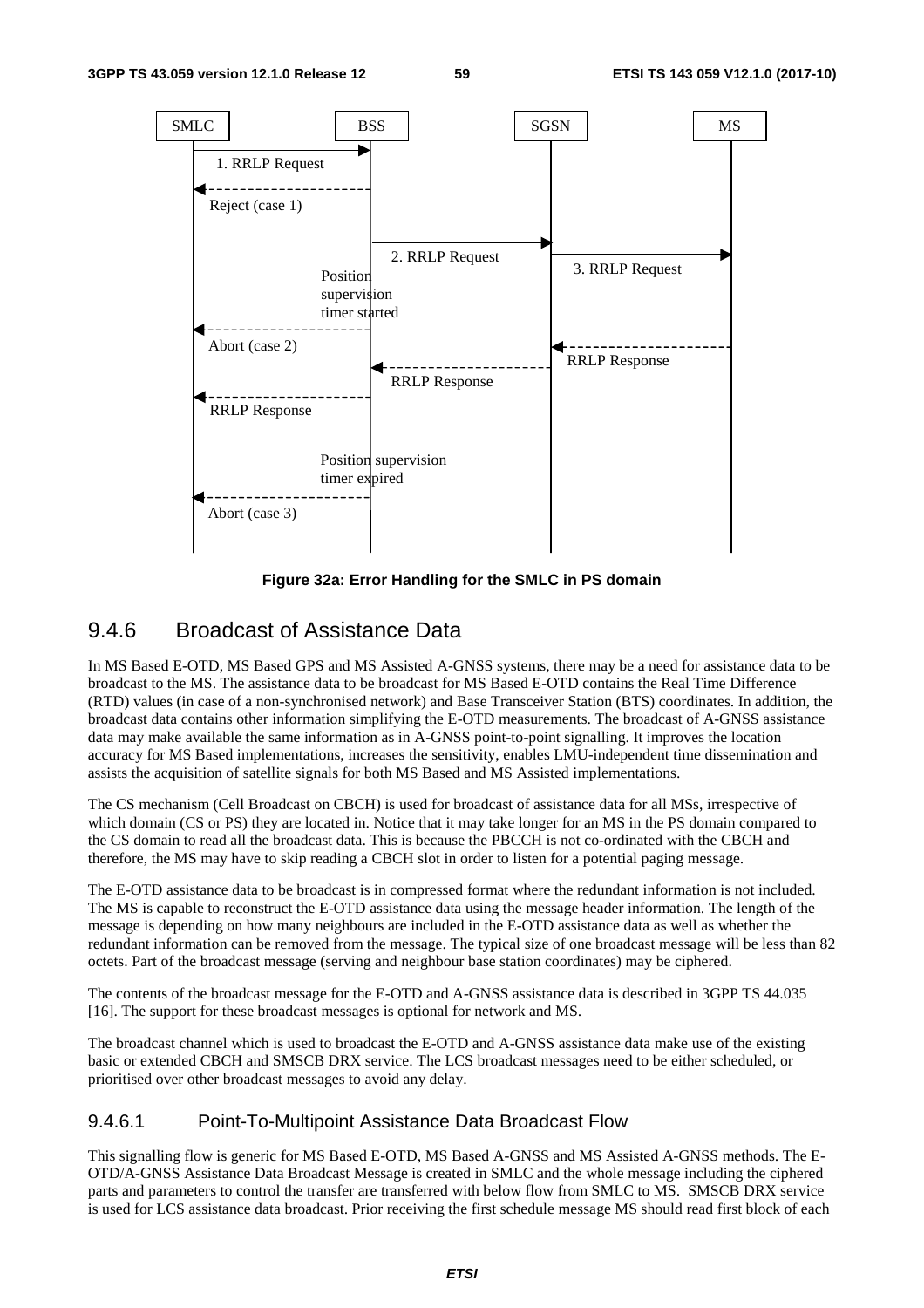message lot to be able to receive the LCS Broadcast Data or the schedule message. After receiving the schedule message MS should receive the LCS Broadcast Data messages according the schedule information.



#### **Figure 33: E-OTD/A-GNSS Broadcast Data Flow**

- 1) SMLC sends the complete broadcast message to CBC with LCS Broadcast Data message. This LCS Broadcast Data message contains the data to be broadcasted as well as parameters that indicate to which BTS the broadcast message is targeted and what time the broadcast should happen. LCS Broadcast Data (data & parameters) message may also contain the SMSCB scheduling information which can be utilised for the SMSCB DRX feature specified in 3GPP TS 44.012 [13] specification. SMSCB DRX operation is required in order that MS performance can be optimised.
- 2) CBC starts message transfer to BSC and BTS according to 3GPP TS 23.041 [6].
- 3) LCS Broadcast Data Response message from CBC to SMLC is used to indicate that the LCS Broadcast Data has been delivery request has been fulfilled. This message is not mandatory
- 4) BTS starts the message transfer to MS according to 3GPP TS 23.041 [6].

Implementations that have SMLC and/or CBC integrated into BSC may use other message signalling.

## 9.4.6.2 Ciphering

In order for the operators to control the access to the assistance data, parts of the broadcast data may be ciphered. Ciphering is done with a specific key delivered by the network for this purpose. The deciphering keys may be requested by the MS as described in 3GPP TS 23.271 [7]. The LCS Broadcast Data, when ciphered, will be partially ciphered according to the LCS broadcast message definitions specified in 3GPP TS 44.035 [16]. The parts that will be ciphered in E-OTD LCS Broadcast Data message are neighbour RTD values, serving and neighbour BTS coordinates. For A-GNSS, all assistance data may be ciphered, The MS is capable to decipher the broadcast message (ciphered parts) using the cipher key (56 bits) delivered from the Core Network to MS and using the Ciphering Serial Number (16 bits) included in the broadcast message.

#### 9.4.6.2.1 Algorithm

The algorithm used for ciphering is the standard 56-bit DES algorithm. The deciphering of broadcast messages is done in the MS. SMLC ciphers the LCS Broadcast Data message (part of message is ciphered) using the deciphering keys (56 bits) and Ciphering Serial Number (16 bits) included in broadcast message using 56-bit DES algorithm.

The ciphered part is variable length with one bit resolution. From LCS Broadcast Data message header MS can compute what part of message is ciphered.

Inputs to the 56-bit DES algorithm are the following: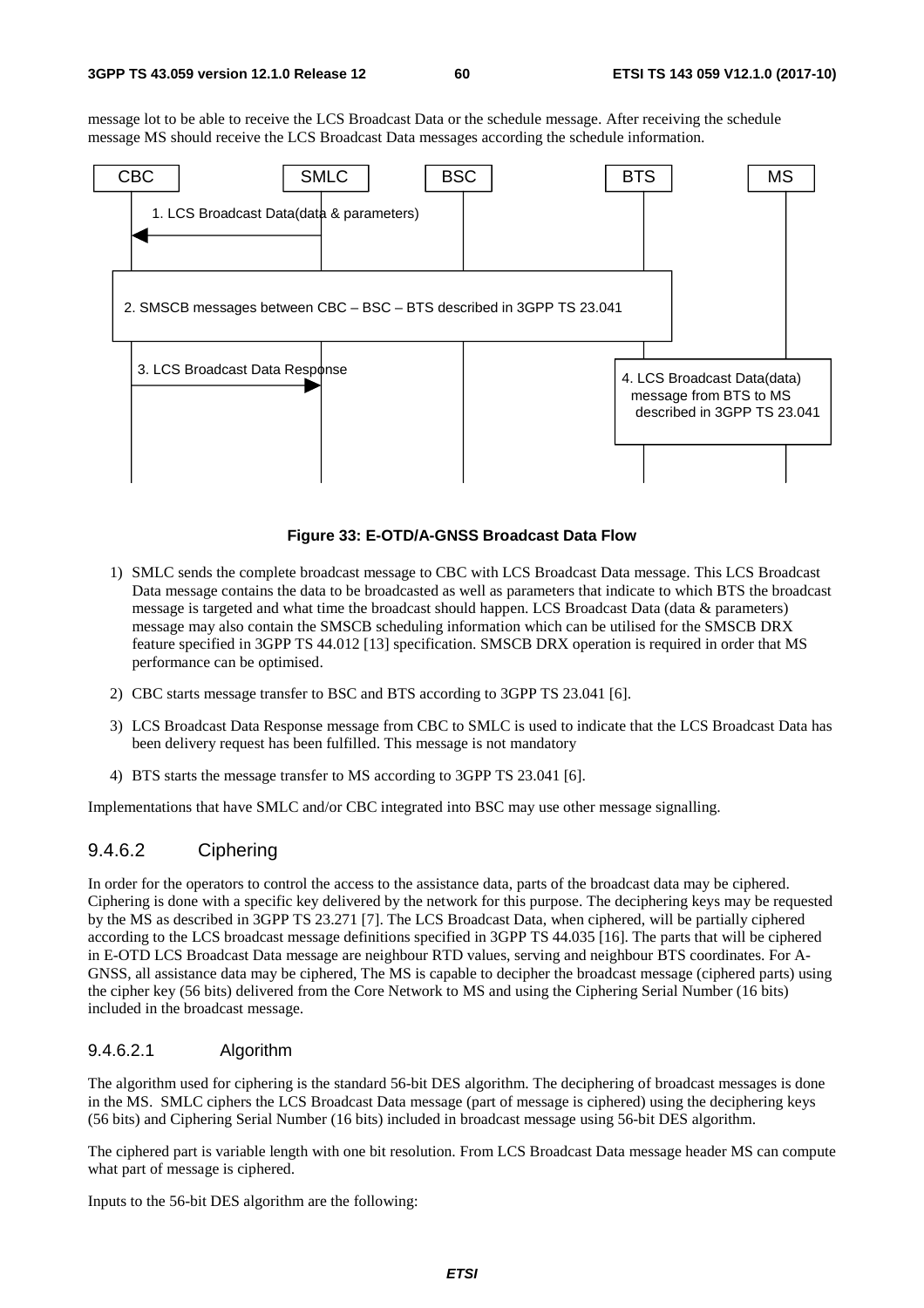- 56-bit key K (deciphering key);
- 16-bit Ciphering Serial Number from broadcast message which is denoted here by IV (initialisation vector);
- plaintext bits (the ciphered part of broadcast message).

Encryption is done by producing a mask bit stream which is then added bit-by-bit to the plaintext data (XOR-operation) to obtain the cipher text data. First IV is concatenated with 0-bits in order to achieve a 64-bit block I1. This block is then encrypted by the DES algorithm using the key K. Output is a 64-bit block  $I_2$ . This constitutes the first 64 bits of the mask bit stream. If the message is longer than 64 bits, then more bits are needed. Those are produced by encrypting I<sub>2</sub> again by the DES algorithm using the key K. Output is a 64-bit block  $I_3$ . This constitutes the next 64 bits of the mask bit stream. This iteration is continued until enough bits are produced. The unnecessary bits from the last 64-bit block  $I_i$  are discarded. Below figure describes the first two mask bit generations and the two ciphered 64-bit blocks.



#### **Figure 34 : Ciphering Algorithm**

Decryption is done similarly. The same mask bit stream is produced. This time the mask stream bits are added bit-by-bit (XORed) to the ciphertext data bits. The result will be the plain text data.

#### 9.4.6.3 Deciphering key control and delivery to MS

The deciphering keys are needed in MS if the LCS Broadcast Data (ciphered parts) is ciphered. The deciphering keys' control system contains two keys (the Current Deciphering Key and the Next Deciphering Key) and the Ciphering Key Flag (indicating the current Ciphering Key Flag state in the location area in the time that the deciphering key set is delivered from SMLC to MS). Two Deciphering Keys are needed in order to overcome the problem of unsynchronised nature of the periodic location updates that MSs make in the location area. The SMLC controls the keys and there are following requirements related to the deciphering keys:

- Deciphering Key Set (Current and Next Deciphering Key, Ciphering Key Flag) are always location area specific.
- One SMLC controls the deciphering key set changes inside the location area and in case several SMLCs in the location area then one coordinating SMLC for the deciphering key set control must be nominated. The SMLC configuration is done with O&M procedures.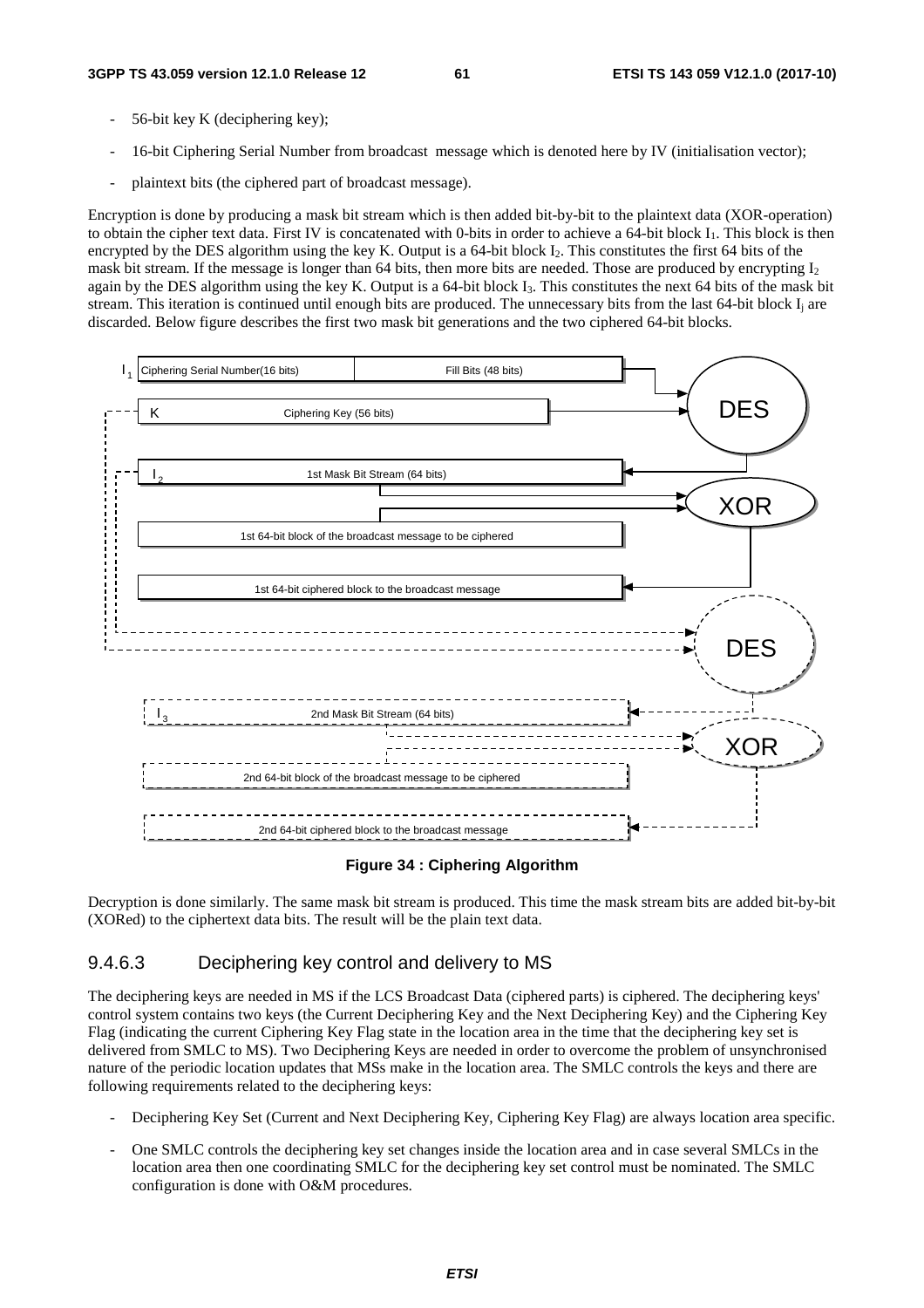- The coordinating SMLC delivers the new deciphering key set to the other SMLCs with SMLCPP protocol when the deciphering key set changes. The Ciphering Key Flag in the LCS Broadcast Data message is changed only when the coordinating SMLC changes the deciphering key set and delivers the new set to other SMLCs in the same location area.
- The SMLCs upon receiving the new deciphering key set, start using immediately the new set in the LCS Broadcast Data message. The coordinating SMLC also starts using the new set same time.

The deciphering key set changes always following way when the new set is generated:

- The Next Deciphering Key comes to the Current Deciphering Key in the new set.
- One new key is taken into use and named as the Next Deciphering Key.
- The Ciphering Key Flag changes the state.

The Ciphering Key Flag controls the MS key usage (Current/Next Deciphering Key) as follows:

- After receiving the new deciphering key set, MS starts using the new set immediately.
- The Ciphering Key Flag in the LCS Broadcast Data message and the one received returned to the MS should have same polarity. This means that MS starts using the Current Deciphering Key immediately.
- When the Ciphering Key Flag state changes in the LCS Broadcast Data message then MS starts to use the Next Deciphering Key for deciphering the broadcast message. The Next Deciphering Key becomes now the Current Deciphering Key in MS.

Figure 35 describes the deciphering key delivery mechanism.

| Decryption key A                                                            |  |                                   | Decryption key B                                                       |                                        |                                   |                                   | Decryption key C |                                        |  |  |      |
|-----------------------------------------------------------------------------|--|-----------------------------------|------------------------------------------------------------------------|----------------------------------------|-----------------------------------|-----------------------------------|------------------|----------------------------------------|--|--|------|
| MS 1 requests<br>MS 1 requests<br>deciphering keys<br>deciphering keys<br>٠ |  |                                   | MS 1 requests<br>MS 1 requests<br>deciphering keys<br>deciphering keys |                                        |                                   | MS 1 requests<br>deciphering keys |                  | MS 1 requests<br>deciphering keys      |  |  |      |
| MS 2 requests<br>deciphering keys                                           |  | MS 2 requests<br>deciphering keys | MS 2 requests<br>deciphering keys                                      |                                        | MS 2 requests<br>deciphering keys | MS 2 requests<br>deciphering keys |                  | MS 2 requests<br>deciphering keys      |  |  |      |
| MS 3 requests<br>deciphering keys                                           |  |                                   | MS 3 requests<br>MS 3 requests<br>deciphering keys<br>deciphering keys |                                        | MS 3 requests<br>deciphering keys |                                   |                  | MS 3 requests<br>deciphering keys      |  |  |      |
| Decryption keys A and<br>are delivered                                      |  |                                   |                                                                        | Decryption keys B and<br>are delivered |                                   |                                   |                  | Decryption keys C and<br>are delivered |  |  | time |

#### **Figure 35: Deciphering key delivery**

- First the key A is the Current Deciphering Key and key B is the Next Deciphering Key.
- When the SMLC changes to use the key B (Next Deciphering Key) then the Deciphering Key Flag state is changed in the LCS Broadcast Data message. At this point the coordinating SMLC delivers the new deciphering key set to other SMLCs in the same location area as well as to MS when MS is requesting the keys during the location update (IMSI Attach, Normal or Periodic Location Update).
- The new deciphering key set contains now key B as the Current Deciphering Key, key C as new Next Deciphering Key and the Ciphering Key Flag currently in use in that location area.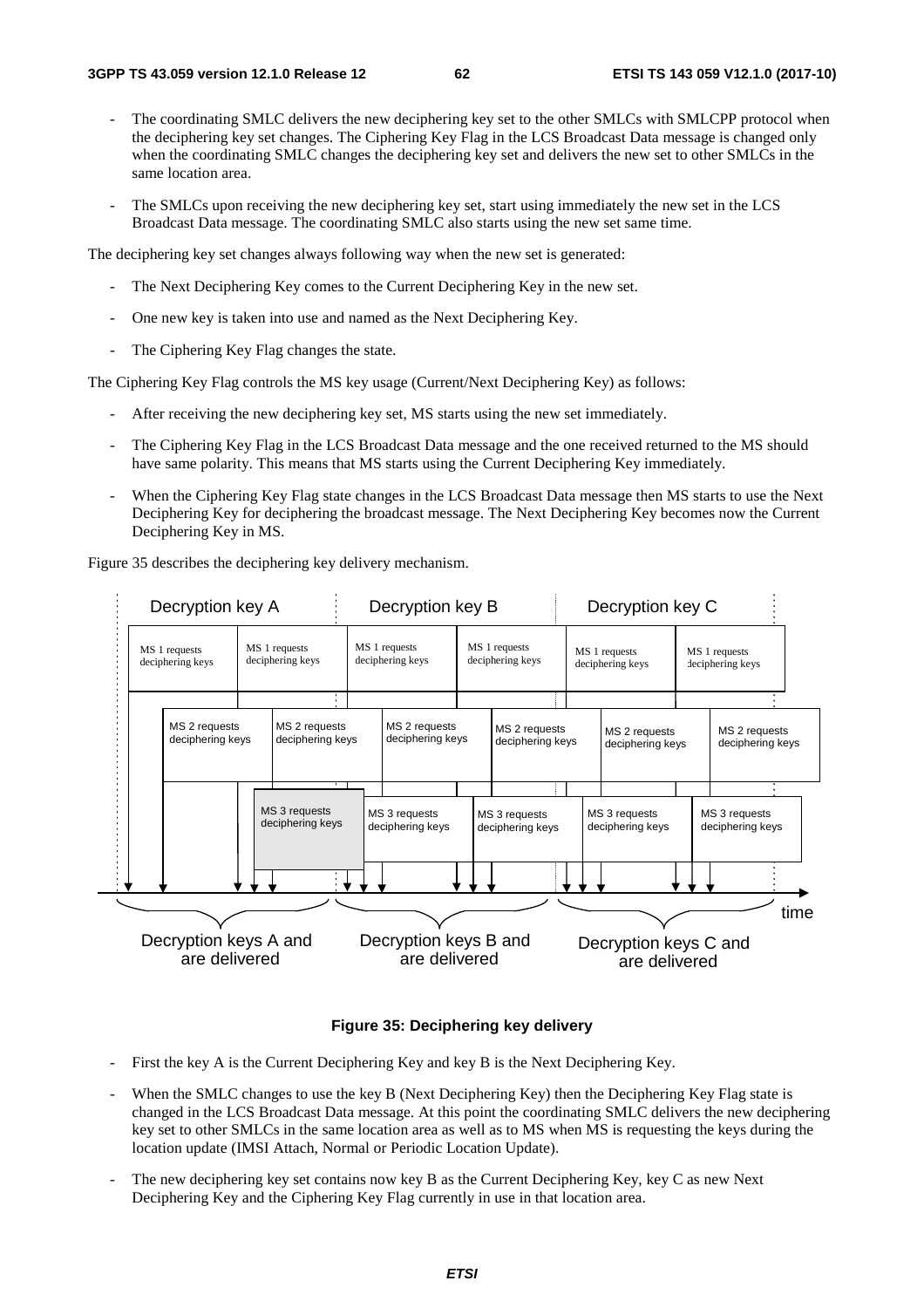- When the SMLC changes to use the key C (Next Deciphering Key) then the Ciphering Key Flag state is changed in the LCS Broadcast Data message. At this point the coordinating SMLC delivers the new deciphering key set to other SMLCs in same location area as well as to MS when MS is requesting the new set during the location update (IMSI Attach, Normal or Periodic Location Update).
- The new deciphering key set contains now key C as the Current Deciphering Key, key D as new Next Deciphering Key and the Ciphering Key Flag currently in use in that location area.

The process continues as above when the keys are changed. The lifetime of one key (Current/Next Ciphering Key) is minimum one periodic location update period used in the location area.

# 9.5 U-TDOA Positioning Procedures

## 9.5.0 General

Following the receipt of a location request message from the BSC, the U-TDOA capable SMLC interrogates the BSS for the RF channel information associated with the MS to be located. The SMLC uses this information to task the LMUs at the serving and surrounding cells. The LMUs are tasked to measure the identified RF channel(s) and thus provide a time reference from different LMUs. The time-of-arrival information from the tasked LMUs is returned to the SMLC where the MS location is calculated.

# 9.5.1 U-TDOA Positioning in CS Domain for A/Gb-mode

### 9.5.1.1 General Procedures

The U-TDOA location method uses the uplink energy transmitted by an MS to make a location determination. If the MS was in the dedicated mode, carrying subscriber traffic prior to the beginning of the location process, the energy associated with this subscriber traffic can be used to locate the MS. If the MS was placed in the dedicated mode by the MSC specifically for location determination purposes, either the SDCCH or TCH can be used for U-TDOA location purposes.

## 9.5.1.2 CS U-TDOA Messages and Procedures on the Lb Interface

The following section describes the positioning procedure for CS U-TDOA location determination on the Lb interface.





1) The SMLC sends a BSSMAP-LE Connection Oriented Information message to the BSC that contains the embedded BSSLAP U-TDOA Request message. The U-TDOA Request message may contain the delta timer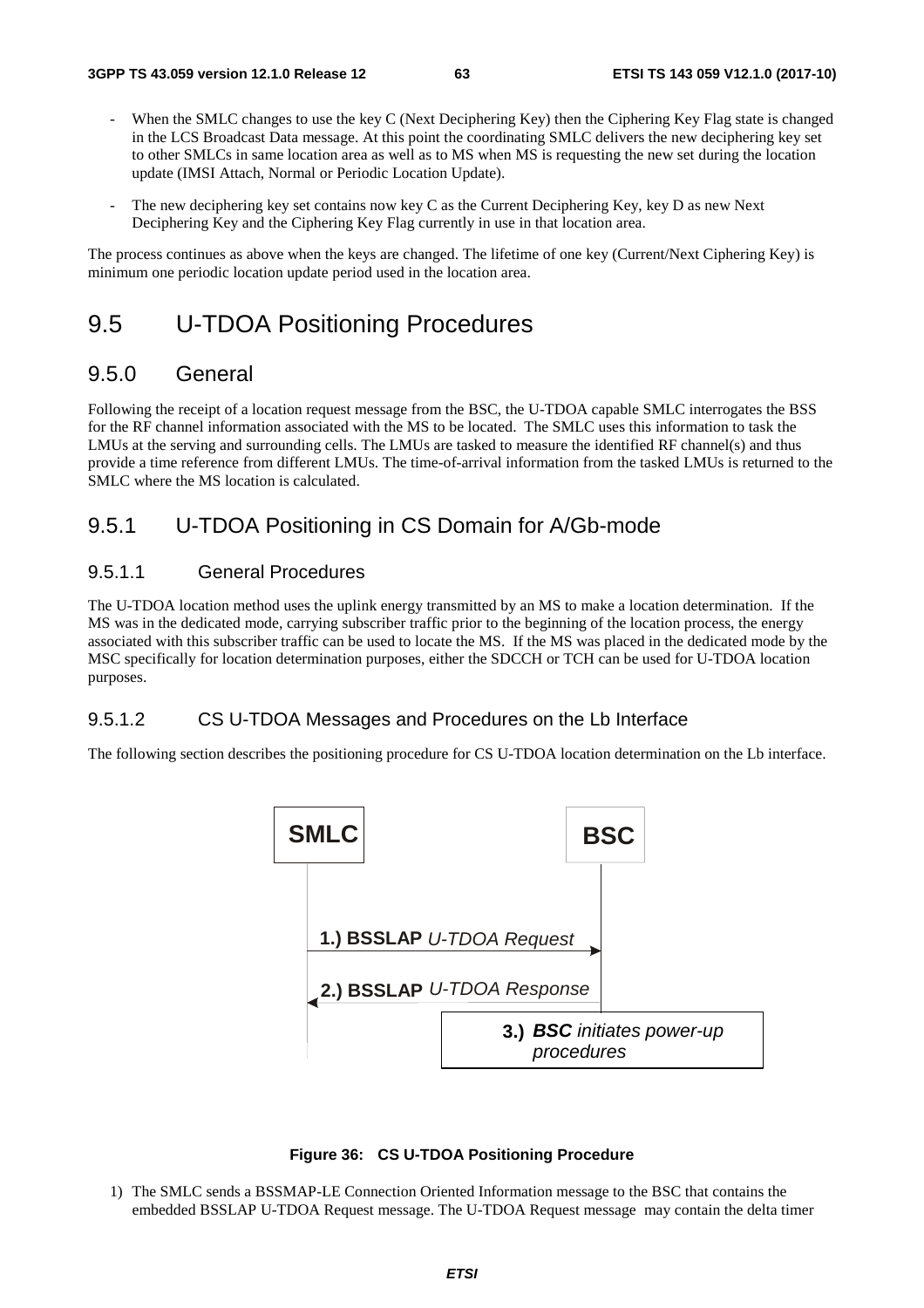value. The BSC starts the delta timer, received or internal, immediately after sending the U-TDOA Response message to the SMLC. The purpose of this timer is to define the maximum time during which the BSC supervises the location request.

- 2) The BSC sends a BSSMAP-LE Connection Oriented Information message to the SMLC that contains the embedded BSSLAP U-TDOA Response message. The U-TDOA Response message contains the physical channel information (frequencies, hopping sequence, channel type, time slot, sub-channel number, etc.), the intended Power-Up Starting Time (if the power-up procedure for U-TDOA is supported), the MS power, the cell identifier, and the TA. If frequency hopping is used, the U-TDOA Response message also includes the frequency list. The U-TDOA Response message also contains the ciphering key (Kc) if ciphering is used on the air interface and the version of the applied A5 ciphering algorithm (A5/x). The Kc is ciphered if sent from the SMLC to any LMU. The SMLC and any LMU with which it interacts shall also be mutually authenticated. These requirements shall be met using a security mechanism meeting the capabilities of the Zb interface of NDS/IP (TS 33.210) or TLS (RFC 2246). The LMU installation shall meet the same physical security requirements as a BTS installation. For locations on channels that are not ciphered, the algorithm identifier will show the same.
- 3) If the power-up procedure for U-TDOA is supported, the BSC may use the normal power-control command to order the MS to go to the maximum power allowed by the BTS. After the MS has been at full power for a period of one second, the BSC shall return to normal power-control. During the time the MS is ordered to the maximum power, the BSC may temporarily suspend uplink DTX, if in use.

## 9.5.1.3 RR Procedure effecting the CS U-TDOA channel description

The location determination process is not an instantaneous event and it can take a few seconds to collect and calculate location determination related data. If changes happen to the last reported channel description and the location determination is not complete, an updated channel description needs to be sent to the SMLC.

The BSC considers the location determinations complete if; it receives a BSSAP-LE Perform Location response message; or the delta timer expires; or it receives a valid BSSLAP message for a new positioning method.

The RR procedures that effect the U-TDOA channel description are listed in Table 9.5.1. The "Treatment" column lists the appropriate BSSLAP message to be sent by the BSC to the SMLC. The Reset message is defined in 3GPP TS 48.071 and shall contain the updated channel description. After sending the Reset message the BSC shall restart the delta timer and continue supervision of the location request.

| RR Procedure in Dedicated Mode                        | Treatment | Comments                                                                                                                                              |
|-------------------------------------------------------|-----------|-------------------------------------------------------------------------------------------------------------------------------------------------------|
| Channel assignment procedure.                         | Reset     |                                                                                                                                                       |
| Handover procedures (intra-BSS).                      | Reset     | For successful intra-BSS handover.                                                                                                                    |
| Frequency redefinition procedure.                     | Reset     | Only meaningful in the case of frequency hopping.                                                                                                     |
| Packet request procedure while in<br>dedicated mode.  | Reset     | For DTM, when an existing CS connection is<br>modified as PS resources are added in order to<br>comply with MS frequency/time domain<br>restrictions. |
| Packet downlink assignment while<br>in dedicated mode | Reset     | For DTM, when an existing CS connection is<br>modified as PS resources are added in order to<br>comply with MS frequency/time domain<br>restrictions. |
| Channel mode modify                                   | Reset     |                                                                                                                                                       |

**Table 9.5.1: RR Procedures affecting the CS U-TDOA channel description** 

If the BSC receives the BSSLAP U-TDOA Request message during one of the identified RR procedures in Table 9.5.1, it will complete the ongoing RR procedure and then respond with the BSSLAP U-TDOA Response message.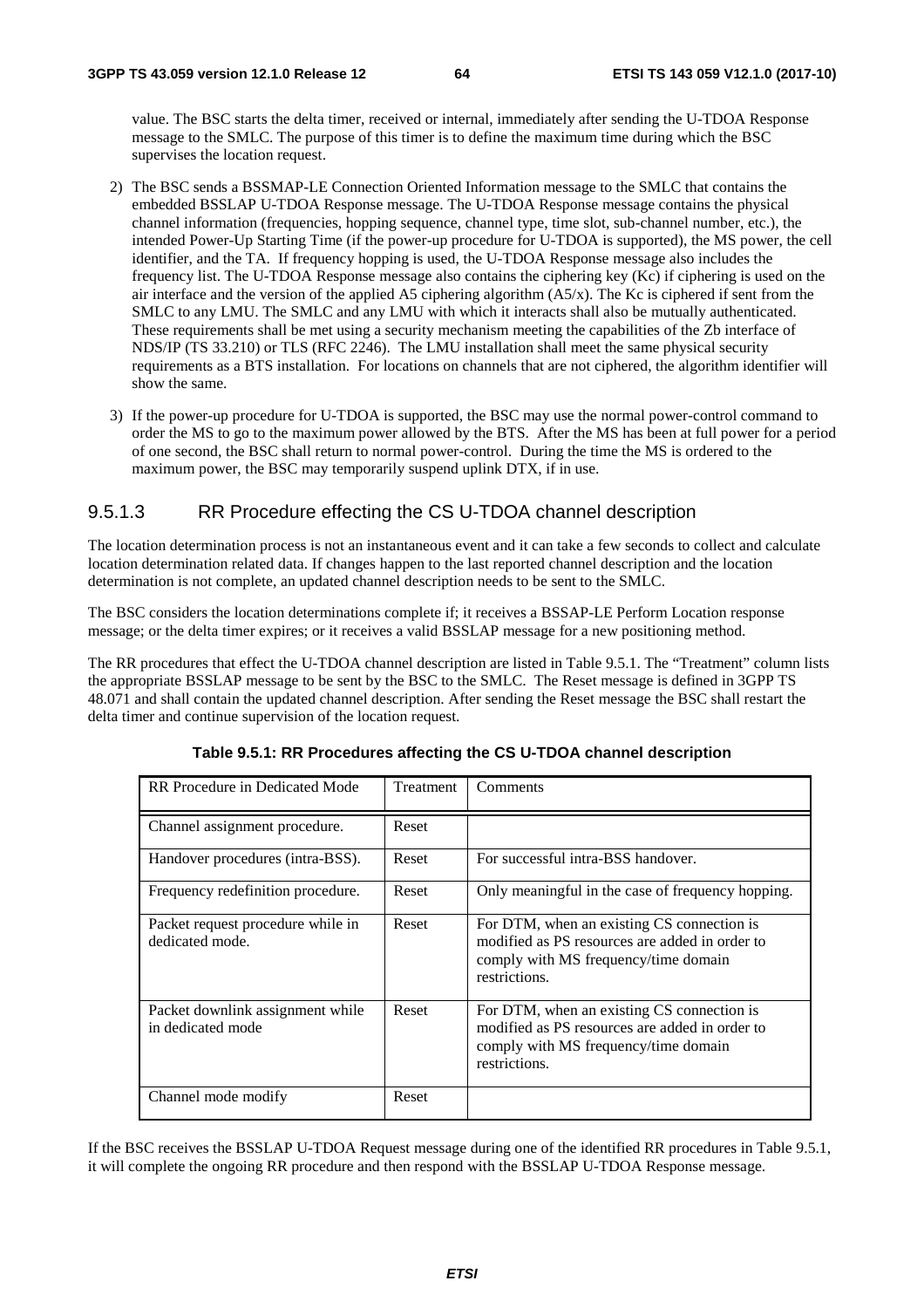## 9.5.1.4 BSC Error Handling during CS U-TDOA Positioning Procedure

There are three (3) BSSLAP messages defined to handle error scenarios that occur during the U-TDOA location process: Reset, Reject and Abort. Please refer to 3GPP TS 48.071 for the messages' details. The BSSLAP Reset message is used to update the U-TDOA channel description as outlined in 9.5.1.3.

In Table 9.5.2, all identified RR procedures are listed that result in the BSSLAP Abort message to be sent from the BSC to the SMLC. The Abort message is only sent if the U-TDOA location determination is not complete. The BSC considers the location determinations complete if; it receives a BSSAP-LE Perform Location response message; or the delta timer expires; or it receives a valid BSSLAP message for a new positioning method.

| RR Procedure in Dedicated Mode   | Treatment |
|----------------------------------|-----------|
| Handover procedure (inter-BSS).  | Abort     |
| Handover to UTRAN procedure.     | Abort     |
| Handover to CDMA2000 procedure.  | Abort     |
| RR connection release procedure. | Abort     |

**Table 9.5.2: RR Procedures resulting in BSC Error Handling** 

If the BSC receives the BSSLAP U-TDOA Request message during one of the identified RR procedures in Table 9.5.2, it will respond with the BSSLAP Abort message.

If the BSC is unable to perform the U-TDOA positioning for other reasons than those related to the items listed in Table 9.5.1 and Table 9.5.2, it will respond to the BSSLAP U-TDOA Request message with the BSSLAP Reject message.

# 9.5.2 U-TDOA Positioning in PS Domain for A/Gb-mode

#### 9.5.2.1 Introduction

The U-TDOA location method uses information transmitted by an MS to make a location determination. The initial state of the MS will be identified and will dictate the procedure to be followed in the location process. If the MS was in the packet transfer mode, sending uplink RLC/MAC blocks prior to the beginning of the location process, the energy associated with this continuing uplink data can be used to locate the MS. If the MS was previously idle in the uplink direction and placed in the active state by the SGSN specifically for U-TDOA location determination purposes, it is necessary to cause the MS to send uplink information using the Packet polling procedure (see 3GPP TS 44.060).

An uplink block of data containing the PACKET CONTROL ACKNOWLEDGEMENT message is equivalent to any other RLC/MAC block for U-TDOA location purposes; i.e. one uplink RLC/MAC block is equivalent to one execution of the Packet polling procedure. This applies only to the lowest numbered timeslot in the case of a multi-slot uplink TBF. The Polling Repetition information element in the U-TDOA Request message defines the total number of RLC/MAC uplink blocks required to achieve the desired location QoS within a recommended period of two seconds, including any PACKET CONTROL ACKNOWLEDGEMENT message received due to the execution of a Packet polling procedure.

## 9.5.2.2 General Procedures

The U-TDOA location method procedures depend on the initial condition of the MS. If the MS is initially in packet idle mode the Packet Polling method shall be applied as described in sub-clause 9.5.2.2.1. When the MS is initially in the packet transfer mode it may or may not be sending uplink data. If the MS is not sending uplink data the Packet polling procedure shall be applied. The application of the U-TDOA location method in the packet transfer mode is described in sub-clause 9.5.2.2.2.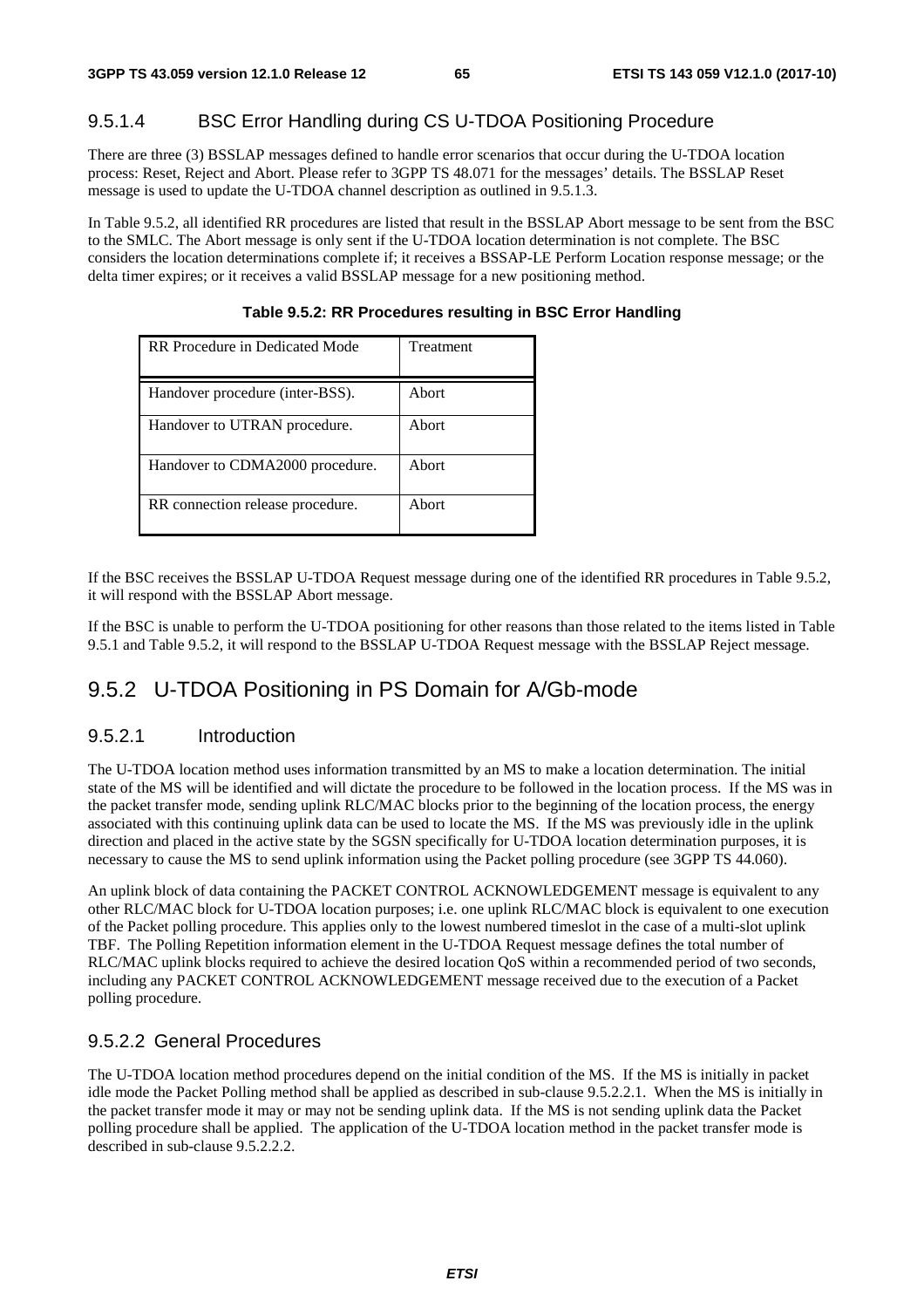#### 9.5.2.2.1 MS in packet idle mode

For an MS that is in packet idle mode, application of the U-TDOA location method requires that a single timeslot downlink TBF be established. This downlink TBF shall be used for repeated executions of the Packet polling procedure in order to cause a mobile to transmit for a time sufficient to achieve the requested level of location accuracy. The number of repetitions of the Packet polling procedure required to achieve the desired level of accuracy shall be indicated in the U-TDOA REQUEST message sent from the SMLC to the BSS.

The BSS shall execute the indicated number of Packet polling procedures after an implementation dependent interval to allow assignment of the Location Measurement Units (LMU) to the indicated ARFCN and timeslot(s). The RRBP field shall be used to schedule the resulting PACKET CONTROL ACKNOWLEDGEMENT messages. The BSS must indicate a PACKET CONTROL ACKNOWLEDGEMENT response containing the TLLI by setting the TYPE OF ACK information element to RLC/MAC control block in all PACKET POLLING REQUEST messages associated with U-TDOA positioning.

If the MS is allocated an uplink TBF prior to completion of the required number of Packet polling procedures, the BSS may suspend the Packet polling procedure and send a Reset message to the SMLC containing the physical channel information for the allocated uplink TBF. Following sending of a Reset message, the BSS shall reset the Polling Repetition counter to zero and restart the U-TDOA positioning procedure after an implementation dependent interval.

The downlink TBF established for U-TDOA location purposes should be used if a single timeslot downlink TBF is required during the execution of the U-TDOA location procedure. If a multi-slot downlink TBF is required during the execution of the U-TDOA location procedure, the assignment of this TBF may be delayed until the completion of the U-TDOA location procedure, otherwise the BSS shall send a Reset message to the SMLC and reset the Polling Repetition counter as described previously.

If both an uplink TBF and a downlink TBF are required during the execution of the U-TDOA location procedure, the Packet polling procedure may be restarted and the uplink RLC/MAC blocks can be used for U-TDOA location as described subsequently.

#### 9.5.2.2.2 MS in packet transfer mode

If only a downlink TBF exists it shall be used to execute the Packet polling procedure, on the lowest numbered timeslot transmitted before the last PACKET POLLING REQUEST/PACKET CONTROL ACKNOWLEDGEMENT cycle has been completed, the BSS shall not set the FBI bit in the RLC/MAC header of the last data block. The TBF shall be terminated after the last cycle of the Packet polling procedure using a PACKET TBF RELEASE message from the BSS. If the MS is allocated an uplink TBF prior to completion of the required number of Packet polling procedures, the BSS may suspend the Packet polling procedure and send a Reset message to the SMLC as described in sub-clause 9.5.2.2.1.

If only an uplink TBF exists and RLC/MAC blocks are available for transmission (on the lowest numbered timeslot for a multi-slot TBF), those blocks shall be used to locate the MS using the U-TDOA location method. If the number of uplink blocks pertaining to the uplink TBF is insufficient to satisfy the requested number of uplink data blocks within an implementation dependent period recommended to be two seconds, the Packet polling procedure shall be executed on the existing uplink TBF for the balance of the requested blocks. The lowest numbered timeslot shall be used for the Packet polling procedure if the existing uplink TBF is a multi-slot TBF. The uplink TBF shall not be terminated until the Packet polling procedures have been completed.

If both an uplink and downlink TBF exist, either TBF may be used for MS location using the U-TDOA location method as described previously. The TBF should not be terminated until the Packet polling procedures have been completed.

## 9.5.2.3 PS U-TDOA Messages and Procedures on the Lb Interface

The following section describes the positioning procedure for PS U-TDOA location determination on the Lb interface.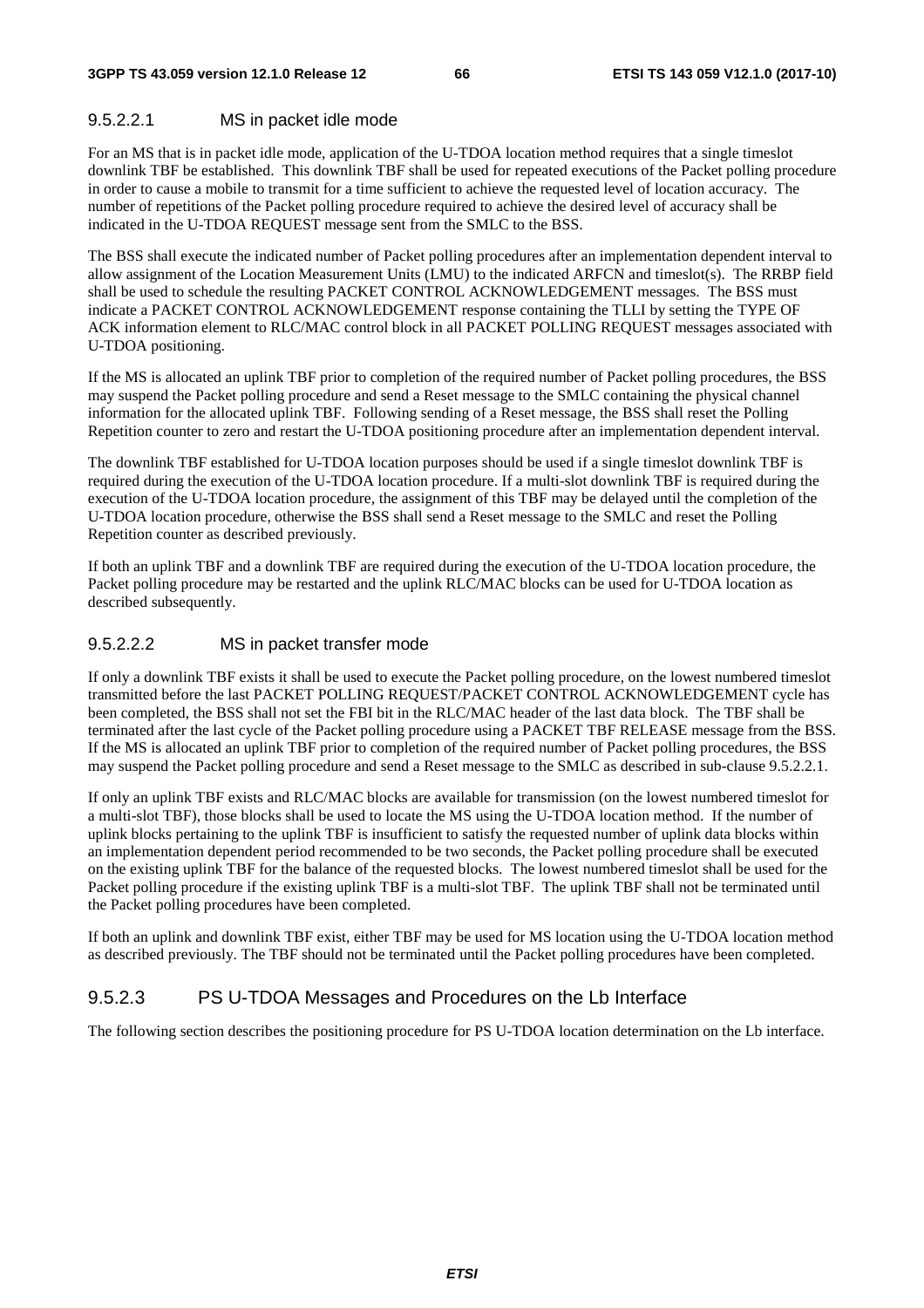

**Figure 37: PS U-TDOA Positioning Procedure** 

- 1) The SMLC sends a BSSMAP-LE Connection Oriented Information message to the BSS that contains the embedded BSSLAP U-TDOA Request message. The U-TDOA Request message contains the required number of received uplink RLC/MAC blocks, repetitions of the RLC/MAC Packet polling request procedure or combination of both. The inclusion of this Polling Repetition information element in the U-TDOA Request message indicates that the location determination shall occur in the PS domain.
- 2)The BSS sends a BSSMAP-LE Connection Oriented Information message to the SMLC that contains the embedded BSSLAP U-TDOA Response message. The U-TDOA Response message contains; the physical channel information (frequencies, time slot, TFI, TLLI, start time, etc.); the MS power; the cell identifier; and the Timing Advance. For MS without an existing uplink or downlink TBF the BSS establishes a downlink TBF, if one does not currently exist. The BSS monitors any uplink TBF until the requested number of RLC/MAC blocks has been received, executes the specified number of Packet polling procedures on the lowest numbered timeslot in the case of a multi-slot TBF or a combination of both as described in sub-clause 9.5.2.1. The BSS releases any downlink TBF established solely for U-TDOA location.

### 9.5.2.4 RLC/MAC Procedure affecting the PS U-TDOA TBF description

The RLC/MAC procedures that effect the U-TDOA channel description are listed in Table 9.5.3. The "Treatment" column lists the message to be sent by the BSS to the SMLC. The Reset message is defined in 3GPP TS 48.071 and shall contain the updated channel description. After sending the Reset message the BSS shall wait for an implementation dependent interval to allow reconfiguration of the LMUs, start the U-TDOA location process from the beginning and continue supervision of the location request.

| <b>RLC/MAC</b> Procedure    | Treatment | Comments                       |
|-----------------------------|-----------|--------------------------------|
| Packet Timeslot Reconfigure | Reset     |                                |
| Packet Access Reject        | Reset     | Access retry cases             |
| Cell Reselection            | Reset     | MS originated (intra-BSS)      |
| Packet Cell Change Order    | Reset     | Network originated (intra-BSS) |

**Table 9.5.3: RLC/MAC Procedures affecting the PS U-TDOA channel description** 

If the BSS receives the BSSLAP U-TDOA Request message during one of the identified RLC/MAC procedures in Table 9.5.3, it will complete the ongoing RLC/MAC procedure and then respond with the BSSLAP U-TDOA Response message. The Reset message must be sent after completion of the listed RLC/MAC procedure if that procedure must be executed during an ongoing U-TDOA location event.

## 9.5.2.5 Error Handling during PS U-TDOA Positioning Procedure

In Table 9.5.4, all identified RLC/MAC procedures are listed that result in the BSSLAP Abort message to be sent from the BSS to the SMLC. The Abort message is only sent if the U-TDOA location determination is not complete. The BSS considers the location determinations complete if; it receives a BSSAP-LE Perform Location response message; or it receives a valid BSSLAP message for a new positioning method.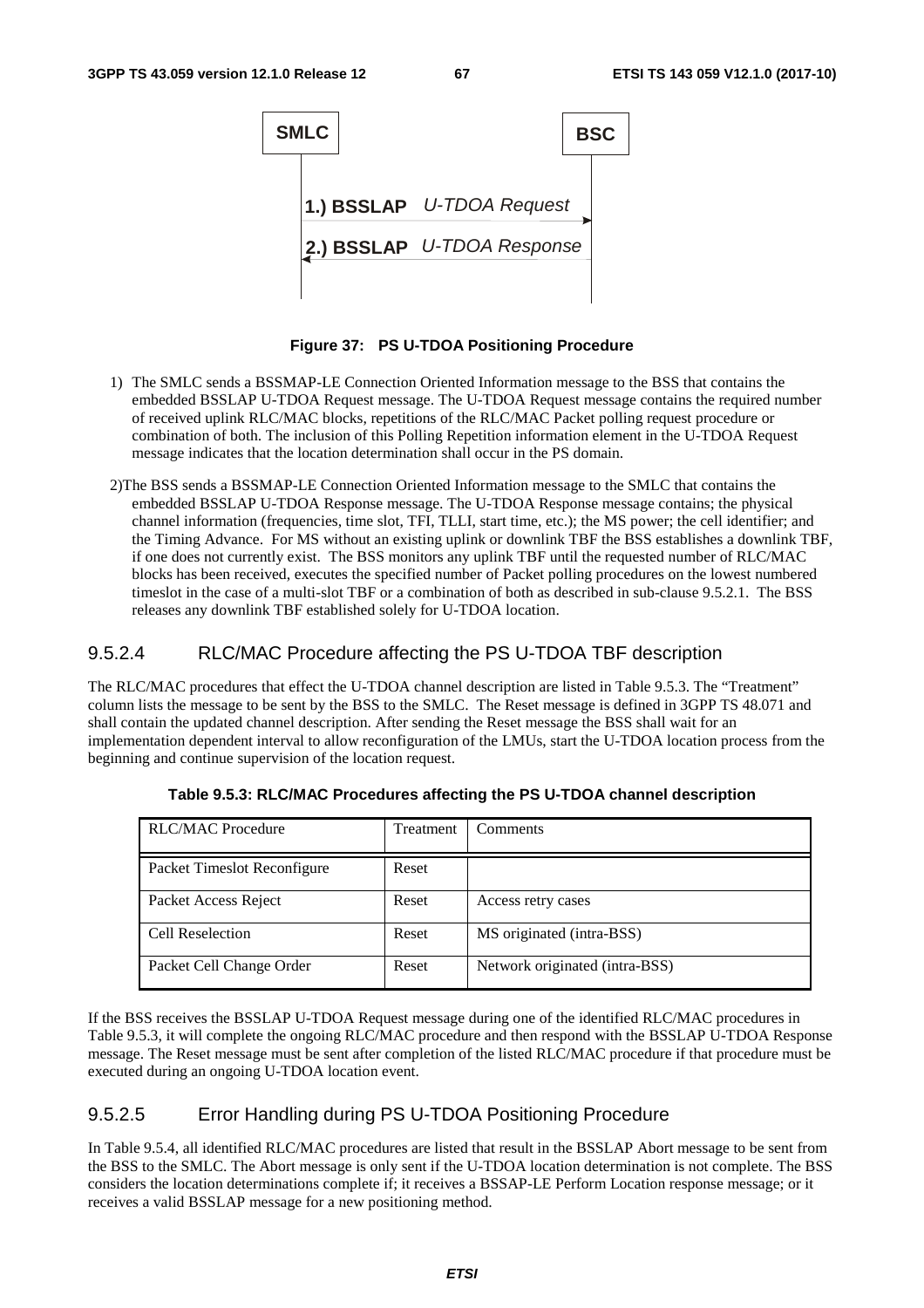| <b>RLC/MAC Procedure</b> | Treatment | Comments                              |
|--------------------------|-----------|---------------------------------------|
| <b>Cell Reselection</b>  | Abort     | MS originated (inter-BSS)             |
| Packet Cell Change Order | Abort     | Network originated (inter-BSS)        |
| Packet Pause             | Abort     |                                       |
| Packet Access Reject     | Abort     | Cases without access retry indication |

**Table 9.5.4: RLC/MAC Procedures resulting in Error Handling** 

If the BSS is unable to perform the U-TDOA positioning for other reasons than those related to the items listed in Table 9.5.3 and Table 9.5.4, it will respond to the BSSLAP U-TDOA Request message with the BSSLAP Reject message.

# 10 Information storage

This clause describes information storage structures that are mandatory (M), conditional (C) or optional (O) for LCS in GERAN, and the recovery and restoration procedures needed to maintain service if inconsistencies in databases occur and for lost or invalid database information.

# 10.1 SMLC

#### Common Data

Table 2 holds permanent BTS data:

| <b>Permanent BTS Data Item</b> | <b>Status</b> | <b>Description</b>                                          |
|--------------------------------|---------------|-------------------------------------------------------------|
| <b>BTS</b> position            | M             | <b>BTS</b> position (latitude/longitude) of the Serving BTS |
| <b>CGI</b>                     | M             | Cell global identity.                                       |
| <b>BSIC</b>                    | M             | Base station identity code.                                 |
| <b>BCCH</b>                    | M             | Frequency of the broadcast carrier.                         |

#### **Table 2: Permanent SMLC Data for a BTS**

The SMLC holds data for its associated LMUs. The main key to LMU data in the SMLC is the IMSI for a Type A LMU and a cell site identifier for a Type B LMU. LMU data provides the location capabilities of the LMU (e.g. which location and assistance measurements are supported). The following permanent data shall be administered for any LMU.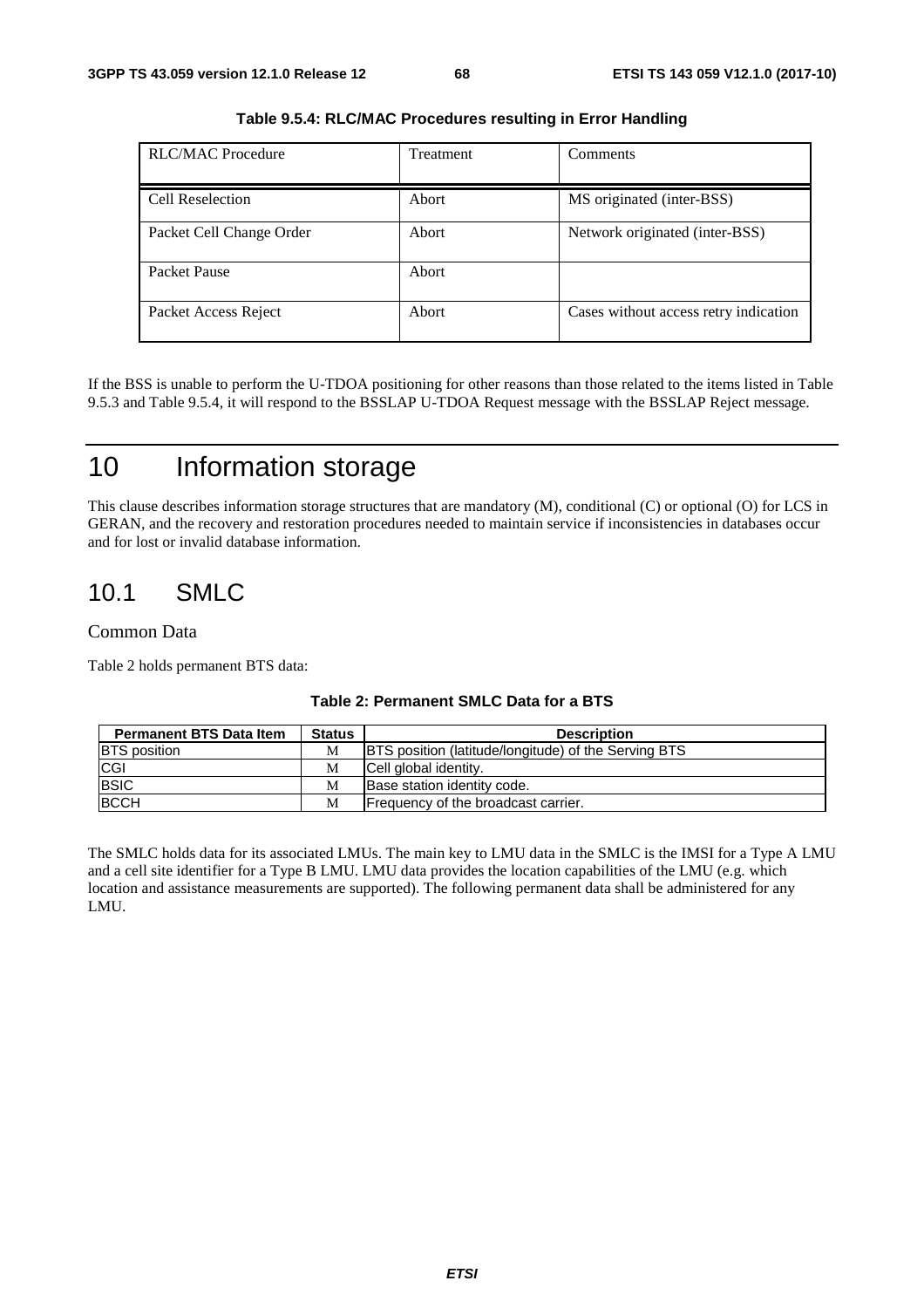| <b>Permanent LMU Data Item</b>       | <b>Status</b> | <b>Description</b>                                                                                                                                                                    |
|--------------------------------------|---------------|---------------------------------------------------------------------------------------------------------------------------------------------------------------------------------------|
| Type of LMU                          | м             | Indicates if LMU is Type A or Type B                                                                                                                                                  |
| <b>IMSI</b>                          | C             | Main key to data for a Type A LMU. Not applicable to a Type B LMU                                                                                                                     |
| LAC + CI                             | C             | Cell site identifier to address a Type B LMU. Not applicable to a Type A<br>LMU.                                                                                                      |
| <b>Signaling Access</b>              | м             | Information regarding signalling access to the LMU including the<br>following:<br>address of default serving BSC<br>$\sim$<br>SS7 link set to serving BSC (or to an intermediate STP) |
| Serving Cell                         | м             | Identity of the cell in which the LMU is physically located                                                                                                                           |
| Geographic location                  | C             | Latitude/longitude coordinates<br>Storage of coordinates is mandatory for E-OTD if an LMU is not co-<br>located with a BTS                                                            |
| Position measurement<br>Ifunctions   | O             | List of supported position measurements<br>For each type of position measurement, a list of associated capabilities -<br>details are outside the scope of the present document        |
| Assistance measurement<br>Ifunctions | $\Omega$      | List of supported assistance measurements<br>For each type of assistance measurement, a list of associated capabilities<br>- details are outside the scope of the present document    |
| Diagnostic functions                 | O             | List of supported diagnostic functions - details are outside the scope of<br>the present document                                                                                     |

| Table 3: Permanent SMLC Data for an LMU |  |  |
|-----------------------------------------|--|--|
|-----------------------------------------|--|--|

The SMLC also holds the following temporary data for each LMU for which there has been any previous signalling interaction.

| <b>Temporary LMU Data Item</b> | <b>Status</b> | <b>Description</b>                                                                                                                          |
|--------------------------------|---------------|---------------------------------------------------------------------------------------------------------------------------------------------|
| <b>Position Measurements</b>   | O             | Ongoing and scheduled position measurements ordered in the<br>LMU by the $SMLC$ – details are outside the scope of the<br>Ipresent document |
| Assistance Measurements        | O             | Ongoing and scheduled assistance measurements ordered by<br>the SMLC – details are outside the scope of the present<br>document             |
| <b>O&amp;M</b> Activities      | $\Omega$      | Ongoing and scheduled O&M activities ordered in the LMU by<br>the SMLC – details are outside the scope of the present<br>ldocument          |

| Table 4: Temporary SMLC Data for an LMU |  |  |  |  |
|-----------------------------------------|--|--|--|--|
|-----------------------------------------|--|--|--|--|

An LMU contains no mandatory data regarding its associated SMLC. An LMU shall contain permanent data regarding its measurement and O&M capabilities and may contain pre-administered data regarding location assistance measurements and O&M activities that the LMU is to perform without the need for any command from the SMLC. The content of such location measurement and O&M related data is outside the scope of the present document.

# 10.2 Recovery and Restoration Procedures

The LCS recovery and restoration procedures allow temporary data to be recovered or re-initialized following loss or corruption of data, such that normal LCS service is rapidly restored and inconsistency between the data held by different LCS network elements is removed. For a full description, refer to 3GPP TS 23.007 [4].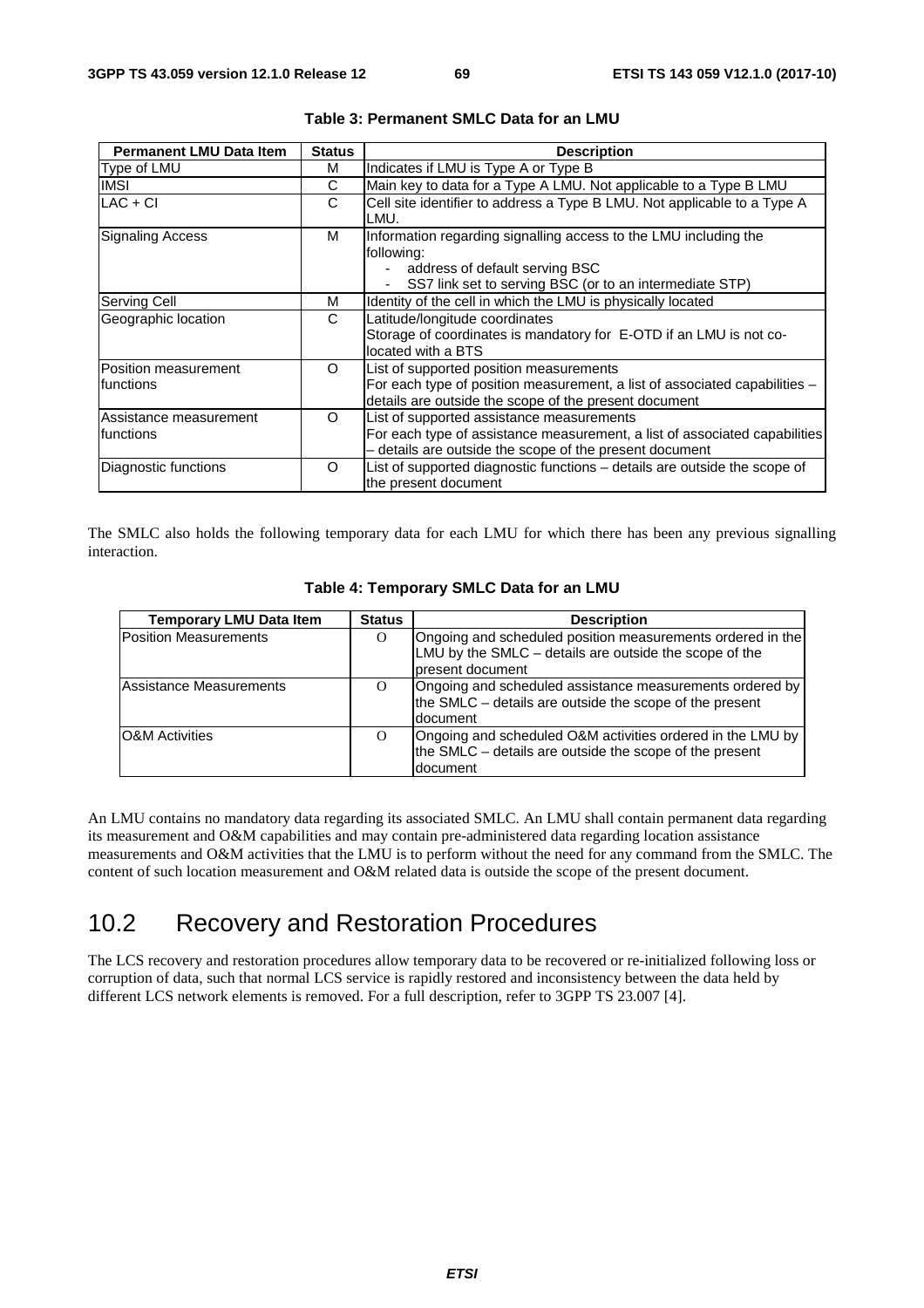# Annex A (informative): Change history

| <b>Change history</b> |                             |                 |                  |                  |                                                                                          |                    |                    |
|-----------------------|-----------------------------|-----------------|------------------|------------------|------------------------------------------------------------------------------------------|--------------------|--------------------|
| <b>Date</b>           | <b>TSG</b><br><b>GERAN#</b> | <b>TSG Doc.</b> | <b>CR</b>        | <b>Rev</b>       | <b>Subject/Comment</b>                                                                   | Old                | <b>New</b>         |
| 2001-04               | 04                          | GP-010942       |                  |                  | Version for Release 4                                                                    |                    | 4.0.0              |
| 2001-06               | 05                          | GP-010988       | 001              |                  | LCS error handling (Inter-BSC Handover)                                                  | 4.0.0              | 4.1.0              |
| 2001-06               | 05                          | GP-011308       | 007              |                  | Geographic Shape Restriction                                                             | 4.0.0              | 4.1.0              |
| 2001-08               | 06                          | GP-011935       | 010              | $\overline{2}$   | Correct Faulty References to the BSSAP-LE and                                            | 4.1.0              | 4.2.0              |
|                       |                             |                 |                  |                  | <b>RR</b> Specifications                                                                 |                    |                    |
| 2001-08               | 06                          | GP-011905       | 011              |                  | Update of GERAN LCS Stage 2 for Release 5                                                | $\overline{4.2.0}$ | 5.0.0              |
| 2001-11               | 07                          | GP-012836       | 012              | $\mathfrak{S}$   | Inter NSE Cell Change for LCS for GPRS                                                   | 5.0.0              | 5.1.0              |
| 2001-11               | 07                          | GP-011993       | 014              |                  | Clean-up CR for LCS for GPRS                                                             | 5.0.0              | 5.1.0              |
| 2001-11               | 07                          | GP-011998       | 016              |                  | Correction of Inconsistent Text                                                          | 5.0.0              | 5.1.0              |
| 2001-11               | 07                          | GP-012210       | 018              |                  | Error Handling for E-OTD and GPS                                                         | 5.0.0              | 5.1.0              |
| 2001-11               | 07                          | GP-012822       | 019              | 1                | Use of TOM signaling to support LCS for Gb Mode                                          | 5.0.0              | 5.1.0              |
| 2001-11               | 07                          | GP-012280       | 021              |                  | Editorial revision definition section for TS 43.059                                      | 5.0.0              | 5.1.0              |
| 2002-02               | 08                          | GP-020039       | 023              |                  | TOM Protocol Header Definition for LCS for GPRS                                          | 5.1.0              | 5.2.0              |
| 2002-02               | 08                          | GP-020437       | 025              | $\mathbf{1}$     | Informing an SMLC of a change in the LAC for LCS<br>using BSSLAP                         | 5.1.0              | 5.2.0              |
| 2002-02               | 08                          | GP-020493       | 026              | $\overline{2}$   | Stage 2 Updates for lu Mode LCS                                                          | 5.1.0              | 5.2.0              |
| 2002-04               | 09                          | GP-021215       | 027              | $\mathbf{1}$     | Corrections to LCS Stage 2 for Release 5                                                 | $\overline{5.2.0}$ | 5.3.0              |
| 2002-04               | 09                          | GP-020621       | 028              |                  | Inclusion of PTP BVCI for Positioning Procedure<br>over the Gb Interface                 | 5.2.0              | $\overline{5.3.0}$ |
| 2002-04               | 09                          | GP-021127       | 030              | 1                | Correction of timing when SMLC enters LOCATION<br>state                                  | 5.2.0              | 5.3.0              |
| 2002-04               | 09                          | GP-021225       | 031              | $\overline{2}$   | <b>LCS Stage 2 Corrections</b>                                                           | 5.2.0              | 5.3.0              |
| 2002-04               | 09                          | GP-020998       | 032              |                  | Correction of MS-SMLC Information Transfer                                               | $\overline{5.2.0}$ | 5.3.0              |
|                       |                             |                 |                  |                  | Description                                                                              |                    |                    |
| 2003-04               | 14                          | GP-031064       | 037              | 8                | Inclusion of U-TDOA location method                                                      | 5.3.0              | 6.0.0              |
| 2003-06               | 15                          | GP-031657       | $\overline{038}$ | $\mathbf{1}$     | Inclusion of RR Procedures and enhancement of<br>the Reset procedure for U-TDOA          | 6.0.0              | 6.1.0              |
| 2003-11               | 17                          | GP-032501       | $\overline{042}$ |                  | Inclusion of Channel Mode Modify RR Procedures<br>for U-TDOA calls                       | 6.1.0              | 6.2.0              |
| 2004-04               | 19                          | GP-040634       | 043              | 3                | Removal of emergency services client type<br>restriction for the U-TDOA location method  | 6.2.0              | 6.3.0              |
| 2004-04               | 19                          | GP-040683       | 050              | $\mathbf{1}$     | Alignment of GERAN location request procedure to<br><b>UTRAN</b>                         | 6.2.0              | 6.3.0              |
| 2004-11               | 22                          | GP-042330       | 051              | $\boldsymbol{9}$ | Inclusion of PS functionality for U-TDOA location<br>method                              | 6.3.0              | 6.4.0              |
| $2004 - 11$           | 22                          | GP-042701       | 054              | $\mathbf{1}$     | Correction to add U-TDOA reference to Cell Change 6.3.0<br>for the PS Domain sub-clause  |                    | 6.4.0              |
| 2005-04               | 24                          | GP-050766       | 055              |                  | Enabling the Providing of Velocity                                                       | 6.4.0              | 7.0.0              |
| 2005-06               | 25                          | GP-051778       | 059              | 1                | Providing IMSI and IMEI to the SMLC in positioning<br>procedures                         | 7.0.0              | 7.1.0              |
| 2006-04               | 29                          | GP-060928       | 0064             | 1                | <b>Correction of State Update Procedure</b>                                              | $\overline{7}.1.0$ | 7.2.0              |
| 2006-04               | 29                          | GP-060870       | 0068             | $\mathbf{1}$     | Inclusion of Support for SIGTRAN on Lb-interface                                         | 7.1.0              | 7.2.0              |
| 2006-04               | 29                          | GP-060984       | 0069             | $\overline{4}$   | Introduction of A-GNSS                                                                   | $\overline{7}.1.0$ | 7.2.0              |
| 2007-05               | 34                          | GP-070780       | 0071             |                  | Addition of Positioning Capability Transfer using<br><b>RRLP</b>                         | 7.2.0              | 7.3.0              |
| 2007-11               | 36                          | GP-072003       | 0072             | 6                | U-TDOA Enhancement WI modification to<br>procedure for receipt of U-TDOA Request message | 7.3.0              | 8.0.0              |
| 2008-08               | 39                          | GP-081345       | 0075             | $\mathbf{1}$     | Support for additional navigation satellite systems                                      | 0.0.8              | 8.1.0              |
| 2009-11               | 44                          | GP-092337       | 0076             | 5                | Changes to Stage II allowing Parallel positioning                                        | 8.1.0              | 9.0.0              |
| 2011-03               | 49                          |                 |                  |                  | Version for Release 10                                                                   | 9.0.0              | 10.0.0             |
| 2012-09               | 55                          |                 |                  |                  | Version for Release 11                                                                   | 10.0.0             | 11.0.0             |
| 2014-02               | 61                          | GP-140195       | 0078             | $\overline{1}$   | Introduction of BDS in GERAN                                                             | 11.0.0             | 12.0.0             |
| 2017-09               | 77                          | RP-171597       | 0085             |                  | Removal of references to TS 44.118                                                       | 12.0.0             | 12.1.0             |